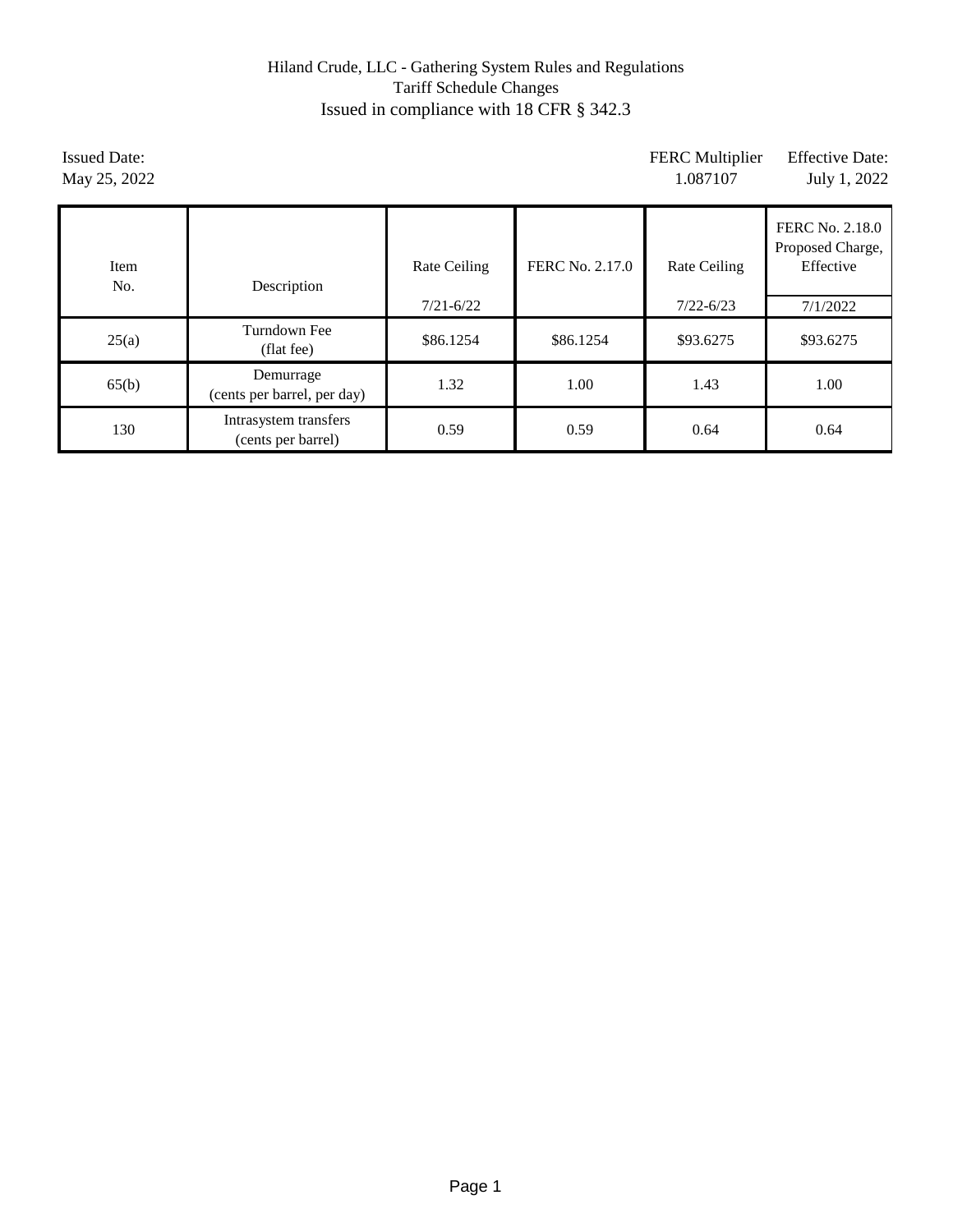#### Hiland Crude, LLC - Tioga Gathering System Tariff Schedule Changes Issued in compliance with 18 CFR § 342.3

| <b>Issued Date:</b>                                                   | May 25, 2022                                                               |                                   | <b>FERC Multiplier</b>                           | 1.087107                          |                    | <b>Effective Date:</b>            | July 1, 2022                                                         |
|-----------------------------------------------------------------------|----------------------------------------------------------------------------|-----------------------------------|--------------------------------------------------|-----------------------------------|--------------------|-----------------------------------|----------------------------------------------------------------------|
| Origin                                                                | Destination                                                                | Base Rate,<br>Discount<br>$Rate*$ | <b>Barrels Per Day</b><br>for Volume<br>Discount | Ceiling<br>Level<br>$7/21 - 6/22$ | FERC No.<br>3.15.0 | Ceiling<br>Level<br>$7/22 - 6/23$ | FERC No.<br>3.16.0<br><b>Proposed Rates</b><br>Effective<br>7/1/2022 |
| Gathering Laterals SE Divide<br>and NE Williams Counties<br><b>ND</b> | Tioga Common Line Near<br>McGregor, ND                                     | <b>Base Rate</b>                  |                                                  | 77.90                             | 77.90              | 84.69                             | 84.69                                                                |
| Tioga Common Line Near<br>McGregor, ND                                | Tioga Station or Enbridge<br>Pipeline North Dakota,<br><b>Beaver Lodge</b> | <b>Base Rate</b>                  |                                                  | 189.77                            | 189.77             | 206.30                            | 206.30                                                               |
| Tioga Common Line Near<br>McGregor, ND                                | Tioga Station or Enbridge<br>Pipeline North Dakota,<br><b>Beaver Lodge</b> | Discount<br>Rate*                 | 8,000-11,000                                     | 167.12                            | 167.12             | 181.68                            | 181.68                                                               |
| Tioga Common Line Near<br>McGregor, ND                                | Tioga Station or Enbridge<br>Pipeline North Dakota,<br><b>Beaver Lodge</b> | Discount<br>Rate*                 | 11,001-13,000                                    | 144.46                            | 144.46             | 157.04                            | 157.04                                                               |
| Tioga Common Line Near<br>McGregor, ND                                | Tioga Station or Enbridge<br>Pipeline North Dakota,<br><b>Beaver Lodge</b> | <b>Discount</b><br>$Rate*$        | 13,001-15,000                                    | 121.80                            | 121.80             | 132.41                            | 132.41                                                               |
| Tioga Common Line Near<br>McGregor, ND                                | Tioga Station or Enbridge<br>Pipeline North Dakota,<br><b>Beaver Lodge</b> | Discount<br>Rate*                 | 15,001-above                                     | 91.94                             | 91.94              | 99.95                             | 99.95                                                                |
| Tioga North Common Line<br>Near Noonan, ND                            | Tioga Station or Enbridge<br>Pipeline North Dakota,<br><b>Beaver Lodge</b> | <b>Base Rate</b>                  |                                                  | 189.77                            | 189.77             | 206.30                            | 206.30                                                               |

\* The applicable ceiling level for this transportation service is the ceiling level applicable to the non-discounted base rate; the discount rate is below the nondiscounted base rate ceiling level.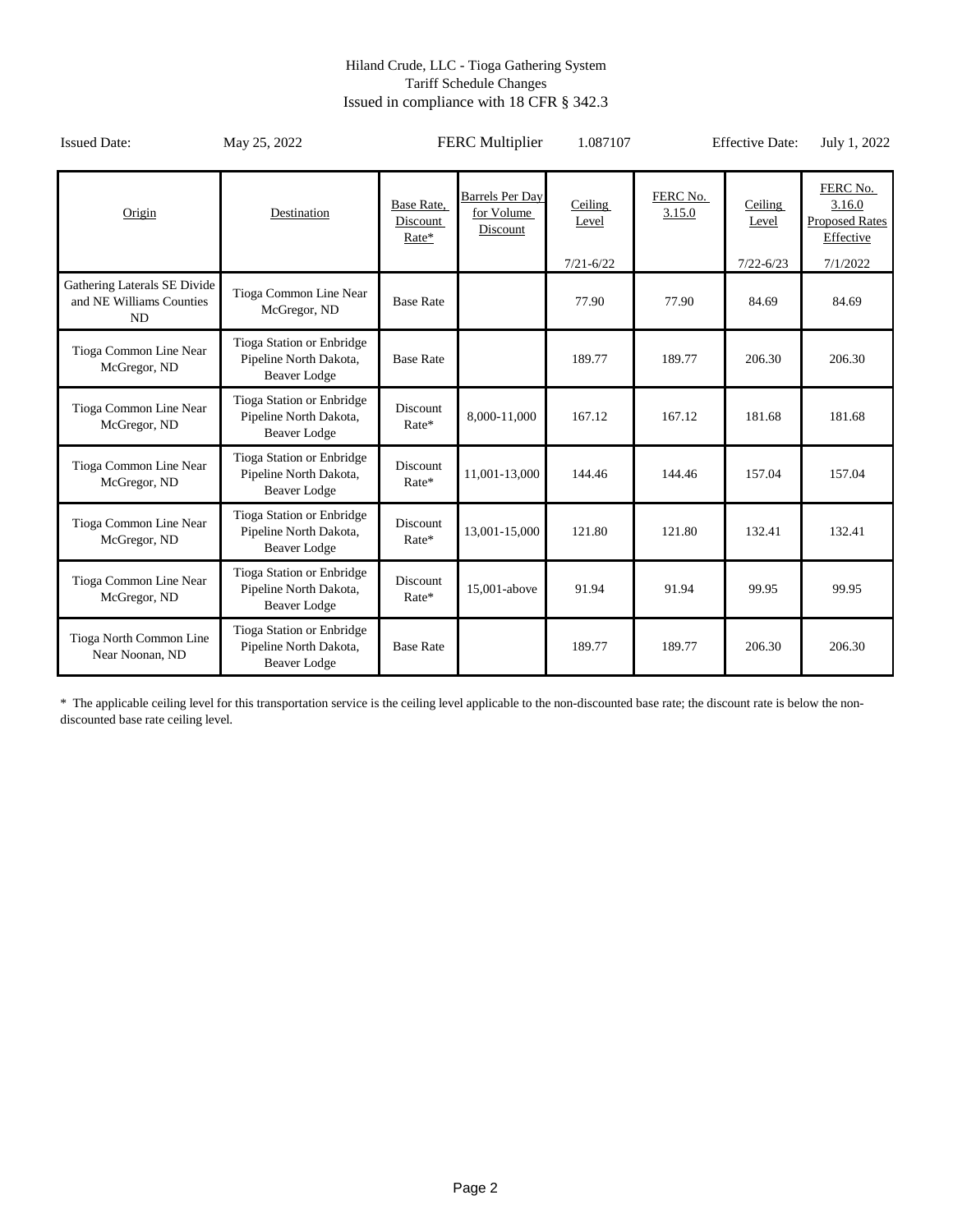#### Hiland Crude, LLC - Richland County Gathering System Tariff Schedule Changes Issued in compliance with 18 CFR § 342.3

| <b>Issued Date:</b>                                        | May 25, 2022                                  | <b>FERC</b> Multiplier       | 1.087107      |                 | <b>Effective Date:</b> | July 1, 2022                                          |
|------------------------------------------------------------|-----------------------------------------------|------------------------------|---------------|-----------------|------------------------|-------------------------------------------------------|
| Origin                                                     | Destination                                   | Base Rate.<br>Discount Rate* | Ceiling Level | FERC No. 4.13.0 | <b>Ceiling Level</b>   | FERC No. 4.14.0<br><b>Proposed Rates</b><br>Effective |
|                                                            |                                               |                              | $7/21 - 6/22$ |                 | $7/22 - 6/23$          | 7/1/2022                                              |
| <b>Richland County, MT</b><br><b>Gathering Laterals</b>    | Richland County, MT<br><b>Common Lines</b>    | <b>Base Rate</b>             | 147.29        | 147.29          | 160.12                 | 160.12                                                |
| Richland County, MT<br><b>Expansion Gathering Laterals</b> | Richland County, MT<br>Common Lines           | <b>Base Rate</b>             | 201.19        | 201.19          | 218.72                 | 218.72                                                |
| Richland County, MT<br>Common Lines                        | Plains Pipeline<br>Lone Tree, MT Station      | <b>Base Rate</b>             | 14.15         | 14.15           | 15.38                  | 15.38                                                 |
| Richland County, MT<br><b>Common Lines</b>                 | <b>Bridger Pipeline</b><br>Fisher, MT Station | <b>Base Rate</b>             | 87.81         | 87.81           | 95.46                  | 95.46                                                 |
| Richland County, MT<br><b>Common Lines</b>                 | <b>Bridger Pipeline</b><br>Fisher, MT Station | Discount Rate*               | 70.13         | 70.13           | 76.24                  | 76.24                                                 |
| North Richland Gathering                                   | Richland County, MT<br><b>Common Lines</b>    | <b>Base Rate</b>             | 189.10        | 189.10          | 205.57                 | 205.57                                                |
| <b>Hiland Crude</b><br>Albin, MT Station                   | <b>Bridger Pipeline</b><br>Vaira, MT Station  | <b>Base Rate</b>             | 35.40         | 35.40           | 38.48                  | 38.48                                                 |
| <b>Hiland Crude</b><br>Vaira, MT Station                   | <b>Hiland Crude</b><br>Albin, MT Station      | <b>Base Rate</b>             | 35.40         | 35.40           | 38.48                  | 38.48                                                 |
| <b>Hiland Crude</b><br>Albin, MT Station                   | <b>Hiland Crude</b><br>Double H Pipeline      | <b>Base Rate</b>             | 11.23         | 11.23           | 12.21                  | 12.21                                                 |

\* The applicable ceiling level for this transportation service is the ceiling level applicable to the non-discounted base rate; the discount rate is below the non-discounted base rate ceiling level.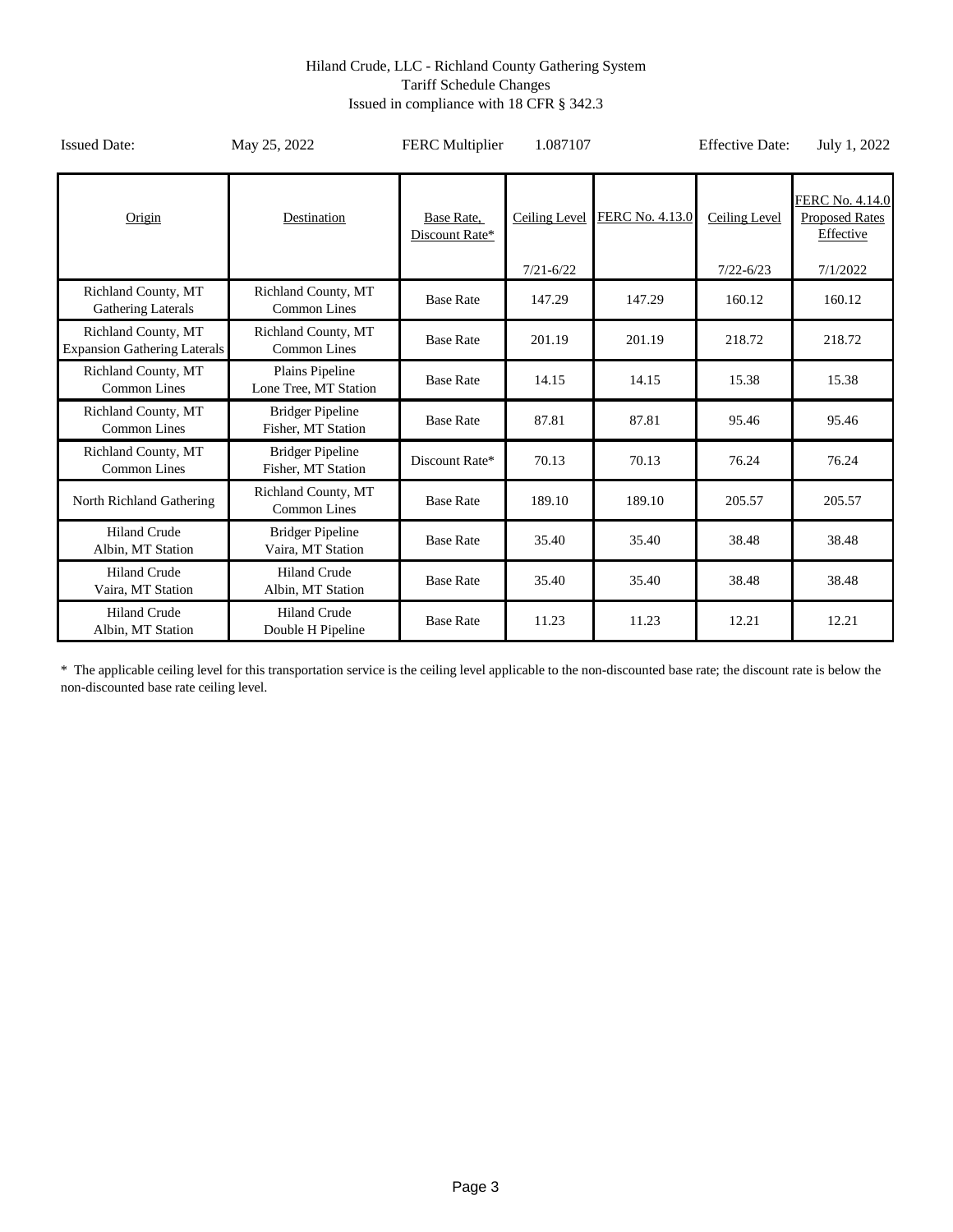Tariff Schedule Changes

| Origin                       | Destination                                                                                         | Base Rate,<br>Discount<br>Rate*, or<br>LACT <sup>**</sup> Rate | Barrels Per Day for<br>Volume Discount | Ceiling Level | FERC No. 5.30.0 | Ceiling Level | FERC No. 5.31.0<br><b>Proposed Rates</b><br>Effective |
|------------------------------|-----------------------------------------------------------------------------------------------------|----------------------------------------------------------------|----------------------------------------|---------------|-----------------|---------------|-------------------------------------------------------|
|                              |                                                                                                     |                                                                |                                        | $7/21 - 6/22$ |                 | $7/22 - 6/23$ | 7/1/2022                                              |
| Keene<br>McKenzie County, ND | Gathering                                                                                           | <b>Base Rate</b>                                               |                                        | 165.63        | 165.63          | 180.06        | 180.06                                                |
| Keene<br>McKenzie County, ND | Gathering                                                                                           | Discount Rate*                                                 |                                        | 152.39        | 152.39          | 165.66        | 165.66                                                |
| Keene<br>McKenzie County, ND | <b>Tioga Station</b><br>Enbridge Beaver Lodge<br>Williams County, ND                                | <b>Base Rate</b>                                               |                                        | 109.06        | 109.06          | 118.56        | 118.56                                                |
| Keene<br>McKenzie County, ND | <b>Tioga Station</b><br>Enbridge Beaver Lodge<br>Williams County, ND                                | Discount Rate*                                                 |                                        | 105.07        | 105.07          | 114.22        | 114.22                                                |
| Keene<br>McKenzie County, ND | <b>Trenton Station</b><br>Plains or Enbridge<br>Williams County, ND                                 | <b>Base Rate</b>                                               |                                        | 97.14         | 97.14           | 105.60        | 105.60                                                |
| Keene<br>McKenzie County, ND | <b>Trenton Station</b><br>Plains or Enbridge<br>Williams County, ND                                 | Discount Rate*                                                 |                                        | 93.15         | 93.15           | 101.26        | 101.26                                                |
| Keene<br>McKenzie County, ND | Savage Railport<br>Williams County, ND                                                              | <b>Base Rate</b>                                               |                                        | 97.14         | 97.14           | 105.60        | 105.60                                                |
| Keene<br>McKenzie County, ND | Savage Railport<br>Williams County, ND                                                              | Discount Rate*                                                 |                                        | 93.15         | 93.15           | 101.26        | 101.26                                                |
| Keene<br>McKenzie County, ND | <b>Bridger Four Bears</b><br>Johnson's Corner Injection<br>McKenzie County, ND                      | <b>Base Rate</b>                                               |                                        | 15.90         | 15.90           | 17.29         | 17.29                                                 |
| Keene<br>McKenzie County, ND | <b>Bridger Four Bears</b><br>Johnson's Corner Injection<br>McKenzie County, ND                      | Discount Rate*                                                 |                                        | 13.24         | 13.24           | 14.39         | 14.39                                                 |
| Keene<br>McKenzie County, ND | Independent Trading and<br><b>Transportation Terminal at</b><br>Dore Station<br>McKenzie County, ND | <b>Base Rate</b>                                               |                                        | 107.34        | 107.34          | 116.69        | 116.69                                                |
| Keene<br>McKenzie County, ND | Independent Trading and<br><b>Transportation Terminal at</b><br>Dore Station<br>McKenzie County, ND | Discount Rate*                                                 |                                        | 103.35        | 103.35          | 112.35        | 112.35                                                |
| Keene<br>McKenzie County, ND | Crestwood Rail Terminal<br>Williams County, ND                                                      | <b>Base Rate</b>                                               |                                        | 100.41        | 100.41          | 109.16        | 109.16                                                |
| Keene<br>McKenzie County, ND | Crestwood Rail Terminal<br>Williams County, ND                                                      | Discount Rate*                                                 |                                        | 96.76         | 96.76           | 105.19        | 105.19                                                |
| Keene<br>McKenzie County, ND | Plains Manitou Terminal<br>Mountrail County, ND                                                     | <b>Base Rate</b>                                               |                                        | 121.25        | 121.25          | 131.81        | 131.81                                                |
| Keene<br>McKenzie County, ND | Plains Manitou Terminal<br>Mountrail County, ND                                                     | Discount Rate*                                                 |                                        | 117.28        | 117.28          | 127.50        | 127.50                                                |
| Keene<br>McKenzie County, ND | New Town Station<br>Mountrail County, ND                                                            | <b>Base Rate</b>                                               |                                        | 200.56        | 200.56          | 218.03        | 218.03                                                |
| Keene<br>McKenzie County, ND | New Town Station<br>Mountrail County, ND                                                            | Discount Rate*                                                 | 3000-4999 bpd                          | 190.49        | 190.49          | 207.08        | 207.08                                                |
| Keene<br>McKenzie County, ND | New Town Station<br>Mountrail County, ND                                                            | Discount Rate*                                                 | 5000-7499 bpd                          | 184.38        | 184.38          | 200.44        | 200.44                                                |
| Keene<br>McKenzie County, ND | New Town Station<br>Mountrail County, ND                                                            | Discount Rate*                                                 | 7500-9999 bpd                          | 172.18        | 172.18          | 187.18        | 187.18                                                |
| Keene<br>McKenzie County, ND | New Town Station<br>Mountrail County, ND                                                            | Discount Rate*                                                 | 10000-14999 bpd                        | 166.09        | 166.09          | 180.56        | 180.56                                                |
| Keene<br>McKenzie County, ND | New Town Station<br>Mountrail County, ND                                                            | Discount Rate*                                                 | 15000 and greater<br>bpd               | 159.98        | 159.98          | 173.92        | 173.92                                                |
| Keene<br>McKenzie County, ND | <b>ITT Alexander/Northstar</b>                                                                      | <b>Base Rate</b>                                               |                                        | 119.05        | 119.05          | 129.42        | 129.42                                                |
| Keene<br>McKenzie County, ND | <b>ITT Alexander/Northstar</b>                                                                      | Discount Rate*                                                 |                                        | 115.20        | 115.20          | 125.23        | 125.23                                                |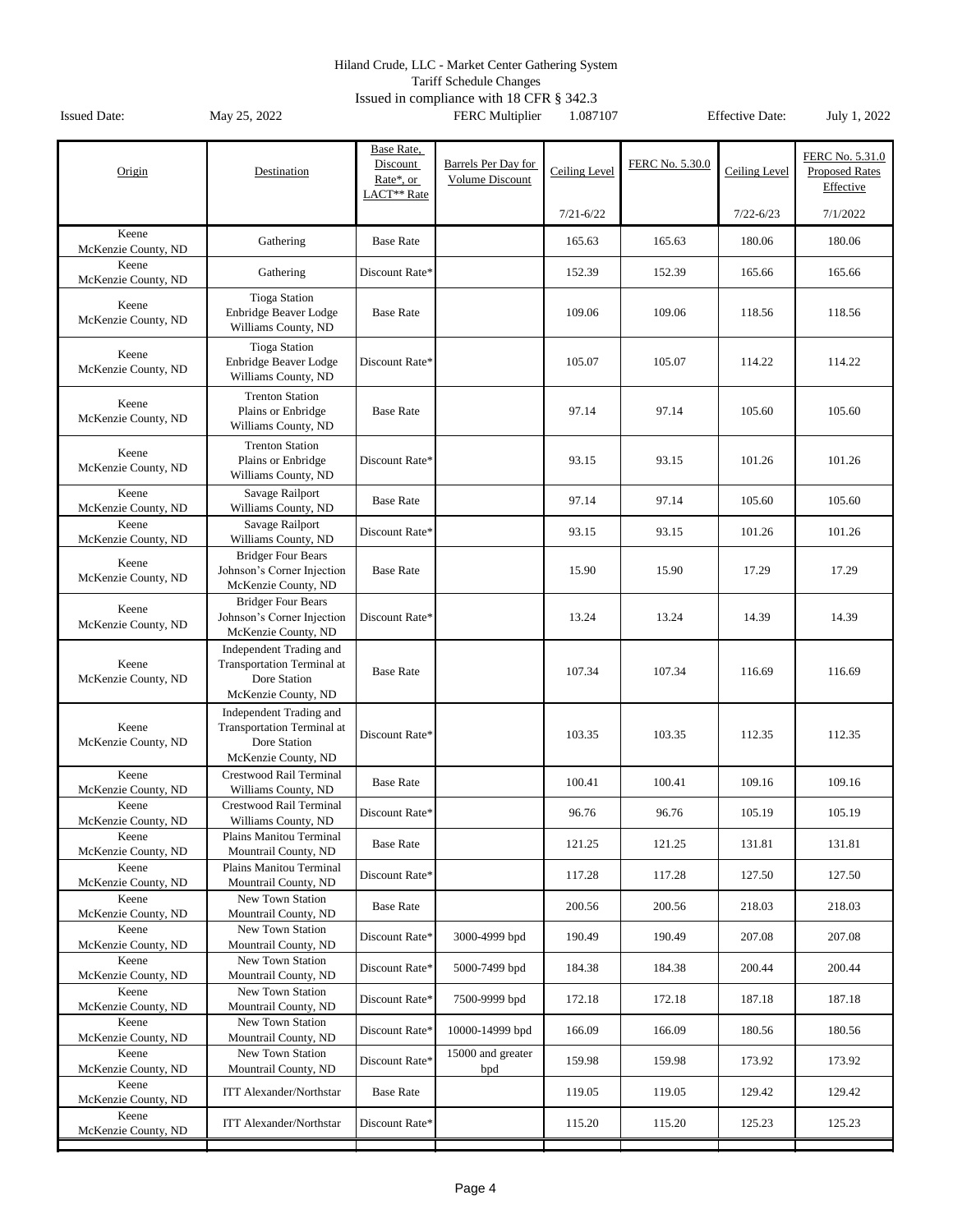Tariff Schedule Changes

| Origin                         | Destination                                                                                         | Base Rate,<br>Discount<br>Rate*, or<br>LACT** Rate | Barrels Per Day for<br><b>Volume Discount</b> | Ceiling Level | FERC No. 5.30.0 | Ceiling Level | FERC No. 5.31.0<br><b>Proposed Rates</b><br>Effective |
|--------------------------------|-----------------------------------------------------------------------------------------------------|----------------------------------------------------|-----------------------------------------------|---------------|-----------------|---------------|-------------------------------------------------------|
|                                |                                                                                                     |                                                    |                                               | $7/21 - 6/22$ |                 | $7/22 - 6/23$ | 7/1/2022                                              |
| Watford<br>McKenzie County, ND | Gathering                                                                                           | <b>Base Rate</b>                                   |                                               | 176.22        | 176.22          | 191.57        | 191.57                                                |
| Watford<br>McKenzie County, ND | Gathering                                                                                           | Discount Rate*                                     |                                               | 169.60        | 169.60          | 184.37        | 184.37                                                |
| Watford<br>McKenzie County, ND | <b>Tioga Station</b><br>Enbridge Beaver Lodge<br>Williams County, ND                                | <b>Base Rate</b>                                   |                                               | 109.06        | 109.06          | 118.56        | 118.56                                                |
| Watford<br>McKenzie County, ND | <b>Tioga Station</b><br>Enbridge Beaver Lodge<br>Williams County, ND                                | Discount Rate*                                     |                                               | 105.07        | 105.07          | 114.22        | 114.22                                                |
| Watford<br>McKenzie County, ND | <b>Trenton Station</b><br>Plains or Enbridge<br>Williams County, ND                                 | <b>Base Rate</b>                                   |                                               | 97.14         | 97.14           | 105.60        | 105.60                                                |
| Watford<br>McKenzie County, ND | <b>Trenton Station</b><br>Plains or Enbridge<br>Williams County, ND                                 | Discount Rate*                                     |                                               | 93.15         | 93.15           | 101.26        | 101.26                                                |
| Watford<br>McKenzie County, ND | Savage Railport<br>Williams County, ND                                                              | <b>Base Rate</b>                                   |                                               | 97.14         | 97.14           | 105.60        | 105.60                                                |
| Watford<br>McKenzie County, ND | Savage Railport<br>Williams County, ND                                                              | Discount Rate*                                     |                                               | 93.15         | 93.15           | 101.26        | 101.26                                                |
| Watford<br>McKenzie County, ND | <b>Bridger Four Bears</b><br>Johnson's Corner Injection<br>McKenzie County, ND                      | <b>Base Rate</b>                                   |                                               | 15.90         | 15.90           | 17.29         | 17.29                                                 |
| Watford<br>McKenzie County, ND | <b>Bridger Four Bears</b><br>Johnson's Corner Injection<br>McKenzie County, ND                      | Discount Rate*                                     |                                               | 13.24         | 13.24           | 14.39         | 14.39                                                 |
| Watford<br>McKenzie County, ND | Independent Trading and<br><b>Transportation Terminal at</b><br>Dore Station<br>McKenzie County, ND | <b>Base Rate</b>                                   |                                               | 104.68        | 104.68          | 113.80        | 113.80                                                |
| Watford<br>McKenzie County, ND | Independent Trading and<br><b>Transportation Terminal at</b><br>Dore Station<br>McKenzie County, ND | Discount Rate*                                     |                                               | 100.69        | 100.69          | 109.46        | 109.46                                                |
| Watford<br>McKenzie County, ND | Crestwood Rail Terminal<br>Williams County, ND                                                      | <b>Base Rate</b>                                   |                                               | 100.41        | 100.41          | 109.16        | 109.16                                                |
| Watford<br>McKenzie County, ND | <b>Crestwood Rail Terminal</b><br>Williams County, ND                                               | Discount Rate*                                     |                                               | 96.76         | 96.76           | 105.19        | 105.19                                                |
| Watford<br>McKenzie County, ND | Plains Manitou Terminal<br>Mountrail County, ND                                                     | <b>Base Rate</b>                                   |                                               | 121.25        | 121.25          | 131.81        | 131.81                                                |
| Watford<br>McKenzie County, ND | Plains Manitou Terminal<br>Mountrail County, ND                                                     | Discount Rate*                                     |                                               | 117.28        | 117.28          | 127.50        | 127.50                                                |
| Watford<br>McKenzie County, ND | New Town Station<br>Mountrail County, ND                                                            | <b>Base Rate</b>                                   |                                               | 200.56        | 200.56          | 218.03        | 218.03                                                |
| Watford<br>McKenzie County, ND | New Town Station<br>Mountrail County, ND                                                            | Discount Rate*                                     | 3000-4999 bpd                                 | 190.49        | 190.49          | 207.08        | 207.08                                                |
| Watford<br>McKenzie County, ND | New Town Station<br>Mountrail County, ND                                                            | Discount Rate*                                     | 5000-7499 bpd                                 | 184.38        | 184.38          | 200.44        | 200.44                                                |
| Watford<br>McKenzie County, ND | New Town Station<br>Mountrail County, ND                                                            | Discount Rate*                                     | 7500-9999 bpd                                 | 172.18        | 172.18          | 187.18        | 187.18                                                |
| Watford<br>McKenzie County, ND | New Town Station<br>Mountrail County, ND                                                            | Discount Rate*                                     | 10000-14999 bpd                               | 166.09        | 166.09          | 180.56        | 180.56                                                |
| Watford<br>McKenzie County, ND | New Town Station<br>Mountrail County, ND                                                            | Discount Rate*                                     | 15000 and greater<br>bpd                      | 159.98        | 159.98          | 173.92        | 173.92                                                |
| Watford<br>McKenzie County, ND | <b>ITT Alexander/Northstar</b>                                                                      | <b>Base Rate</b>                                   |                                               | 116.48        | 116.48          | 126.63        | 126.63                                                |
| Watford<br>McKenzie County, ND | <b>ITT Alexander/Northstar</b>                                                                      | Discount Rate*                                     |                                               | 112.66        | 112.66          | 122.47        | 122.47                                                |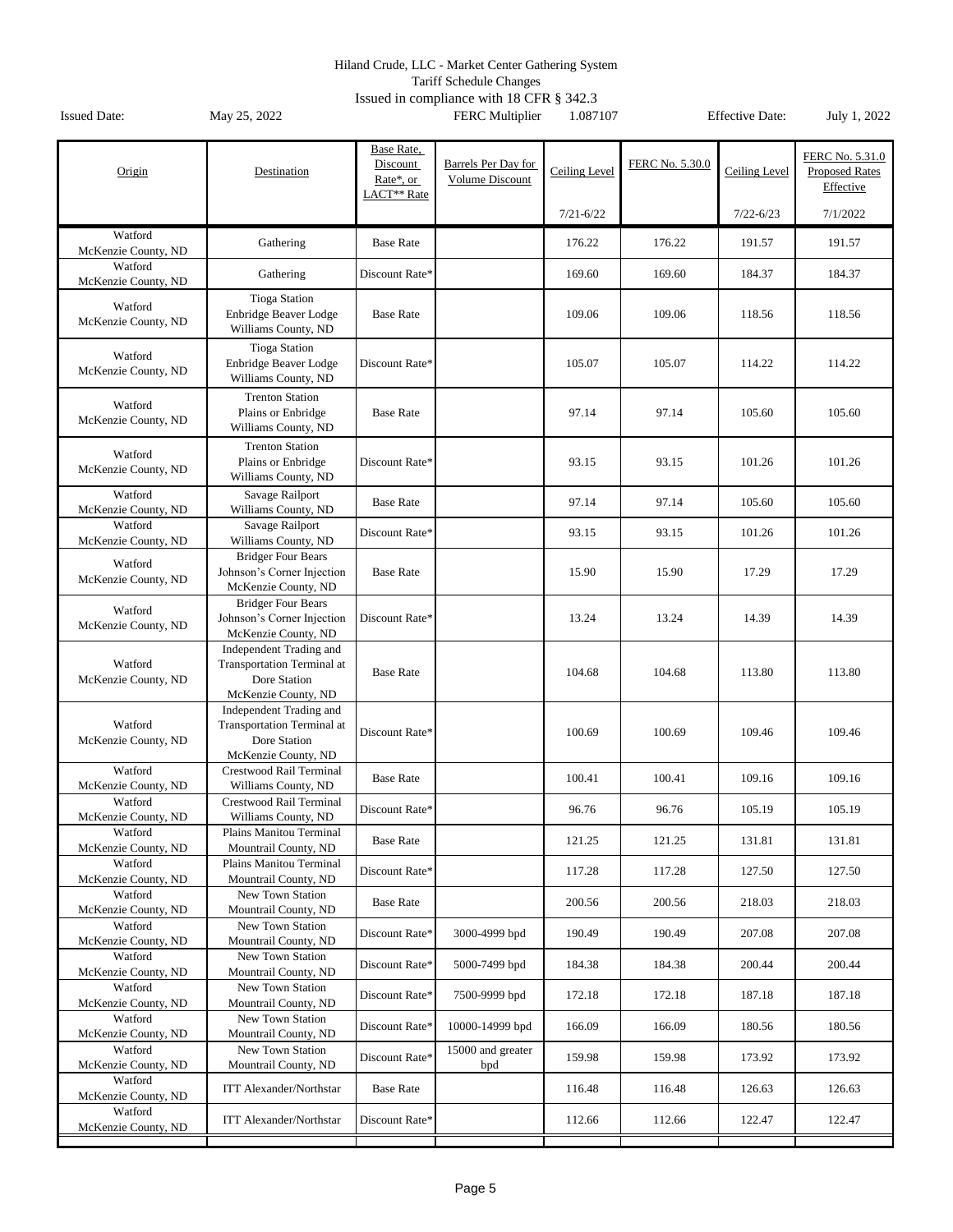Tariff Schedule Changes

|                                        |                                                                                              | Base Rate,                                       |                                        |               |                 |               |                                                       |
|----------------------------------------|----------------------------------------------------------------------------------------------|--------------------------------------------------|----------------------------------------|---------------|-----------------|---------------|-------------------------------------------------------|
| Origin                                 | Destination                                                                                  | Discount<br>Rate*, or<br>LACT <sup>**</sup> Rate | Barrels Per Day for<br>Volume Discount | Ceiling Level | FERC No. 5.30.0 | Ceiling Level | FERC No. 5.31.0<br><b>Proposed Rates</b><br>Effective |
|                                        |                                                                                              |                                                  |                                        | $7/21 - 6/22$ |                 | $7/22 - 6/23$ | 7/1/2022                                              |
| East Camp Creek<br>McKenzie County, ND | Gathering                                                                                    | <b>Base Rate</b>                                 |                                        | 173.23        | 173.23          | 188.32        | 188.32                                                |
| East Camp Creek<br>McKenzie County, ND | Gathering                                                                                    | Discount Rate*                                   |                                        | 167.15        | 167.15          | 181.71        | 181.71                                                |
| East Camp Creek<br>McKenzie County, ND | <b>Tioga Station</b><br>Enbridge Beaver Lodge<br>Williams County, ND                         | <b>Base Rate</b>                                 |                                        | 100.41        | 100.41          | 109.16        | 109.16                                                |
| East Camp Creek<br>McKenzie County, ND | <b>Tioga Station</b><br>Enbridge Beaver Lodge<br>Williams County, ND                         | Discount Rate*                                   |                                        | 96.76         | 96.76           | 105.19        | 105.19                                                |
| East Camp Creek<br>McKenzie County, ND | <b>Trenton Station</b><br>Plains or Enbridge<br>Williams County, ND                          | <b>Base Rate</b>                                 |                                        | 89.43         | 89.43           | 97.22         | 97.22                                                 |
| East Camp Creek<br>McKenzie County, ND | <b>Trenton Station</b><br>Plains or Enbridge<br>Williams County, ND                          | Discount Rate*                                   |                                        | 85.78         | 85.78           | 93.25         | 93.25                                                 |
| East Camp Creek<br>McKenzie County, ND | Savage Railport<br>Williams County, ND                                                       | <b>Base Rate</b>                                 |                                        | 89.43         | 89.43           | 97.22         | 97.22                                                 |
| East Camp Creek<br>McKenzie County, ND | Savage Railport<br>Williams County, ND                                                       | Discount Rate*                                   |                                        | 85.78         | 85.78           | 93.25         | 93.25                                                 |
| East Camp Creek<br>McKenzie County, ND | <b>Bridger Four Bears</b><br>Johnson's Corner Injection<br>McKenzie County, ND               | <b>Base Rate</b>                                 |                                        | 39.04         | 39.04           | 42.44         | 42.44                                                 |
| East Camp Creek<br>McKenzie County, ND | <b>Bridger Four Bears</b><br>Johnson's Corner Injection<br>McKenzie County, ND               | Discount Rate*                                   |                                        | 36.61         | 36.61           | 39.80         | 39.80                                                 |
| East Camp Creek<br>McKenzie County, ND | Independent Trading and<br>Transportation Terminal at<br>Dore Station<br>McKenzie County, ND | <b>Base Rate</b>                                 |                                        | 85.39         | 85.39           | 92.83         | 92.83                                                 |
| East Camp Creek<br>McKenzie County, ND | Independent Trading and<br>Transportation Terminal at<br>Dore Station<br>McKenzie County, ND | Discount Rate*                                   |                                        | 81.76         | 81.76           | 88.88         | 88.88                                                 |
| East Camp Creek<br>McKenzie County, ND | Crestwood Rail Terminal<br>Williams County, ND                                               | <b>Base Rate</b>                                 |                                        | 100.41        | 100.41          | 109.16        | 109.16                                                |
| East Camp Creek<br>McKenzie County, ND | Crestwood Rail Terminal<br>Williams County, ND                                               | Discount Rate*                                   |                                        | 96.76         | 96.76           | 105.19        | 105.19                                                |
| East Camp Creek<br>McKenzie County, ND | Plains Manitou Terminal<br>Mountrail County, ND                                              | <b>Base Rate</b>                                 |                                        | 112.61        | 112.61          | 122.42        | 122.42                                                |
| East Camp Creek<br>McKenzie County, ND | Plains Manitou Terminal<br>Mountrail County, ND                                              | Discount Rate*                                   |                                        | 108.96        | 108.96          | 118.45        | 118.45                                                |
| East Camp Creek<br>McKenzie County, ND | New Town Station<br>Mountrail County, ND                                                     | <b>Base Rate</b>                                 |                                        | 191.92        | 191.92          | 208.64        | 208.64                                                |
| East Camp Creek<br>McKenzie County, ND | New Town Station<br>Mountrail County, ND                                                     | Discount Rate*                                   | 3000-4999 bpd                          | 182.15        | 182.15          | 198.02        | 198.02                                                |
| East Camp Creek<br>McKenzie County, ND | New Town Station<br>Mountrail County, ND                                                     | Discount Rate*                                   | 5000-7499 bpd                          | 176.07        | 176.07          | 191.41        | 191.41                                                |
| East Camp Creek<br>McKenzie County, ND | New Town Station<br>Mountrail County, ND                                                     | Discount Rate*                                   | 7500-9999 bpd                          | 163.87        | 163.87          | 178.14        | 178.14                                                |
| East Camp Creek<br>McKenzie County, ND | New Town Station<br>Mountrail County, ND                                                     | Discount Rate*                                   | 10000-14999 bpd                        | 157.76        | 157.76          | 171.50        | 171.50                                                |
| East Camp Creek<br>McKenzie County, ND | New Town Station<br>Mountrail County, ND                                                     | Discount Rate*                                   | 15000 and greater<br>bpd               | 151.65        | 151.65          | 164.86        | 164.86                                                |
| East Camp Creek<br>McKenzie County, ND | <b>ITT Alexander/Northstar</b>                                                               | <b>Base Rate</b>                                 |                                        | 97.93         | 97.93           | 106.46        | 106.46                                                |
| East Camp Creek<br>McKenzie County, ND | <b>ITT Alexander/Northstar</b>                                                               | Discount Rate*                                   |                                        | 94.41         | 94.41           | 102.63        | 102.63                                                |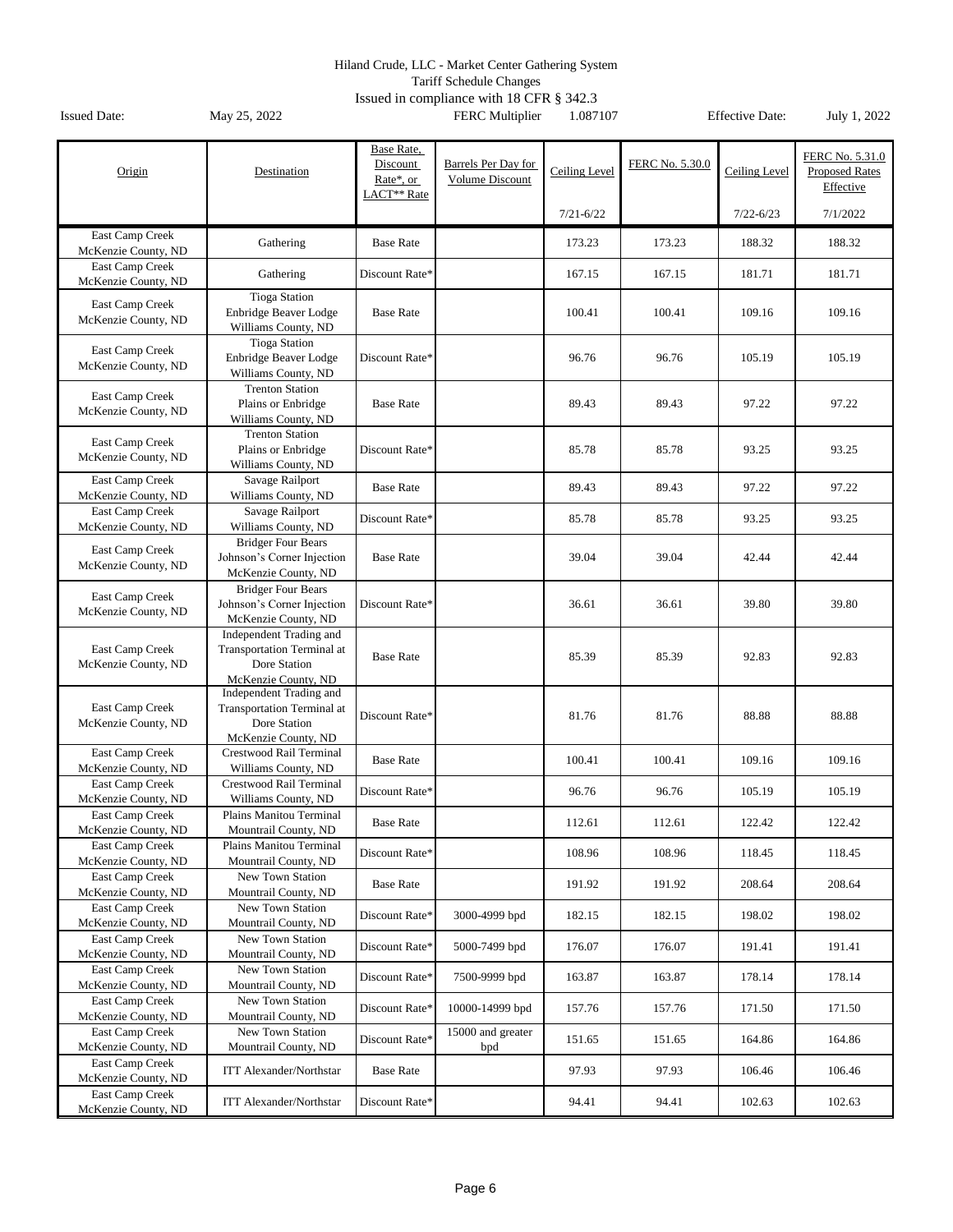Tariff Schedule Changes

| Origin                            | Destination                                                                                         | Base Rate,<br>Discount<br>Rate*, or<br>LACT <sup>**</sup> Rate | Barrels Per Day for<br><b>Volume Discount</b> | Ceiling Level | FERC No. 5.30.0 | Ceiling Level | FERC No. 5.31.0<br><b>Proposed Rates</b><br>Effective |
|-----------------------------------|-----------------------------------------------------------------------------------------------------|----------------------------------------------------------------|-----------------------------------------------|---------------|-----------------|---------------|-------------------------------------------------------|
|                                   |                                                                                                     |                                                                |                                               | $7/21 - 6/22$ |                 | $7/22 - 6/23$ | 7/1/2022                                              |
|                                   |                                                                                                     |                                                                |                                               |               |                 |               |                                                       |
| Camp Creek<br>McKenzie County, ND | Gathering                                                                                           | <b>Base Rate</b>                                               |                                               | 183.84        | 160.18          | 199.85        | 165.79                                                |
| Camp Creek<br>McKenzie County, ND | Gathering                                                                                           | Discount Rate*                                                 |                                               | 163.30        | 154.55          | 177.52        | 159.96                                                |
| Camp Creek<br>McKenzie County, ND | Gathering                                                                                           | <b>LACT</b> Rate                                               |                                               | 154.37        | 147.05          | 167.82        | 152.46                                                |
| Camp Creek<br>McKenzie County, ND | <b>Tioga Station</b><br>Enbridge Beaver Lodge<br>Williams County, ND                                | <b>Base Rate</b>                                               |                                               | 104.44        | 92.84           | 113.54        | 96.09                                                 |
| Camp Creek<br>McKenzie County, ND | <b>Tioga Station</b><br>Enbridge Beaver Lodge<br>Williams County, ND                                | Discount Rate*                                                 |                                               | 94.53         | 89.46           | 102.76        | 92.59                                                 |
| Camp Creek<br>McKenzie County, ND | <b>Trenton Station</b><br>Plains or Enbridge<br>Williams County, ND                                 | <b>Base Rate</b>                                               |                                               | 93.03         | 82.70           | 101.13        | 85.59                                                 |
| Camp Creek<br>McKenzie County, ND | <b>Trenton Station</b><br>Plains or Enbridge<br>Williams County, ND                                 | Discount Rate*                                                 |                                               | 83.79         | 79.31           | 91.09         | 82.09                                                 |
| Camp Creek<br>McKenzie County, ND | Savage Railport<br>Williams County, ND                                                              | <b>Base Rate</b>                                               |                                               | 87.38         | 82.70           | 94.99         | 85.59                                                 |
| Camp Creek<br>McKenzie County, ND | Savage Railport<br>Williams County, ND                                                              | Discount Rate*                                                 |                                               | 83.79         | 79.31           | 91.09         | 82.09                                                 |
| Camp Creek<br>McKenzie County, ND | Bridger Four Bears Johnson's<br>Corner Injection McKenzie<br>County, ND                             | <b>Base Rate</b>                                               |                                               | 40.60         | 36.09           | 44.14         | 37.35                                                 |
| Camp Creek<br>McKenzie County, ND | Bridger Four Bears Johnson's<br>Corner Injection McKenzie<br>County, ND                             | Discount Rate*                                                 |                                               | 35.76         | 33.84           | 38.87         | 35.02                                                 |
| Camp Creek<br>McKenzie County, ND | Independent Trading and<br><b>Transportation Terminal at</b><br>Dore Station<br>McKenzie County, ND | <b>Base Rate</b>                                               |                                               | 88.84         | 78.95           | 96.58         | 81.71                                                 |
| Camp Creek<br>McKenzie County, ND | Independent Trading and<br><b>Transportation Terminal at</b><br>Dore Station<br>McKenzie County, ND | Discount Rate*                                                 |                                               | 79.87         | 75.58           | 86.83         | 78.23                                                 |
| Camp Creek<br>McKenzie County, ND | Crestwood Rail Terminal<br>Williams County, ND                                                      | <b>Base Rate</b>                                               |                                               | 96.17         | 91.02           | 104.55        | 94.21                                                 |
| Camp Creek<br>McKenzie County, ND | Crestwood Rail Terminal<br>Williams County, ND                                                      | Discount Rate*                                                 |                                               | 92.67         | 87.71           | 100.74        | 90.78                                                 |
| Camp Creek<br>McKenzie County, ND | Plains Manitou Terminal<br>Mountrail County, ND                                                     | <b>Base Rate</b>                                               |                                               | 109.79        | 103.91          | 119.35        | 107.55                                                |
| Camp Creek<br>McKenzie County, ND | Plains Manitou Terminal<br>Mountrail County, ND                                                     | Discount Rate*                                                 |                                               | 106.20        | 100.52          | 115.45        | 104.04                                                |
| Camp Creek<br>McKenzie County, ND | New Town Station<br>Mountrail County, ND                                                            | <b>Base Rate</b>                                               |                                               | 185.74        | 175.80          | 201.92        | 181.95                                                |
| Camp Creek<br>McKenzie County, ND | New Town Station<br>Mountrail County, ND                                                            | Discount Rate*                                                 | 3000-4999 bpd                                 | 176.33        | 166.88          | 191.69        | 172.72                                                |
| Camp Creek<br>McKenzie County, ND | New Town Station<br>Mountrail County, ND                                                            | Discount Rate*                                                 | 5000-7499 bpd                                 | 170.48        | 161.35          | 185.33        | 167.00                                                |
| Camp Creek<br>McKenzie County, ND | New Town Station<br>Mountrail County, ND                                                            | Discount Rate*                                                 | 7500-9999 bpd                                 | 158.80        | 150.29          | 172.63        | 155.55                                                |
| Camp Creek<br>McKenzie County, ND | New Town Station<br>Mountrail County, ND                                                            | Discount Rate*                                                 | 10000-14999 bpd                               | 152.97        | 144.76          | 166.29        | 149.83                                                |
| Camp Creek<br>McKenzie County, ND | New Town Station<br>Mountrail County, ND                                                            | Discount Rate*                                                 | 15000 and greater<br>bpd                      | 147.11        | 139.23          | 159.92        | 144.10                                                |
| Camp Creek<br>McKenzie County, ND | <b>ITT Alexander/Northstar</b>                                                                      | <b>Base Rate</b>                                               |                                               | 97.24         | 92.31           | 105.71        | 95.54                                                 |
| Camp Creek<br>McKenzie County, ND | <b>ITT Alexander/Northstar</b>                                                                      | Discount Rate*                                                 |                                               | 93.74         | 88.98           | 101.91        | 92.09                                                 |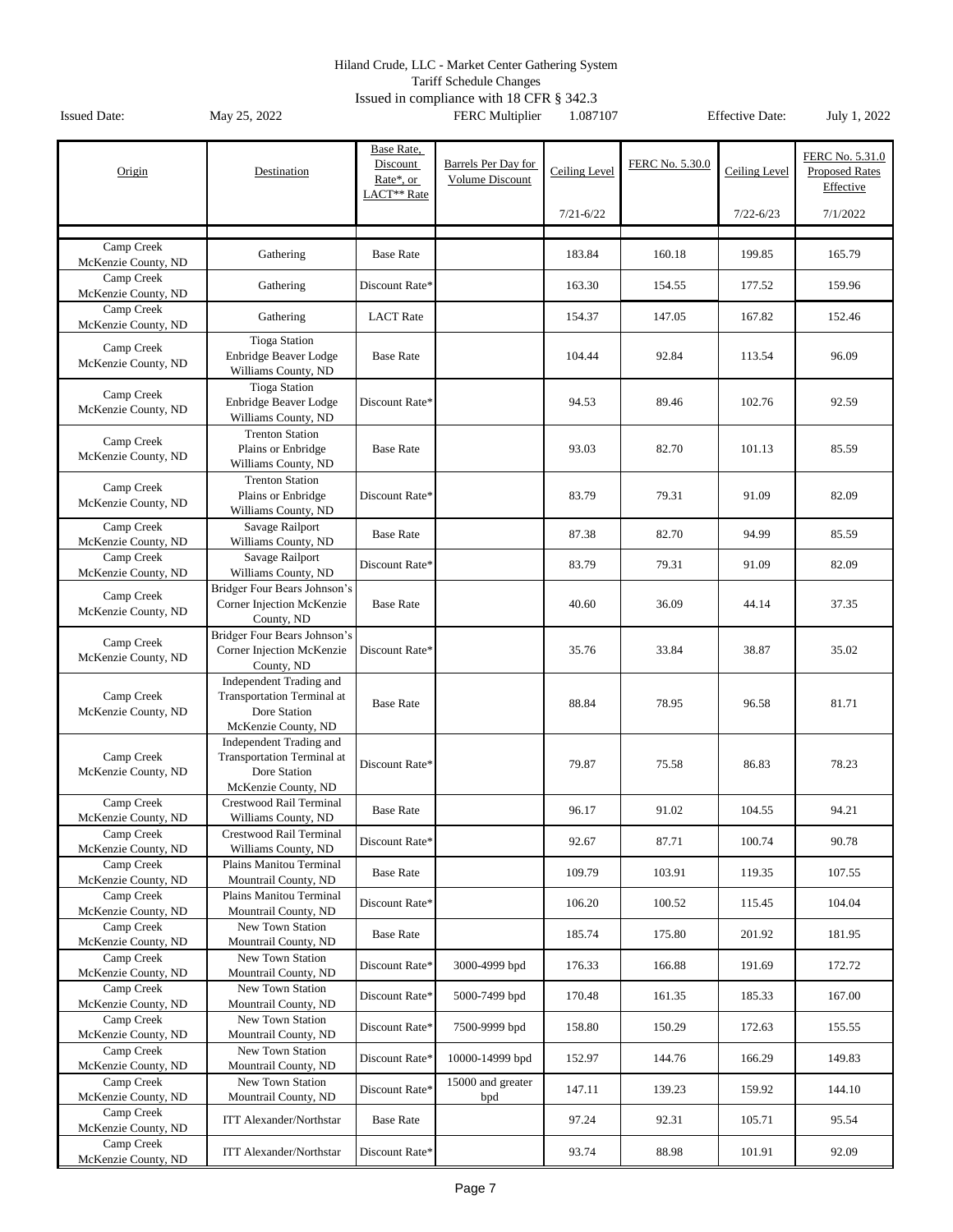Tariff Schedule Changes

|                                         |                                                                                                     | Base Rate,              |                                        |               |                 |               | FERC No. 5.31.0                    |
|-----------------------------------------|-----------------------------------------------------------------------------------------------------|-------------------------|----------------------------------------|---------------|-----------------|---------------|------------------------------------|
| Origin                                  | Destination                                                                                         | Discount<br>Rate*, or   | Barrels Per Day for<br>Volume Discount | Ceiling Level | FERC No. 5.30.0 | Ceiling Level | <b>Proposed Rates</b><br>Effective |
|                                         |                                                                                                     | LACT <sup>**</sup> Rate |                                        | $7/21 - 6/22$ |                 | $7/22 - 6/23$ | 7/1/2022                           |
|                                         |                                                                                                     |                         |                                        |               |                 |               |                                    |
| South Camp Creek<br>McKenzie County, ND | Gathering                                                                                           | <b>Base Rate</b>        |                                        | 166.68        | 166.68          | 181.20        | 181.20                             |
| South Camp Creek<br>McKenzie County, ND | Gathering                                                                                           | Discount Rate*          |                                        | 160.66        | 160.66          | 174.65        | 174.65                             |
| South Camp Creek<br>McKenzie County, ND | <b>Tioga Station</b><br><b>Enbridge Beaver Lodge</b><br>Williams County, ND                         | <b>Base Rate</b>        |                                        | 100.41        | 100.41          | 109.16        | 109.16                             |
| South Camp Creek<br>McKenzie County, ND | <b>Tioga Station</b><br>Enbridge Beaver Lodge<br>Williams County, ND                                | Discount Rate*          |                                        | 96.76         | 96.76           | 105.19        | 105.19                             |
| South Camp Creek<br>McKenzie County, ND | <b>Trenton Station</b><br>Plains or Enbridge<br>Williams County, ND                                 | <b>Base Rate</b>        |                                        | 89.43         | 89.43           | 97.22         | 97.22                              |
| South Camp Creek<br>McKenzie County, ND | <b>Trenton Station</b><br>Plains or Enbridge<br>Williams County, ND                                 | Discount Rate*          |                                        | 85.78         | 85.78           | 93.25         | 93.25                              |
| South Camp Creek<br>McKenzie County, ND | Savage Railport<br>Williams County, ND                                                              | <b>Base Rate</b>        |                                        | 89.43         | 89.43           | 97.22         | 97.22                              |
| South Camp Creek<br>McKenzie County, ND | Savage Railport<br>Williams County, ND                                                              | Discount Rate*          |                                        | 85.78         | 85.78           | 93.25         | 93.25                              |
| South Camp Creek<br>McKenzie County, ND | <b>Bridger Four Bears</b><br>Johnson's Corner Injection<br>McKenzie County, ND                      | <b>Base Rate</b>        |                                        | 42.17         | 42.17           | 45.84         | 45.84                              |
| South Camp Creek<br>McKenzie County, ND | <b>Bridger Four Bears</b><br>Johnson's Corner Injection<br>McKenzie County, ND                      | Discount Rate*          |                                        | 42.17         | 42.17           | 45.84         | 45.84                              |
| South Camp Creek<br>McKenzie County, ND | Independent Trading and<br><b>Transportation Terminal at</b><br>Dore Station<br>McKenzie County, ND | <b>Base Rate</b>        |                                        | 85.39         | 85.39           | 92.83         | 92.83                              |
| South Camp Creek<br>McKenzie County, ND | Independent Trading and<br><b>Transportation Terminal at</b><br>Dore Station<br>McKenzie County, ND | Discount Rate*          |                                        | 81.76         | 81.76           | 88.88         | 88.88                              |
| South Camp Creek<br>McKenzie County, ND | Crestwood Rail Terminal<br>Williams County, ND                                                      | <b>Base Rate</b>        |                                        | 100.41        | 100.41          | 109.16        | 109.16                             |
| South Camp Creek<br>McKenzie County, ND | Crestwood Rail Terminal<br>Williams County, ND                                                      | Discount Rate*          |                                        | 96.76         | 96.76           | 105.19        | 105.19                             |
| South Camp Creek<br>McKenzie County, ND | Plains Manitou Terminal<br>Mountrail County, ND                                                     | <b>Base Rate</b>        |                                        | 112.61        | 112.61          | 122.42        | 122.42                             |
| South Camp Creek<br>McKenzie County, ND | Plains Manitou Terminal<br>Mountrail County, ND                                                     | Discount Rate*          |                                        | 108.96        | 108.96          | 118.45        | 118.45                             |
| South Camp Creek<br>McKenzie County, ND | New Town Station<br>Mountrail County, ND                                                            | <b>Base Rate</b>        |                                        | 191.92        | 191.92          | 208.64        | 208.64                             |
| South Camp Creek<br>McKenzie County, ND | New Town Station<br>Mountrail County, ND                                                            | Discount Rate*          | 3000-4999 bpd                          | 182.15        | 182.15          | 198.02        | 198.02                             |
| South Camp Creek<br>McKenzie County, ND | New Town Station<br>Mountrail County, ND                                                            | Discount Rate*          | 5000-7499 bpd                          | 176.07        | 176.07          | 191.41        | 191.41                             |
| South Camp Creek                        | New Town Station                                                                                    | Discount Rate*          | 7500-9999 bpd                          | 163.87        | 163.87          | 178.14        | 178.14                             |
| McKenzie County, ND<br>South Camp Creek | Mountrail County, ND<br>New Town Station                                                            | Discount Rate*          | 10000-14999 bpd                        | 157.76        | 157.76          | 171.50        | 171.50                             |
| McKenzie County, ND<br>South Camp Creek | Mountrail County, ND<br>New Town Station                                                            | Discount Rate*          | 15000 and greater                      | 151.65        | 151.65          | 164.86        | 164.86                             |
| McKenzie County, ND<br>South Camp Creek | Mountrail County, ND<br><b>ITT Alexander/Northstar</b>                                              | <b>Base Rate</b>        | bpd                                    | 97.93         | 97.93           | 106.46        | 106.46                             |
| McKenzie County, ND<br>South Camp Creek |                                                                                                     |                         |                                        |               |                 |               |                                    |
| McKenzie County, ND                     | <b>ITT Alexander/Northstar</b>                                                                      | Discount Rate*          |                                        | 94.41         | 94.41           | 102.63        | 102.63                             |
| West Camp Creek<br>McKenzie County, ND  | Gathering                                                                                           | <b>Base Rate</b>        |                                        | 173.23        | 173.23          | 188.32        | 188.32                             |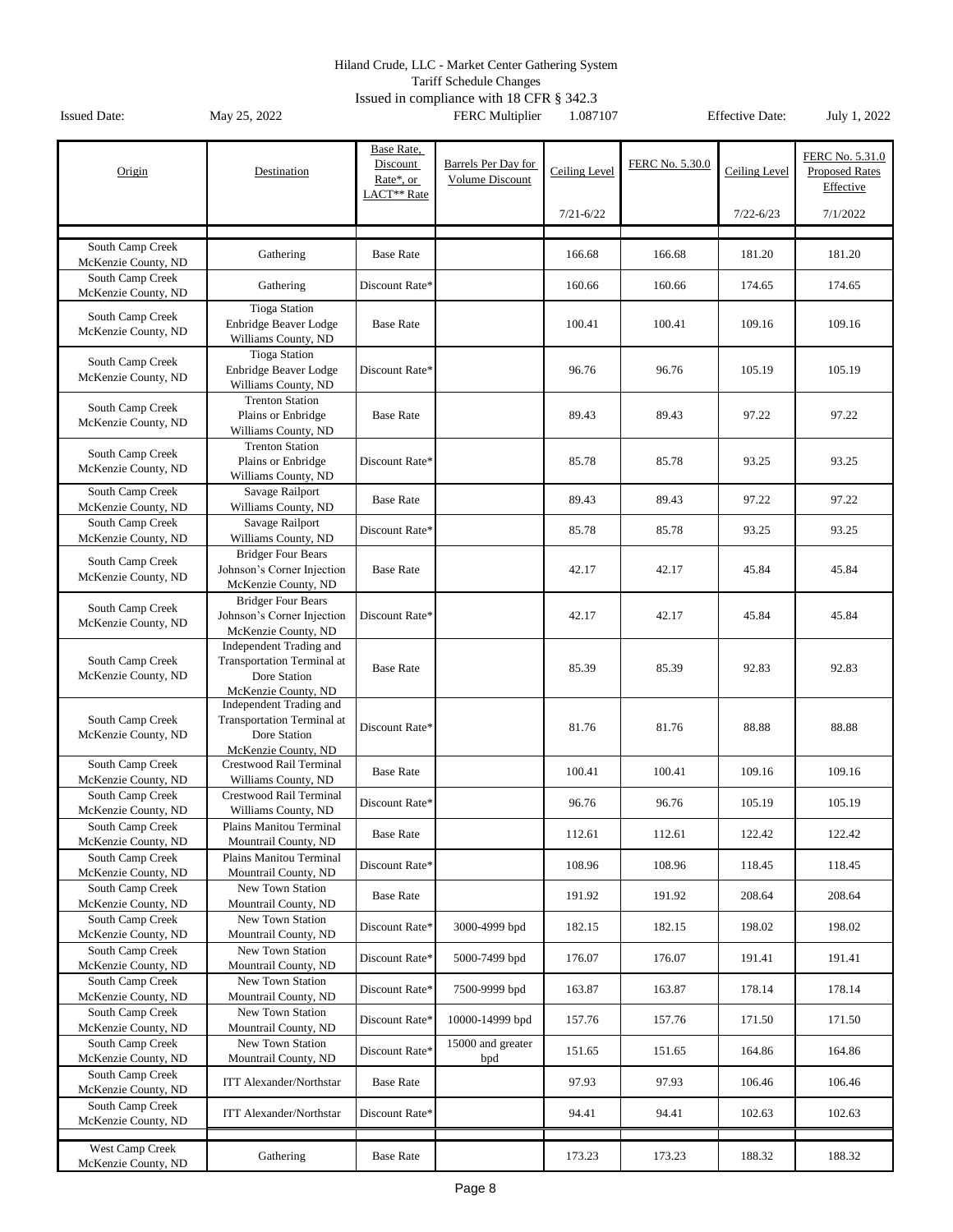Tariff Schedule Changes

| Origin                                        | Destination                                                                                         | Base Rate,<br>Discount<br>Rate*, or<br>LACT** Rate | Barrels Per Day for<br>Volume Discount | Ceiling Level | FERC No. 5.30.0 | Ceiling Level | FERC No. 5.31.0<br><b>Proposed Rates</b><br>Effective |
|-----------------------------------------------|-----------------------------------------------------------------------------------------------------|----------------------------------------------------|----------------------------------------|---------------|-----------------|---------------|-------------------------------------------------------|
|                                               |                                                                                                     |                                                    |                                        | $7/21 - 6/22$ |                 | $7/22 - 6/23$ | 7/1/2022                                              |
| West Camp Creek<br>McKenzie County, ND        | Gathering                                                                                           | Discount Rate*                                     |                                        | 167.15        | 167.15          | 181.71        | 181.71                                                |
| West Camp Creek<br>McKenzie County, ND        | <b>Tioga Station</b><br>Enbridge Beaver Lodge<br>Williams County, ND                                | <b>Base Rate</b>                                   |                                        | 100.41        | 100.41          | 109.16        | 109.16                                                |
| West Camp Creek<br>McKenzie County, ND        | <b>Tioga Station</b><br>Enbridge Beaver Lodge<br>Williams County, ND                                | Discount Rate*                                     |                                        | 96.76         | 96.76           | 105.19        | 105.19                                                |
| West Camp Creek<br>McKenzie County, ND        | <b>Trenton Station</b><br>Plains or Enbridge<br>Williams County, ND                                 | <b>Base Rate</b>                                   |                                        | 89.43         | 89.43           | 97.22         | 97.22                                                 |
| West Camp Creek<br>McKenzie County, ND        | <b>Trenton Station</b><br>Plains or Enbridge<br>Williams County, ND                                 | Discount Rate*                                     |                                        | 85.78         | 85.78           | 93.25         | 93.25                                                 |
| West Camp Creek<br>McKenzie County, ND        | Savage Railport<br>Williams County, ND                                                              | <b>Base Rate</b>                                   |                                        | 89.43         | 89.43           | 97.22         | 97.22                                                 |
| West Camp Creek<br>McKenzie County, ND        | Savage Railport<br>Williams County, ND                                                              | Discount Rate*                                     |                                        | 85.78         | 85.78           | 93.25         | 93.25                                                 |
| West Camp Creek<br>McKenzie County, ND        | <b>Bridger Four Bears</b><br>Johnson's Corner Injection<br>McKenzie County, ND                      | <b>Base Rate</b>                                   |                                        | 39.04         | 39.04           | 42.44         | 42.44                                                 |
| West Camp Creek<br>McKenzie County, ND        | <b>Bridger Four Bears</b><br>Johnson's Corner Injection<br>McKenzie County, ND                      | Discount Rate*                                     |                                        | 36.61         | 36.61           | 39.80         | 39.80                                                 |
| West Camp Creek<br>McKenzie County, ND        | Independent Trading and<br><b>Transportation Terminal at</b><br>Dore Station<br>McKenzie County, ND | <b>Base Rate</b>                                   |                                        | 85.39         | 85.39           | 92.83         | 92.83                                                 |
| West Camp Creek<br>McKenzie County, ND        | Independent Trading and<br><b>Transportation Terminal at</b><br>Dore Station McKenzie<br>County, ND | Discount Rate*                                     |                                        | 81.76         | 81.76           | 88.88         | 88.88                                                 |
| West Camp Creek<br>McKenzie County, ND        | Crestwood Rail Terminal<br>Williams County, ND                                                      | <b>Base Rate</b>                                   |                                        | 100.41        | 100.41          | 109.16        | 109.16                                                |
| West Camp Creek<br>McKenzie County, ND        | Crestwood Rail Terminal<br>Williams County, ND                                                      | Discount Rate*                                     |                                        | 96.76         | 96.76           | 105.19        | 105.19                                                |
| <b>West Camp Creek</b><br>McKenzie County, ND | Plains Manitou Terminal<br>Mountrail County, ND                                                     | <b>Base Rate</b>                                   |                                        | 112.61        | 112.61          | 122.42        | 122.42                                                |
| West Camp Creek<br>McKenzie County, ND        | Plains Manitou Terminal<br>Mountrail County, ND                                                     | Discount Rate*                                     |                                        | 108.96        | 108.96          | 118.45        | 118.45                                                |
| West Camp Creek<br>McKenzie County, ND        | New Town Station<br>Mountrail County, ND                                                            | <b>Base Rate</b>                                   |                                        | 191.92        | 191.92          | 208.64        | 208.64                                                |
| West Camp Creek<br>McKenzie County, ND        | New Town Station<br>Mountrail County, ND                                                            | Discount Rate*                                     | 3000-4999 bpd                          | 182.15        | 182.15          | 198.02        | 198.02                                                |
| West Camp Creek<br>McKenzie County, ND        | New Town Station<br>Mountrail County, ND                                                            | Discount Rate*                                     | 5000-7499 bpd                          | 176.07        | 176.07          | 191.41        | 191.41                                                |
| West Camp Creek<br>McKenzie County, ND        | New Town Station<br>Mountrail County, ND                                                            | Discount Rate*                                     | 7500-9999 bpd                          | 163.87        | 163.87          | 178.14        | 178.14                                                |
| West Camp Creek<br>McKenzie County, ND        | New Town Station<br>Mountrail County, ND                                                            | Discount Rate*                                     | 10000-14999 bpd                        | 157.76        | 157.76          | 171.50        | 171.50                                                |
| West Camp Creek<br>McKenzie County, ND        | New Town Station<br>Mountrail County, ND                                                            | Discount Rate*                                     | 15000 and greater<br>bpd               | 151.65        | 151.65          | 164.86        | 164.86                                                |
| West Camp Creek<br>McKenzie County, ND        | <b>ITT Alexander/Northstar</b>                                                                      | <b>Base Rate</b>                                   |                                        | 97.93         | 97.93           | 106.46        | 106.46                                                |
| West Camp Creek<br>McKenzie County, ND        | <b>ITT Alexander/Northstar</b>                                                                      | Discount Rate*                                     |                                        | 94.41         | 94.41           | 102.63        | 102.63                                                |
| Bainville<br>Roosevelt County, MT             | Gathering                                                                                           | <b>Base Rate</b>                                   |                                        | 178.87        | 152.29          | 194.45        | 157.62                                                |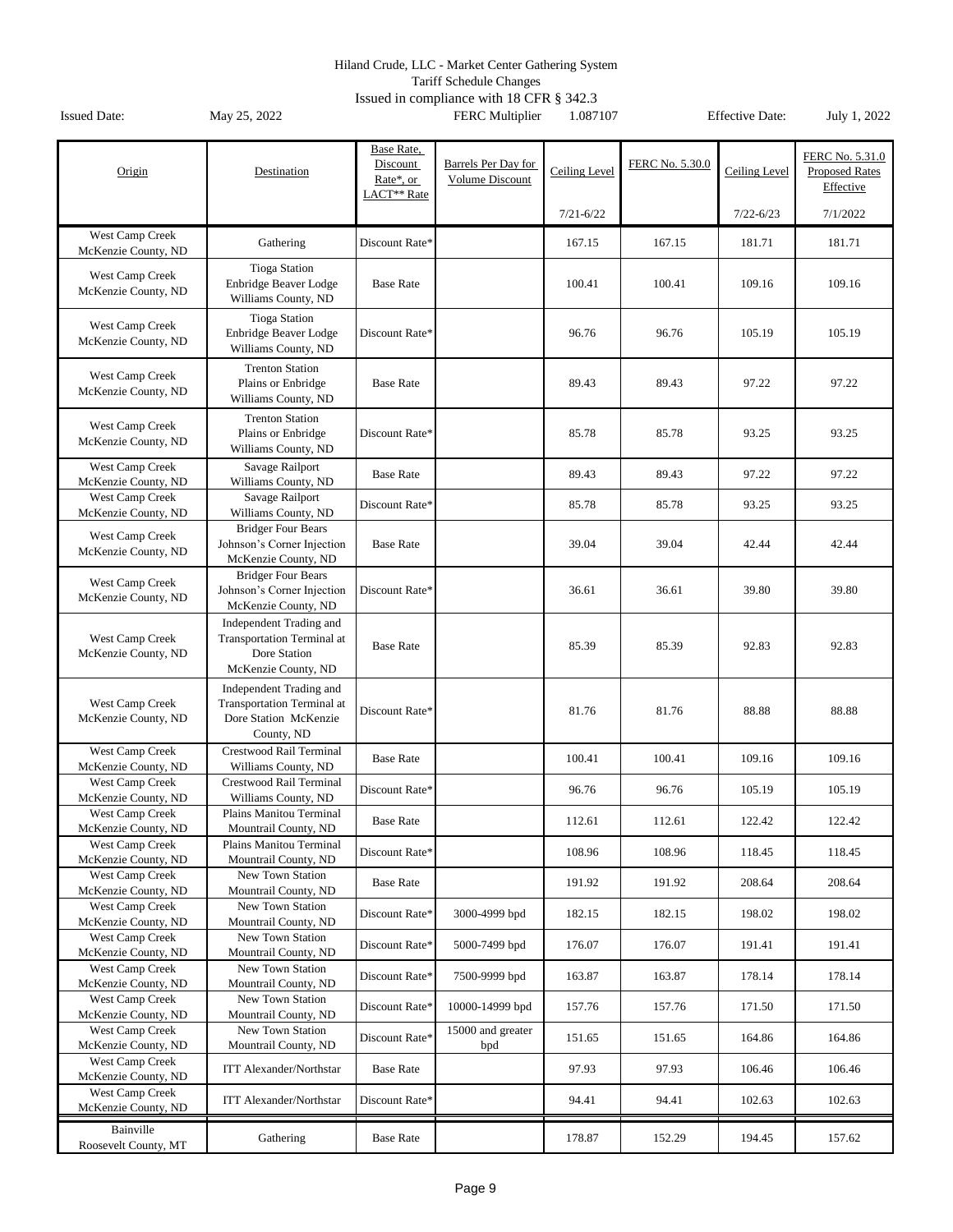Tariff Schedule Changes

| Origin                            | Destination                                                                                         | Base Rate,<br>Discount<br>Rate*, or<br>LACT <sup>**</sup> Rate | Barrels Per Day for<br>Volume Discount | Ceiling Level | FERC No. 5.30.0 | Ceiling Level | FERC No. 5.31.0<br><b>Proposed Rates</b><br>Effective |
|-----------------------------------|-----------------------------------------------------------------------------------------------------|----------------------------------------------------------------|----------------------------------------|---------------|-----------------|---------------|-------------------------------------------------------|
|                                   |                                                                                                     |                                                                |                                        | $7/21 - 6/22$ |                 | $7/22 - 6/23$ | 7/1/2022                                              |
| Bainville<br>Roosevelt County, MT | Gathering                                                                                           | Discount Rate*                                                 |                                        | 172.24        | 146.65          | 187.24        | 151.78                                                |
| Bainville<br>Roosevelt County, MT | Gathering                                                                                           | <b>LACT</b> Rate                                               |                                        | 162.33        | 139.15          | 176.47        | 144.28                                                |
| Bainville<br>Roosevelt County, MT | <b>Tioga Station</b><br>Enbridge Beaver Lodge<br>Williams County, ND                                | <b>Base Rate</b>                                               |                                        | 75.51         | 64.29           | 82.09         | 66.54                                                 |
| Bainville<br>Roosevelt County, MT | <b>Tioga Station</b><br>Enbridge Beaver Lodge<br>Williams County, ND                                | Discount Rate*                                                 |                                        | 71.53         | 60.92           | 77.76         | 63.05                                                 |
| Bainville<br>Roosevelt County, MT | <b>Trenton Station</b><br>Plains or Enbridge<br>Williams County, ND                                 | <b>Base Rate</b>                                               |                                        | 37.11         | 31.60           | 40.34         | 32.71                                                 |
| Bainville<br>Roosevelt County, MT | <b>Trenton Station</b><br>Plains or Enbridge<br>Williams County, ND                                 | Discount Rate*                                                 |                                        | 33.12         | 28.20           | 36.00         | 29.19                                                 |
| Bainville<br>Roosevelt County, MT | Savage Railport<br>Williams County, ND                                                              | <b>Base Rate</b>                                               |                                        | 37.11         | 31.60           | 40.34         | 32.71                                                 |
| Bainville<br>Roosevelt County, MT | Savage Railport<br>Williams County, ND                                                              | Discount Rate*                                                 |                                        | 33.12         | 28.20           | 36.00         | 29.19                                                 |
| Bainville<br>Roosevelt County, MT | <b>Bridger Four Bears</b><br>Johnson's Corner Injection<br>McKenzie County, ND                      | <b>Base Rate</b>                                               |                                        | 94.08         | 80.10           | 102.28        | 82.90                                                 |
| Bainville<br>Roosevelt County, MT | <b>Bridger Four Bears</b><br>Johnson's Corner Injection<br>McKenzie County, ND                      | Discount Rate*                                                 |                                        | 90.10         | 76.72           | 97.95         | 79.41                                                 |
| Bainville<br>Roosevelt County, MT | Independent Trading and<br><b>Transportation Terminal at</b><br>Dore Station<br>McKenzie County, ND | <b>Base Rate</b>                                               |                                        | 70.23         | 59.79           | 76.35         | 61.88                                                 |
| Bainville<br>Roosevelt County, MT | Independent Trading and<br>Transportation Terminal at<br>Dore Station<br>McKenzie County, ND        | Discount Rate*                                                 |                                        | 66.25         | 56.41           | 72.02         | 58.38                                                 |
| Bainville<br>Roosevelt County, MT | Crestwood Rail Terminal<br>Williams County, ND                                                      | <b>Base Rate</b>                                               |                                        | 57.33         | 51.98           | 62.32         | 53.80                                                 |
| Bainville<br>Roosevelt County, MT | Crestwood Rail Terminal<br>Williams County, ND                                                      | Discount Rate*                                                 |                                        | 53.68         | 48.66           | 58.36         | 50.36                                                 |
| Bainville<br>Roosevelt County, MT | Plains Manitou Terminal<br>Mountrail County, ND                                                     | <b>Base Rate</b>                                               |                                        | 83.13         | 75.37           | 90.37         | 78.01                                                 |
| Bainville<br>Roosevelt County, MT | Plains Manitou Terminal<br>Mountrail County, ND                                                     | Discount Rate*                                                 |                                        | 79.40         | 71.98           | 86.32         | 74.50                                                 |
| Bainville<br>Roosevelt County, MT | New Town Station<br>Mountrail County, ND                                                            | <b>Base Rate</b>                                               |                                        | 162.44        | 147.24          | 176.59        | 152.39                                                |
| Bainville<br>Roosevelt County, MT | New Town Station<br>Mountrail County, ND                                                            | Discount Rate*                                                 | 3000-4999 bpd                          | 152.57        | 138.32          | 165.86        | 143.16                                                |
| Bainville<br>Roosevelt County, MT | New Town Station<br>Mountrail County, ND                                                            | Discount Rate*                                                 | 5000-7499 bpd                          | 146.48        | 132.81          | 159.24        | 137.46                                                |
| Bainville<br>Roosevelt County, MT | New Town Station<br>Mountrail County, ND                                                            | Discount Rate*                                                 | 7500-9999 bpd                          | 134.30        | 121.75          | 146.00        | 126.01                                                |
| Bainville<br>Roosevelt County, MT | New Town Station<br>Mountrail County, ND                                                            | Discount Rate*                                                 | 10000-14999 bpd                        | 128.21        | 116.22          | 139.38        | 120.29                                                |
|                                   | New Town Station<br>Mountrail County, ND                                                            | Discount Rate*                                                 | 15000 and greater<br>bpd               | 122.11        | 110.68          | 132.75        | 114.55                                                |
| Bainville<br>Roosevelt County, MT | <b>ITT Alexander/Northstar</b>                                                                      | <b>Base Rate</b>                                               |                                        | 77.82         | 73.50           | 84.60         | 76.07                                                 |
| Bainville<br>Roosevelt County, MT | <b>ITT Alexander/Northstar</b>                                                                      | Discount Rate*                                                 |                                        | 74.30         | 70.18           | 80.77         | 72.64                                                 |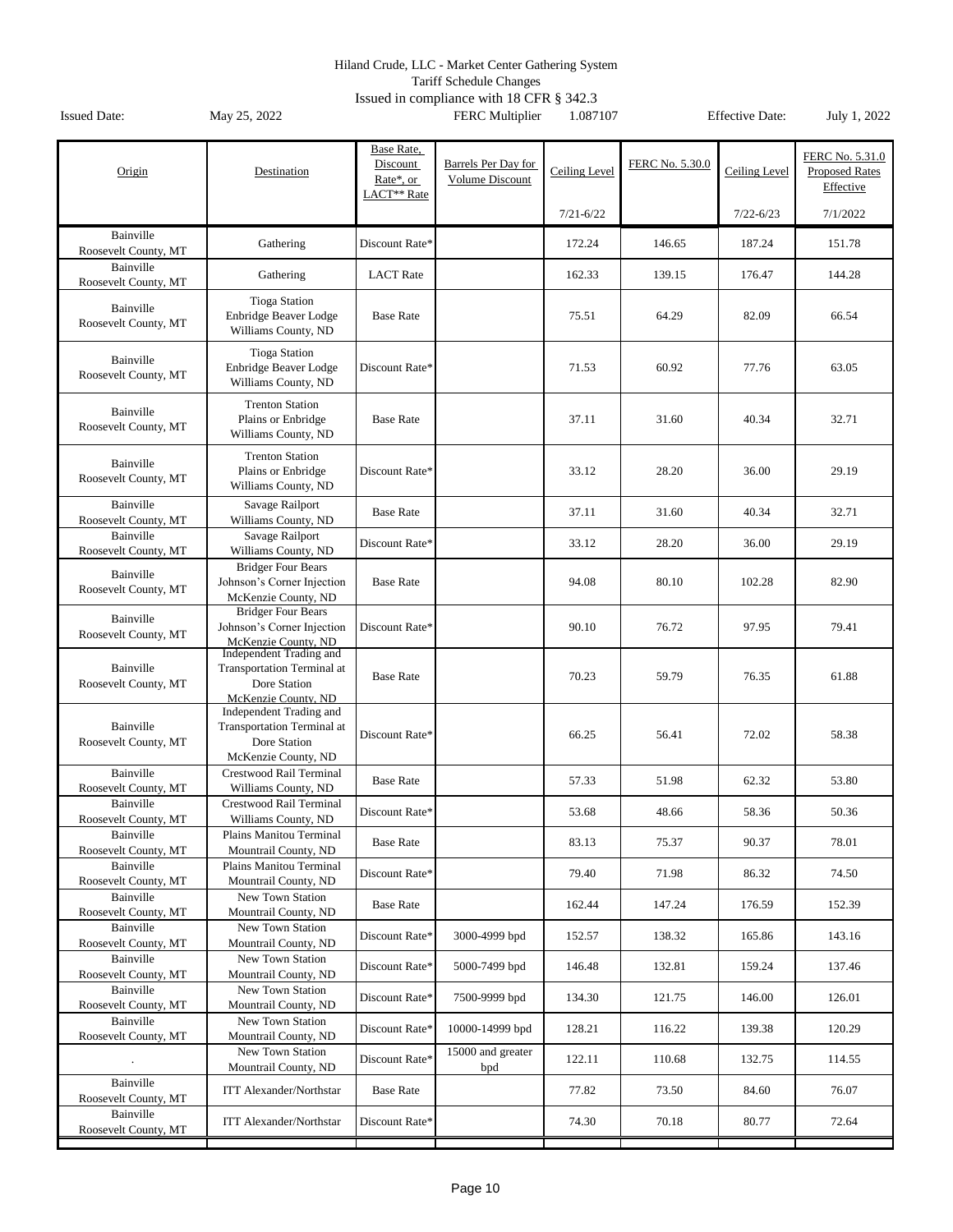Tariff Schedule Changes

| Origin                                                             | Destination                                                                                         | Base Rate,<br>Discount<br>Rate*, or<br>LACT <sup>**</sup> Rate | Barrels Per Day for<br>Volume Discount | Ceiling Level<br>$7/21 - 6/22$ | FERC No. 5.30.0 | Ceiling Level<br>$7/22 - 6/23$ | FERC No. 5.31.0<br><b>Proposed Rates</b><br>Effective<br>7/1/2022 |
|--------------------------------------------------------------------|-----------------------------------------------------------------------------------------------------|----------------------------------------------------------------|----------------------------------------|--------------------------------|-----------------|--------------------------------|-------------------------------------------------------------------|
| <b>Snake Butte</b><br>Roosevelt County, MT/<br>Williams County, ND | Gathering                                                                                           | <b>Base Rate</b>                                               |                                        | 164.71                         | 164.71          | 179.06                         | 179.06                                                            |
| <b>Snake Butte</b><br>Roosevelt County, MT/<br>Williams County, ND | Gathering                                                                                           | Discount Rate*                                                 |                                        | 158.61                         | 158.61          | 172.43                         | 172.43                                                            |
| <b>Snake Butte</b><br>Roosevelt County, MT/<br>Williams County, ND | <b>Tioga Station</b><br><b>Enbridge Beaver Lodge</b><br>Williams County, ND                         | <b>Base Rate</b>                                               |                                        | 69.56                          | 69.56           | 75.62                          | 75.62                                                             |
| Snake Butte<br>Roosevelt County, MT/<br>Williams County, ND        | <b>Tioga Station</b><br><b>Enbridge Beaver Lodge</b><br>Williams County, ND                         | Discount Rate*                                                 |                                        | 65.88                          | 65.88           | 71.62                          | 71.62                                                             |
| Snake Butte<br>Roosevelt County, MT/<br>Williams County, ND        | <b>Trenton Station</b><br>Plains or Enbridge<br>Williams County, ND                                 | <b>Base Rate</b>                                               |                                        | 34.17                          | 34.17           | 37.15                          | 37.15                                                             |
| <b>Snake Butte</b><br>Roosevelt County, MT/<br>Williams County, ND | <b>Trenton Station</b><br>Plains or Enbridge<br>Williams County, ND                                 | Discount Rate*                                                 |                                        | 30.52                          | 30.52           | 33.18                          | 33.18                                                             |
| Snake Butte<br>Roosevelt County, MT/<br>Williams County, ND        | Savage Railport<br>Williams County, ND                                                              | <b>Base Rate</b>                                               |                                        | 34.17                          | 34.17           | 37.15                          | 37.15                                                             |
| Snake Butte<br>Roosevelt County, MT/<br>Williams County, ND        | Savage Railport<br>Williams County, ND                                                              | Discount Rate*                                                 |                                        | 30.52                          | 30.52           | 33.18                          | 33.18                                                             |
| <b>Snake Butte</b><br>Roosevelt County, MT/<br>Williams County, ND | <b>Bridger Four Bears</b><br>Johnson's Corner Injection<br>McKenzie County, ND                      | <b>Base Rate</b>                                               |                                        | 86.65                          | 86.65           | 94.20                          | 94.20                                                             |
| <b>Snake Butte</b><br>Roosevelt County, MT/<br>Williams County, ND | <b>Bridger Four Bears</b><br>Johnson's Corner Injection<br>McKenzie County, ND                      | Discount Rate*                                                 |                                        | 82.95                          | 82.95           | 90.18                          | 90.18                                                             |
| <b>Snake Butte</b><br>Roosevelt County, MT/<br>Williams County, ND | Independent Trading and<br><b>Transportation Terminal at</b><br>Dore Station<br>McKenzie County, ND | <b>Base Rate</b>                                               |                                        | 64.67                          | 64.67           | 70.30                          | 70.30                                                             |
| Snake Butte<br>Roosevelt County, MT/<br>Williams County, ND        | Independent Trading and<br><b>Transportation Terminal at</b><br>Dore Station<br>McKenzie County, ND | Discount Rate*                                                 |                                        | 61.01                          | 61.01           | 66.32                          | 66.32                                                             |
| Snake Butte<br>Roosevelt County, MT/<br>Williams County, ND        | Crestwood Rail Terminal<br>Williams County, ND                                                      | <b>Base Rate</b>                                               |                                        | 57.33                          | 57.33           | 62.32                          | 62.32                                                             |
| <b>Snake Butte</b><br>Roosevelt County, MT/<br>Williams County, ND | Crestwood Rail Terminal<br>Williams County, ND                                                      | Discount Rate*                                                 |                                        | 53.68                          | 53.68           | 58.36                          | 58.36                                                             |
| Snake Butte<br>Roosevelt County, MT/<br>Williams County, ND        | Plains Manitou Terminal<br>Mountrail County, ND                                                     | <b>Base Rate</b>                                               |                                        | 81.76                          | 81.76           | 88.88                          | 88.88                                                             |
| <b>Snake Butte</b><br>Roosevelt County, MT/<br>Williams County, ND | Plains Manitou Terminal<br>Mountrail County, ND                                                     | Discount Rate*                                                 |                                        | 78.09                          | 78.09           | 84.89                          | 84.89                                                             |
| Snake Butte<br>Roosevelt County, MT/<br>Williams County, ND        | New Town Station Mountrail<br>County, ND                                                            | <b>Base Rate</b>                                               |                                        | 161.04                         | 161.04          | 175.07                         | 175.07                                                            |
| Snake Butte<br>Roosevelt County, MT/<br>Williams County, ND        | New Town Station Mountrail<br>County, ND                                                            | Discount Rate*                                                 | 3000-4999 bpd                          | 151.28                         | 151.28          | 164.46                         | 164.46                                                            |
| Snake Butte<br>Roosevelt County, MT/<br>Williams County, ND        | New Town Station Mountrail<br>County, ND                                                            | Discount Rate*                                                 | 5000-7499 bpd                          | 145.19                         | 145.19          | 157.84                         | 157.84                                                            |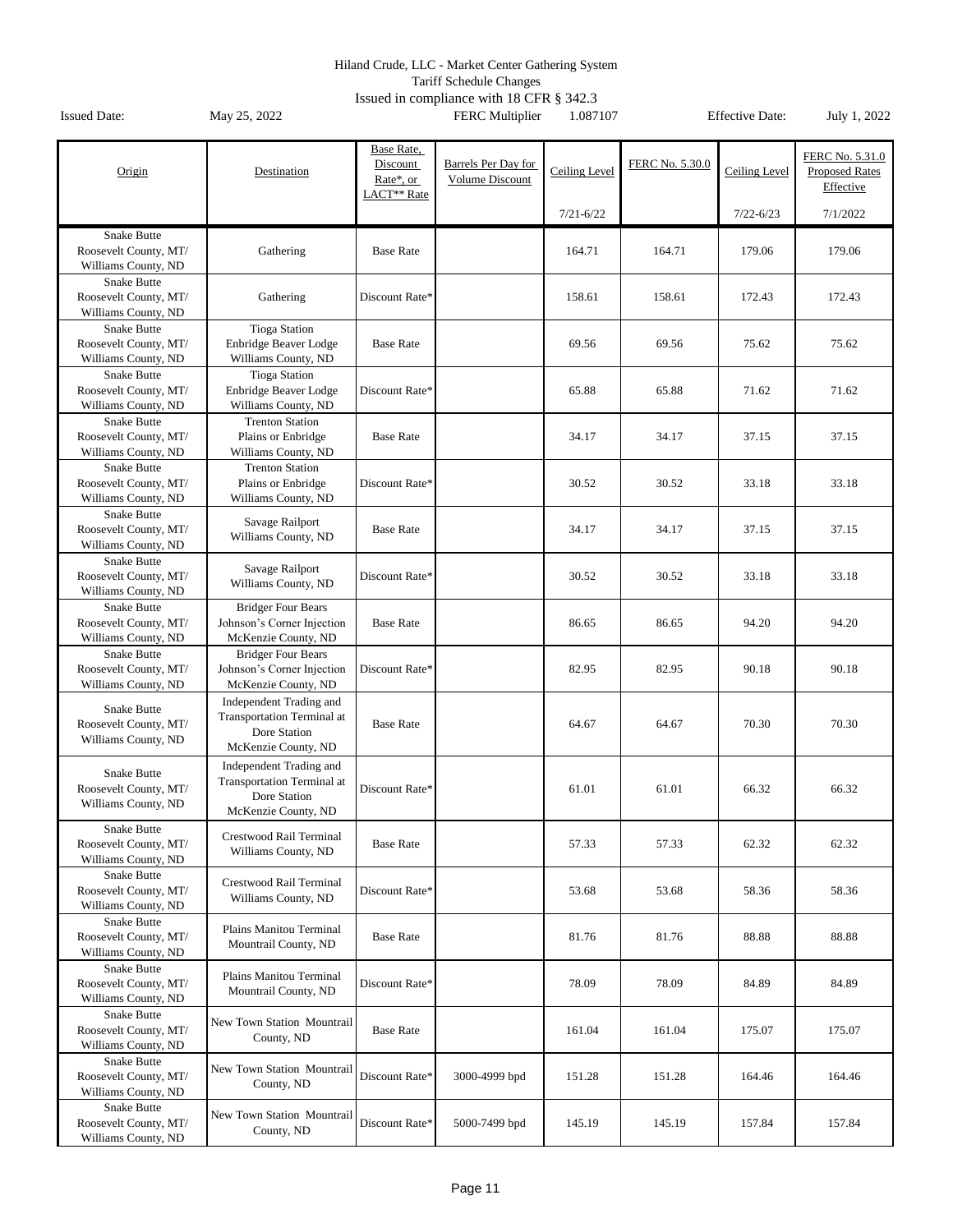Tariff Schedule Changes

| Origin                                                             | Destination                                                                                  | Base Rate,<br>Discount<br>Rate*, or<br>LACT** Rate | Barrels Per Day for<br>Volume Discount | Ceiling Level | FERC No. 5.30.0 | Ceiling Level | FERC No. 5.31.0<br><b>Proposed Rates</b><br>Effective |
|--------------------------------------------------------------------|----------------------------------------------------------------------------------------------|----------------------------------------------------|----------------------------------------|---------------|-----------------|---------------|-------------------------------------------------------|
|                                                                    |                                                                                              |                                                    |                                        | $7/21 - 6/22$ |                 | $7/22 - 6/23$ | 7/1/2022                                              |
| <b>Snake Butte</b><br>Roosevelt County, MT/<br>Williams County, ND | New Town Station Mountrail<br>County, ND                                                     | Discount Rate*                                     | 7500-9999 bpd                          | 133.00        | 133.00          | 144.59        | 144.59                                                |
| <b>Snake Butte</b><br>Roosevelt County, MT/<br>Williams County, ND | New Town Station Mountrail<br>County, ND                                                     | Discount Rate*                                     | 10000-14999 bpd                        | 126.90        | 126.90          | 137.95        | 137.95                                                |
| <b>Snake Butte</b><br>Roosevelt County, MT/<br>Williams County, ND | New Town Station Mountrail<br>County, ND                                                     | Discount Rate*                                     | 15000 and greater<br>bpd               | 120.78        | 120.78          | 131.30        | 131.30                                                |
| <b>Snake Butte</b><br>Roosevelt County, MT/<br>Williams County, ND | <b>ITT Alexander/Northstar</b>                                                               | <b>Base Rate</b>                                   |                                        | 81.00         | 81.00           | 88.06         | 88.06                                                 |
| <b>Snake Butte</b><br>Roosevelt County, MT/<br>Williams County, ND | <b>ITT Alexander/Northstar</b>                                                               | Discount Rate*                                     |                                        | 77.35         | 77.35           | 84.09         | 84.09                                                 |
| Bethel<br>Williams County, ND                                      | Gathering                                                                                    | <b>Base Rate</b>                                   |                                        | 178.87        | 152.29          | 194.45        | 157.62                                                |
| Bethel<br>Williams County, ND                                      | Gathering                                                                                    | Discount Rate*                                     |                                        | 172.24        | 146.65          | 187.24        | 151.78                                                |
| <b>Bethel</b><br>Williams County, ND                               | Gathering                                                                                    | <b>LACT</b> Rate                                   |                                        | 162.33        | 139.15          | 176.47        | 144.28                                                |
| Bethel<br>Williams County, ND                                      | <b>Tioga Station</b><br>Enbridge Beaver Lodge<br>Williams County, ND                         | <b>Base Rate</b>                                   |                                        | 75.51         | 64.29           | 82.09         | 66.54                                                 |
| Bethel<br>Williams County, ND                                      | <b>Tioga Station</b><br>Enbridge Beaver Lodge<br>Williams County, ND                         | Discount Rate*                                     |                                        | 71.53         | 60.92           | 77.76         | 63.05                                                 |
| Bethel<br>Williams County, ND                                      | <b>Trenton Station</b><br>Plains or Enbridge<br>Williams County, ND                          | <b>Base Rate</b>                                   |                                        | 37.11         | 31.60           | 40.34         | 32.71                                                 |
| Bethel<br>Williams County, ND                                      | <b>Trenton Station</b><br>Plains or Enbridge<br>Williams County, ND                          | Discount Rate*                                     |                                        | 33.12         | 28.20           | 36.00         | 29.19                                                 |
| Bethel<br>Williams County, ND                                      | Savage Railport<br>Williams County, ND                                                       | <b>Base Rate</b>                                   |                                        | 37.11         | 31.60           | 40.34         | 32.71                                                 |
| Bethel<br>Williams County, ND                                      | Savage Railport<br>Williams County, ND                                                       | Discount Rate*                                     |                                        | 33.12         | 28.20           | 36.00         | 29.19                                                 |
| Bethel<br>Williams County, ND                                      | <b>Bridger Four Bears</b><br>Johnson's Corner Injection<br>McKenzie County, ND               | <b>Base Rate</b>                                   |                                        | 94.08         | 80.10           | 102.28        | 82.90                                                 |
| Bethel<br>Williams County, ND                                      | <b>Bridger Four Bears</b><br>Johnson's Corner Injection<br>McKenzie County, ND               | Discount Rate*                                     |                                        | 90.10         | 76.72           | 97.95         | 79.41                                                 |
| Bethel<br>Williams County, ND                                      | Independent Trading and<br>Transportation Terminal at<br>Dore Station<br>McKenzie County, ND | <b>Base Rate</b>                                   |                                        | 92.76         | 78.95           | 100.84        | 81.71                                                 |
| Bethel<br>Williams County, ND                                      | Independent Trading and<br>Transportation Terminal at<br>Dore Station<br>McKenzie County, ND | Discount Rate*                                     |                                        | 88.77         | 75.58           | 96.50         | 78.23                                                 |
| Bethel<br>Williams County, ND                                      | Crestwood Rail Terminal<br>Williams County, ND                                               | <b>Base Rate</b>                                   |                                        | 57.33         | 51.98           | 62.32         | 53.80                                                 |
| Bethel<br>Williams County, ND                                      | Crestwood Rail Terminal<br>Williams County, ND                                               | Discount Rate*                                     |                                        | 53.68         | 48.66           | 58.36         | 50.36                                                 |
| Bethel<br>Williams County, ND                                      | Plains Manitou Terminal<br>Mountrail County, ND                                              | <b>Base Rate</b>                                   |                                        | 83.13         | 75.37           | 90.37         | 78.01                                                 |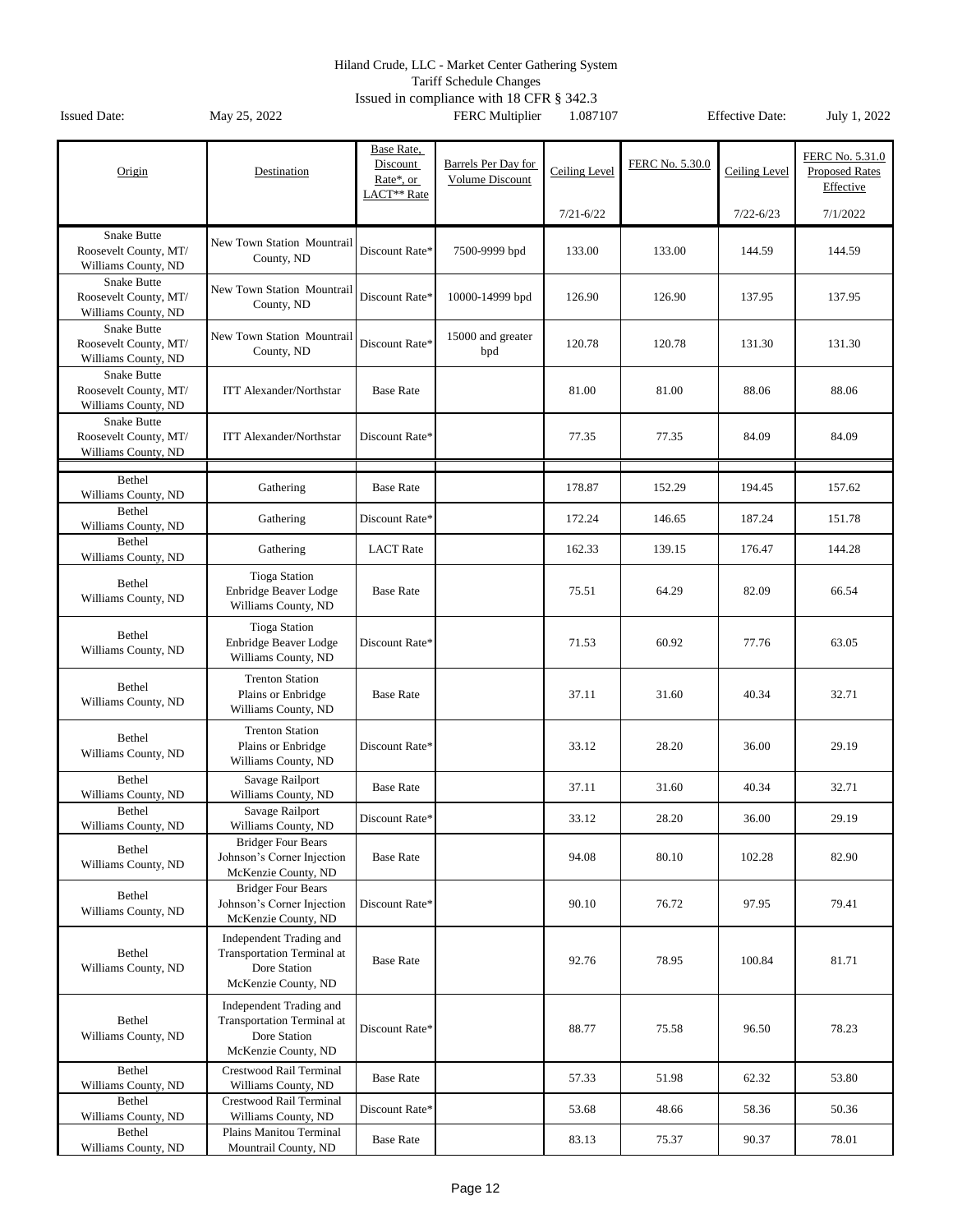Tariff Schedule Changes

| Origin                         | Destination                                                                                         | Base Rate,<br>Discount<br>Rate*, or<br>LACT <sup>**</sup> Rate | Barrels Per Day for<br>Volume Discount | Ceiling Level | FERC No. 5.30.0 | Ceiling Level | FERC No. 5.31.0<br><b>Proposed Rates</b><br>Effective |
|--------------------------------|-----------------------------------------------------------------------------------------------------|----------------------------------------------------------------|----------------------------------------|---------------|-----------------|---------------|-------------------------------------------------------|
|                                |                                                                                                     |                                                                |                                        | $7/21 - 6/22$ |                 | $7/22 - 6/23$ | 7/1/2022                                              |
| Bethel<br>Williams County, ND  | Plains Manitou Terminal<br>Mountrail County, ND                                                     | Discount Rate*                                                 |                                        | 79.40         | 71.98           | 86.32         | 74.50                                                 |
| Bethel<br>Williams County, ND  | New Town Station<br>Mountrail County, ND                                                            | <b>Base Rate</b>                                               |                                        | 162.44        | 147.24          | 176.59        | 152.39                                                |
| Bethel<br>Williams County, ND  | New Town Station<br>Mountrail County, ND                                                            | Discount Rate*                                                 | 3000-4999 bpd                          | 152.60        | 138.32          | 165.89        | 143.16                                                |
| Bethel<br>Williams County, ND  | New Town Station<br>Mountrail County, ND                                                            | Discount Rate*                                                 | 5000-7499 bpd                          | 146.51        | 132.81          | 159.27        | 137.46                                                |
| Bethel<br>Williams County, ND  | New Town Station<br>Mountrail County, ND                                                            | Discount Rate*                                                 | 7500-9999 bpd                          | 134.30        | 121.75          | 146.00        | 126.01                                                |
| Bethel<br>Williams County, ND  | New Town Station<br>Mountrail County, ND                                                            | Discount Rate*                                                 | 10000-14999 bpd                        | 128.21        | 116.22          | 139.38        | 120.29                                                |
| Bethel<br>Williams County, ND  | New Town Station<br>Mountrail County, ND                                                            | Discount Rate*                                                 | 15000 and greater<br>bpd               | 122.11        | 110.68          | 132.75        | 114.55                                                |
| Bethel<br>Williams County, ND  | <b>ITT Alexander/Northstar</b>                                                                      | <b>Base Rate</b>                                               |                                        | 97.74         | 92.31           | 106.25        | 95.54                                                 |
| Bethel<br>Williams County, ND  | <b>ITT Alexander/Northstar</b>                                                                      | Discount Rate*                                                 |                                        | 94.23         | 88.98           | 102.44        | 92.09                                                 |
| Scandia<br>Williams County, ND | Gathering                                                                                           | <b>Base Rate</b>                                               |                                        | 164.71        | 164.71          | 179.06        | 179.06                                                |
| Scandia<br>Williams County, ND | Gathering                                                                                           | Discount Rate*                                                 |                                        | 158.61        | 158.61          | 172.43        | 172.43                                                |
| Scandia<br>Williams County, ND | <b>Tioga Station</b><br>Enbridge Beaver Lodge<br>Williams County, ND                                | <b>Base Rate</b>                                               |                                        | 70.94         | 70.94           | 77.12         | 77.12                                                 |
| Scandia<br>Williams County, ND | <b>Tioga Station</b><br>Enbridge Beaver Lodge<br>Williams County, ND                                | Discount Rate*                                                 |                                        | 67.21         | 67.21           | 73.06         | 73.06                                                 |
| Scandia<br>Williams County, ND | <b>Trenton Station</b><br>Plains or Enbridge<br>Williams County, ND                                 | <b>Base Rate</b>                                               |                                        | 34.83         | 34.83           | 37.86         | 37.86                                                 |
| Scandia<br>Williams County, ND | <b>Trenton Station</b><br>Plains or Enbridge<br>Williams County, ND                                 | Discount Rate*                                                 |                                        | 31.11         | 31.11           | 33.82         | 33.82                                                 |
| Scandia<br>Williams County, ND | Savage Railport<br>Williams County, ND                                                              | <b>Base Rate</b>                                               |                                        | 34.83         | 34.83           | 37.86         | 37.86                                                 |
| Scandia<br>Williams County, ND | Savage Railport<br>Williams County, ND                                                              | Discount Rate*                                                 |                                        | 31.11         | 31.11           | 33.82         | 33.82                                                 |
| Scandia<br>Williams County, ND | <b>Bridger Four Bears</b><br>Johnson's Corner Injection<br>McKenzie County, ND                      | <b>Base Rate</b>                                               |                                        | 88.36         | 88.36           | 96.06         | 96.06                                                 |
| Scandia<br>Williams County, ND | <b>Bridger Four Bears</b><br>Johnson's Corner Injection<br>McKenzie County, ND                      | Discount Rate*                                                 |                                        | 84.62         | 84.62           | 91.99         | 91.99                                                 |
| Scandia<br>Williams County, ND | Independent Trading and<br><b>Transportation Terminal at</b><br>Dore Station<br>McKenzie County, ND | <b>Base Rate</b>                                               |                                        | 87.13         | 87.13           | 94.72         | 94.72                                                 |
| Scandia<br>Williams County, ND | Independent Trading and<br>Transportation Terminal at<br>Dore Station<br>McKenzie County, ND        | Discount Rate*                                                 |                                        | 83.38         | 83.38           | 90.64         | 90.64                                                 |
| Scandia<br>Williams County, ND | Crestwood Rail Terminal<br>Williams County, ND                                                      | <b>Base Rate</b>                                               |                                        | 57.33         | 57.33           | 62.32         | 62.32                                                 |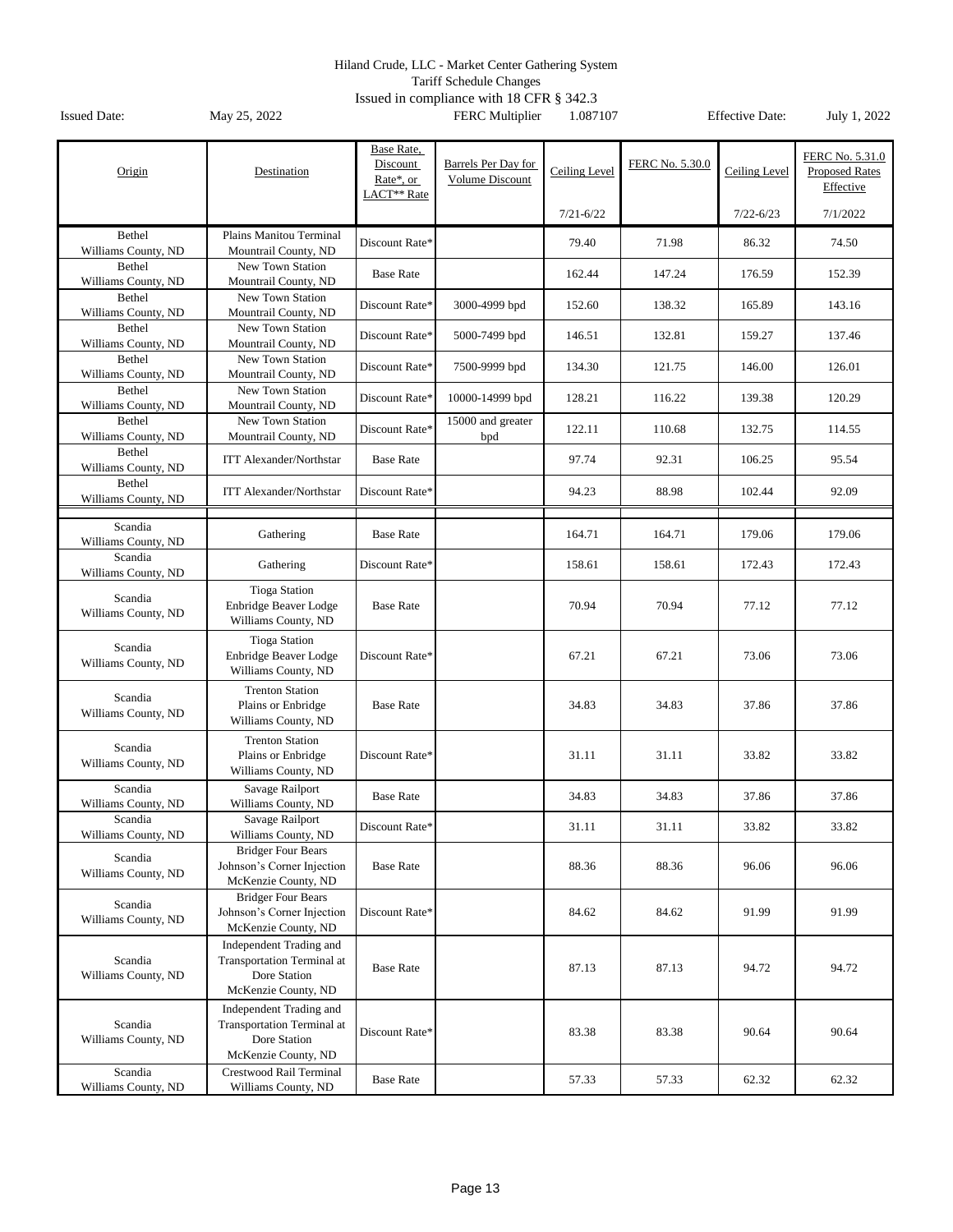Tariff Schedule Changes

| Origin                         | Destination                                                                    | Base Rate,<br>Discount<br>Rate*, or<br>LACT** Rate | Barrels Per Day for<br><b>Volume Discount</b> | Ceiling Level | FERC No. 5.30.0 | Ceiling Level | FERC No. 5.31.0<br><b>Proposed Rates</b><br>Effective |
|--------------------------------|--------------------------------------------------------------------------------|----------------------------------------------------|-----------------------------------------------|---------------|-----------------|---------------|-------------------------------------------------------|
|                                |                                                                                |                                                    |                                               | $7/21 - 6/22$ |                 | $7/22 - 6/23$ | 7/1/2022                                              |
| Scandia<br>Williams County, ND | Crestwood Rail Terminal<br>Williams County, ND                                 | Discount Rate*                                     |                                               | 53.68         | 53.68           | 58.36         | 58.36                                                 |
| Scandia<br>Williams County, ND | Plains Manitou Terminal<br>Mountrail County, ND                                | <b>Base Rate</b>                                   |                                               | 83.13         | 83.13           | 90.37         | 90.37                                                 |
| Scandia<br>Williams County, ND | Plains Manitou Terminal<br>Mountrail County, ND                                | Discount Rate*                                     |                                               | 79.40         | 79.40           | 86.32         | 86.32                                                 |
| Scandia<br>Williams County, ND | New Town Station<br>Mountrail County, ND                                       | <b>Base Rate</b>                                   |                                               | 162.44        | 162.44          | 176.59        | 176.59                                                |
| Scandia<br>Williams County, ND | New Town Station<br>Mountrail County, ND                                       | Discount Rate*                                     | 3000-4999 bpd                                 | 152.60        | 152.60          | 165.89        | 165.89                                                |
| Scandia<br>Williams County, ND | New Town Station<br>Mountrail County, ND                                       | Discount Rate*                                     | 5000-7499 bpd                                 | 146.51        | 146.51          | 159.27        | 159.27                                                |
| Scandia<br>Williams County, ND | New Town Station<br>Mountrail County, ND                                       | Discount Rate*                                     | 7500-9999 bpd                                 | 134.30        | 134.30          | 146.00        | 146.00                                                |
| Scandia<br>Williams County, ND | New Town Station<br>Mountrail County, ND                                       | Discount Rate*                                     | 10000-14999 bpd                               | 128.21        | 128.21          | 139.38        | 139.38                                                |
| Scandia<br>Williams County, ND | New Town Station<br>Mountrail County, ND                                       | Discount Rate*                                     | 15000 and greater<br>bpd                      | 122.11        | 122.11          | 132.75        | 132.75                                                |
| Scandia<br>Williams County, ND | <b>ITT Alexander/Northstar</b>                                                 | <b>Base Rate</b>                                   |                                               | 99.57         | 99.57           | 108.24        | 108.24                                                |
| Scandia<br>Williams County, ND | <b>ITT Alexander/Northstar</b>                                                 | Discount Rate*                                     |                                               | 95.99         | 95.99           | 104.35        | 104.35                                                |
|                                |                                                                                |                                                    |                                               |               |                 |               |                                                       |
| Epping<br>Williams County, ND  | Gathering                                                                      | <b>Base Rate</b>                                   |                                               | 143.13        | 143.13          | 155.60        | 155.60                                                |
| Epping<br>Williams County, ND  | Gathering                                                                      | Discount Rate*                                     |                                               | 143.13        | 143.13          | 155.60        | 155.60                                                |
| Epping<br>Williams County, ND  | <b>Epping Dakota Access</b><br>Pipeline<br>Williams<br>County, ND              | <b>Base Rate</b>                                   |                                               | 63.00         | 63.00           | 68.49         | 68.49                                                 |
| Epping<br>Williams County, ND  | <b>Epping Dakota Access</b><br>Pipeline<br>Williams<br>County, ND              | Discount Rate*                                     |                                               | 59.00         | 59.00           | 64.14         | 64.14                                                 |
| Epping<br>Williams County, ND  | <b>Tioga Station</b><br>Enbridge Beaver Lodge<br>Williams County, ND           | <b>Base Rate</b>                                   |                                               | 65.95         | 65.95           | 71.69         | 71.69                                                 |
| Epping<br>Williams County, ND  | <b>Tioga Station</b><br>Enbridge Beaver Lodge<br>Williams County, ND           | Discount Rate*                                     |                                               | 62.22         | 62.22           | 67.64         | 67.64                                                 |
| Epping<br>Williams County, ND  | <b>Trenton Station</b><br>Plains or Enbridge<br>Williams County, ND            | <b>Base Rate</b>                                   |                                               | 59.75         | 59.75           | 64.95         | 64.95                                                 |
| Epping<br>Williams County, ND  | <b>Trenton Station</b><br>Plains or Enbridge<br>Williams County, ND            | Discount Rate*                                     |                                               | 56.02         | 56.02           | 60.90         | 60.90                                                 |
| Epping<br>Williams County, ND  | Savage Railport<br>Williams County, ND                                         | <b>Base Rate</b>                                   |                                               | 59.75         | 59.75           | 64.95         | 64.95                                                 |
| Epping<br>Williams County, ND  | Savage Railport<br>Williams County, ND                                         | Discount Rate*                                     |                                               | 56.02         | 56.02           | 60.90         | 60.90                                                 |
| Epping<br>Williams County, ND  | <b>Bridger Four Bears</b><br>Johnson's Corner Injection<br>McKenzie County, ND | <b>Base Rate</b>                                   |                                               | 91.22         | 91.22           | 99.17         | 99.17                                                 |
| Epping<br>Williams County, ND  | <b>Bridger Four Bears</b><br>Johnson's Corner Injection<br>McKenzie County, ND | Discount Rate*                                     |                                               | 87.48         | 87.48           | 95.10         | 95.10                                                 |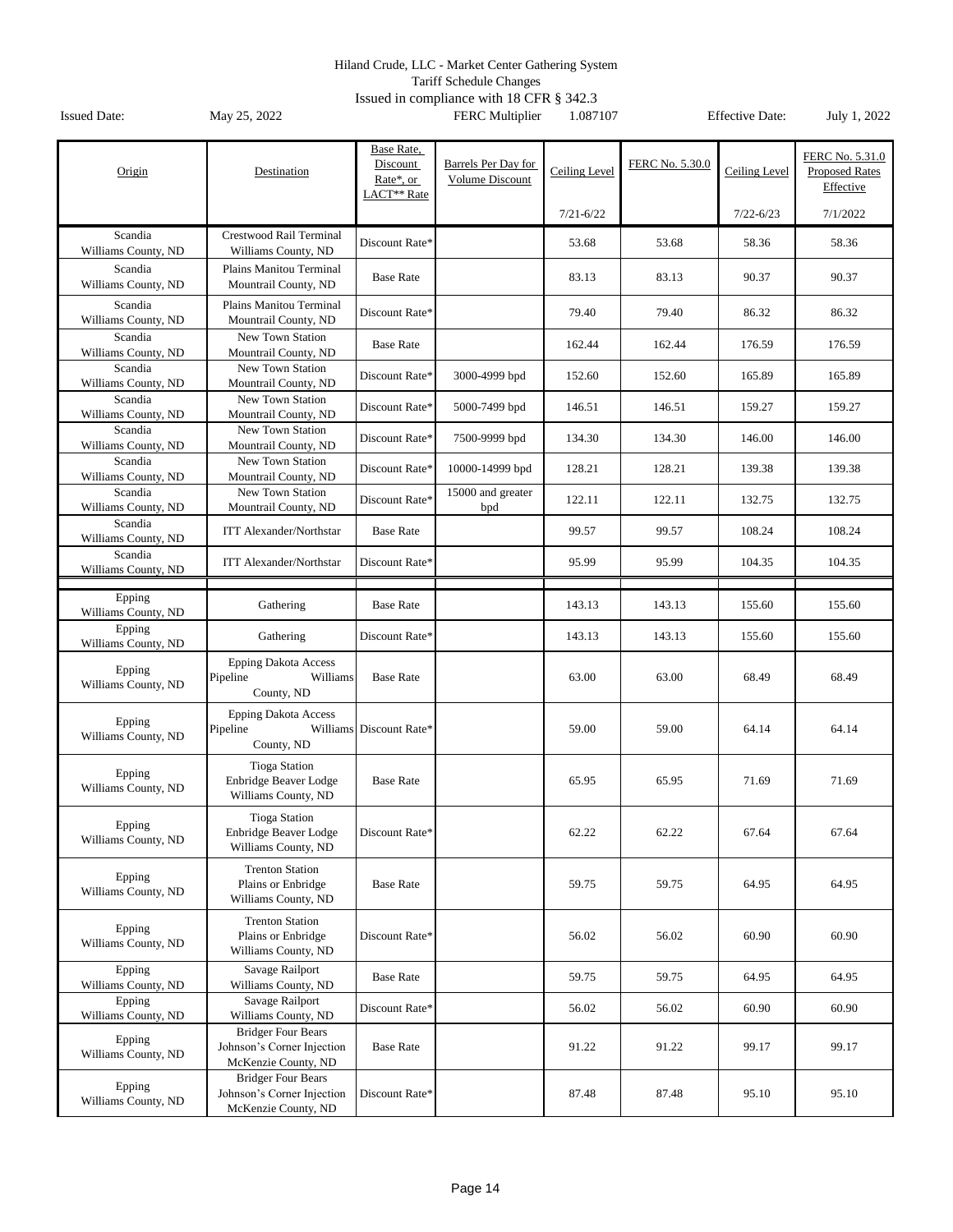Tariff Schedule Changes

| Origin                                     | Destination                                                                                         | Base Rate,<br>Discount<br>Rate*, or<br>LACT <sup>**</sup> Rate | Barrels Per Day for<br>Volume Discount | Ceiling Level | FERC No. 5.30.0 | Ceiling Level | FERC No. 5.31.0<br><b>Proposed Rates</b><br>Effective |
|--------------------------------------------|-----------------------------------------------------------------------------------------------------|----------------------------------------------------------------|----------------------------------------|---------------|-----------------|---------------|-------------------------------------------------------|
|                                            |                                                                                                     |                                                                |                                        | $7/21 - 6/22$ |                 | $7/22 - 6/23$ | 7/1/2022                                              |
| Epping<br>Williams County, ND              | Independent Trading and<br><b>Transportation Terminal at</b><br>Dore Station<br>McKenzie County, ND | <b>Base Rate</b>                                               |                                        | 106.17        | 106.17          | 115.42        | 115.42                                                |
| Epping<br>Williams County, ND              | Independent Trading and<br><b>Transportation Terminal at</b><br>Dore Station<br>McKenzie County, ND | Discount Rate*                                                 |                                        | 102.04        | 102.04          | 110.93        | 110.93                                                |
| Epping<br>Williams County, ND              | Crestwood Rail Terminal<br>Williams County, ND                                                      | <b>Base Rate</b>                                               |                                        | 52.47         | 52.47           | 57.04         | 57.04                                                 |
| Epping<br>Williams County, ND              | <b>Crestwood Rail Terminal</b><br>Williams County, ND                                               | Discount Rate*                                                 |                                        | 48.81         | 48.81           | 53.06         | 53.06                                                 |
| Epping<br>Williams County, ND              | Plains Manitou Terminal<br>Mountrail County, ND                                                     | <b>Base Rate</b>                                               |                                        | 78.15         | 78.15           | 84.96         | 84.96                                                 |
| Epping<br>Williams County, ND              | Plains Manitou Terminal<br>Mountrail County, ND                                                     | Discount Rate*                                                 |                                        | 74.41         | 74.41           | 80.89         | 80.89                                                 |
| Epping<br>Williams County, ND              | New Town Station<br>Mountrail County, ND                                                            | <b>Base Rate</b>                                               |                                        | 157.49        | 157.49          | 171.21        | 171.21                                                |
| Epping<br>Williams County, ND              | New Town Station<br>Mountrail County, ND                                                            | Discount Rate*                                                 | 3000-4999 bpd                          | 147.64        | 147.64          | 160.50        | 160.50                                                |
| Epping<br>Williams County, ND              | New Town Station<br>Mountrail County, ND                                                            | Discount Rate*                                                 | 5000-7499 bpd                          | 141.55        | 141.55          | 153.88        | 153.88                                                |
| Epping<br>Williams County, ND              | New Town Station<br>Mountrail County, ND                                                            | Discount Rate*                                                 | 7500-9999 bpd                          | 129.32        | 129.32          | 140.58        | 140.58                                                |
| Epping<br>Williams County, ND              | <b>New Town Station</b><br>Mountrail County, ND                                                     | Discount Rate*                                                 | 10000-14999 bpd                        | 123.22        | 123.22          | 133.95        | 133.95                                                |
| Epping<br>Williams County, ND              | New Town Station<br>Mountrail County, ND                                                            | Discount Rate*                                                 | 15000 and greater<br>bpd               | 117.12        | 117.12          | 127.32        | 127.32                                                |
| Epping<br>Williams County, ND              | <b>ITT Alexander/Northstar</b>                                                                      | <b>Base Rate</b>                                               |                                        | 117.90        | 117.90          | 128.17        | 128.17                                                |
| Epping<br>Williams County, ND              | <b>ITT Alexander/Northstar</b>                                                                      | Discount Rate*                                                 |                                        | 113.95        | 113.95          | 123.88        | 123.88                                                |
|                                            |                                                                                                     |                                                                |                                        |               |                 |               |                                                       |
| Spring Brook<br>Williams County, ND        | Gathering                                                                                           | <b>Base Rate</b>                                               |                                        | 140.30        | 126.82          | 152.52        | 131.26                                                |
| <b>Spring Brook</b><br>Williams County, ND | Gathering                                                                                           | Discount Rate*                                                 |                                        | 128.11        | 115.79          | 139.27        | 119.84                                                |
| <b>Spring Brook</b><br>Williams County, ND | Gathering                                                                                           | <b>LACT</b> Rate                                               |                                        | 118.98        | 108.29          | 129.34        | 112.34                                                |
| Spring Brook<br>Williams County, ND        | <b>Epping Dakota Access</b><br>Pipeline<br>Williams<br>County, ND                                   | <b>Base Rate</b>                                               |                                        | 50.00         | 50.00           | 54.36         | 54.36                                                 |
| Spring Brook<br>Williams County, ND        | <b>Epping Dakota Access</b><br>Pipeline<br>Williams<br>County, ND                                   | Discount Rate*                                                 |                                        | 45.00         | 45.00           | 48.92         | 48.92                                                 |
| Spring Brook<br>Williams County, ND        | <b>Tioga Station</b><br>Enbridge Beaver Lodge<br>Williams County, ND                                | <b>Base Rate</b>                                               |                                        | 64.67         | 58.45           | 70.30         | 60.50                                                 |
| Spring Brook<br>Williams County, ND        | <b>Tioga Station</b><br>Enbridge Beaver Lodge<br>Williams County, ND                                | Discount Rate*                                                 |                                        | 61.01         | 55.13           | 66.32         | 57.06                                                 |
| <b>Spring Brook</b><br>Williams County, ND | <b>Trenton Station</b><br>Plains or Enbridge<br>Williams County, ND                                 | <b>Base Rate</b>                                               |                                        | 58.56         | 52.93           | 63.66         | 54.78                                                 |
| <b>Spring Brook</b><br>Williams County, ND | <b>Trenton Station</b><br>Plains or Enbridge<br>Williams County, ND                                 | Discount Rate*                                                 |                                        | 54.90         | 49.63           | 59.68         | 51.37                                                 |
| Spring Brook<br>Williams County, ND        | Savage Railport<br>Williams County, ND                                                              | <b>Base Rate</b>                                               |                                        | 58.56         | 52.93           | 63.66         | 54.78                                                 |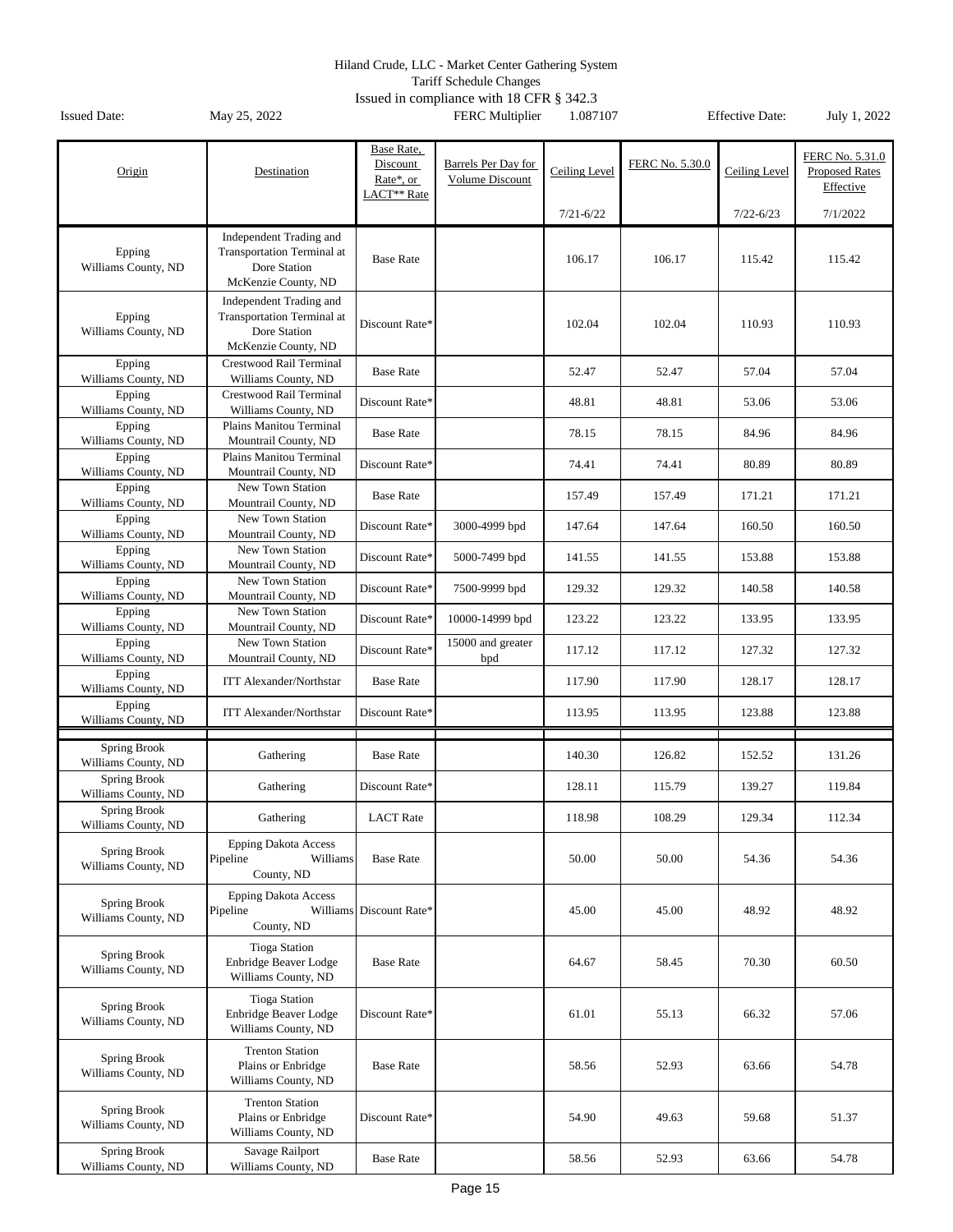Tariff Schedule Changes

| Origin                                                     | Destination                                                                                  | Base Rate,<br>Discount<br>Rate*, or<br>LACT <sup>**</sup> Rate | Barrels Per Day for<br>Volume Discount | Ceiling Level<br>$7/21 - 6/22$ | FERC No. 5.30.0 | Ceiling Level<br>$7/22 - 6/23$ | FERC No. 5.31.0<br><b>Proposed Rates</b><br>Effective<br>7/1/2022 |
|------------------------------------------------------------|----------------------------------------------------------------------------------------------|----------------------------------------------------------------|----------------------------------------|--------------------------------|-----------------|--------------------------------|-------------------------------------------------------------------|
| Spring Brook                                               | Savage Railport                                                                              |                                                                |                                        |                                |                 |                                |                                                                   |
| Williams County, ND                                        | Williams County, ND                                                                          | Discount Rate*                                                 |                                        | 54.90                          | 49.63           | 59.68                          | 51.37                                                             |
| Spring Brook<br>Williams County, ND                        | <b>Bridger Four Bears</b><br>Johnson's Corner Injection<br>McKenzie County, ND               | <b>Base Rate</b>                                               |                                        | 89.43                          | 80.83           | 97.22                          | 83.66                                                             |
| Spring Brook<br>Williams County, ND                        | <b>Bridger Four Bears</b><br>Johnson's Corner Injection<br>McKenzie County, ND               | Discount Rate*                                                 |                                        | 85.78                          | 77.52           | 93.25                          | 80.23                                                             |
| Spring Brook<br>Williams County, ND                        | Independent Trading and<br>Transportation Terminal at<br>Dore Station<br>McKenzie County, ND | <b>Base Rate</b>                                               |                                        | 104.09                         | 94.07           | 113.16                         | 97.36                                                             |
| Spring Brook<br>Williams County, ND                        | Independent Trading and<br>Transportation Terminal at<br>Dore Station<br>McKenzie County, ND | Discount Rate*                                                 |                                        | 100.04                         | 90.43           | 108.75                         | 93.60                                                             |
| <b>Spring Brook</b><br>Williams County, ND                 | Crestwood Rail Terminal<br>Williams County, ND                                               | <b>Base Rate</b>                                               |                                        | 45.14                          | 40.81           | 49.07                          | 42.24                                                             |
| Spring Brook<br>Williams County, ND                        | Crestwood Rail Terminal<br>Williams County, ND                                               | Discount Rate*                                                 |                                        | 32.94                          | 29.78           | 35.81                          | 30.82                                                             |
| Spring Brook<br>Williams County, ND                        | Plains Manitou Terminal<br>Mountrail County, ND                                              | <b>Base Rate</b>                                               |                                        | 76.86                          | 69.47           | 83.56                          | 71.90                                                             |
| <b>Spring Brook</b><br>Williams County, ND                 | Plains Manitou Terminal<br>Mountrail County, ND                                              | Discount Rate*                                                 |                                        | 73.21                          | 66.16           | 79.59                          | 68.48                                                             |
| Spring Brook<br>Williams County, ND                        | New Town Station<br>Mountrail County, ND                                                     | <b>Base Rate</b>                                               |                                        | 156.17                         | 141.15          | 169.77                         | 146.09                                                            |
| Spring Brook<br>Williams County, ND                        | New Town Station<br>Mountrail County, ND                                                     | Discount Rate*                                                 | 3000-4999 bpd                          | 146.42                         | 132.34          | 159.17                         | 136.97                                                            |
| <b>Spring Brook</b><br>Williams County, ND                 | New Town Station<br>Mountrail County, ND                                                     | Discount Rate*                                                 | 5000-7499 bpd                          | 140.30                         | 126.82          | 152.52                         | 131.26                                                            |
| <b>Spring Brook</b><br>Williams County, ND                 | New Town Station<br>Mountrail County, ND                                                     | Discount Rate*                                                 | 7500-9999 bpd                          | 128.11                         | 115.79          | 139.27                         | 119.84                                                            |
| Spring Brook<br>Williams County, ND                        | New Town Station<br>Mountrail County, ND                                                     | Discount Rate*                                                 | 10000-14999 bpd                        | 122.00                         | 110.28          | 132.63                         | 114.14                                                            |
| <b>Spring Brook</b>                                        | New Town Station                                                                             | Discount Rate*                                                 | 15000 and greater                      | 115.90                         | 104.77          | 126.00                         | 108.44                                                            |
| Williams County, ND<br>Spring Brook                        | Mountrail County, ND<br><b>ITT Alexander/Northstar</b>                                       | <b>Base Rate</b>                                               | bpd                                    | 117.82                         | 107.14          | 128.08                         | 110.89                                                            |
| Williams County, ND<br>Spring Brook<br>Williams County, ND | ITT Alexander/Northstar                                                                      | Discount Rate*                                                 |                                        | 113.89                         | 103.55          | 123.81                         | 107.17                                                            |
|                                                            |                                                                                              |                                                                |                                        |                                |                 |                                |                                                                   |
| <b>Spring Brook East</b><br>Williams County, ND            | Gathering                                                                                    | <b>Base Rate</b>                                               |                                        | 140.30                         | 140.30          | 152.52                         | 152.52                                                            |
| <b>Spring Brook East</b><br>Williams County, ND            | Gathering                                                                                    | Discount Rate*                                                 |                                        | 128.11                         | 128.11          | 139.27                         | 139.27                                                            |
| <b>Spring Brook East</b><br>Williams County, ND            | Gathering                                                                                    | <b>LACT</b> Rate                                               |                                        | 118.98                         | 118.98          | 129.34                         | 129.34                                                            |
| Spring Brook East<br>Williams County, ND                   | <b>Epping Dakota Access</b><br>Pipeline<br>Williams<br>County, ND                            | <b>Base Rate</b>                                               |                                        | 40.00                          | 40.00           | 43.48                          | 43.48                                                             |
| Spring Brook East<br>Williams County, ND                   | <b>Epping Dakota Access</b><br>Pipeline<br>County, ND                                        | Williams Discount Rate*                                        |                                        | 35.00                          | 35.00           | 38.05                          | 38.05                                                             |
| Spring Brook East<br>Williams County, ND                   | <b>Tioga Station</b><br>Enbridge Beaver Lodge<br>Williams County, ND                         | <b>Base Rate</b>                                               |                                        | 64.67                          | 64.67           | 70.30                          | 70.30                                                             |
| <b>Spring Brook East</b><br>Williams County, ND            | <b>Tioga Station</b><br>Enbridge Beaver Lodge<br>Williams County, ND                         | Discount Rate*                                                 |                                        | 61.01                          | 61.01           | 66.32                          | 66.32                                                             |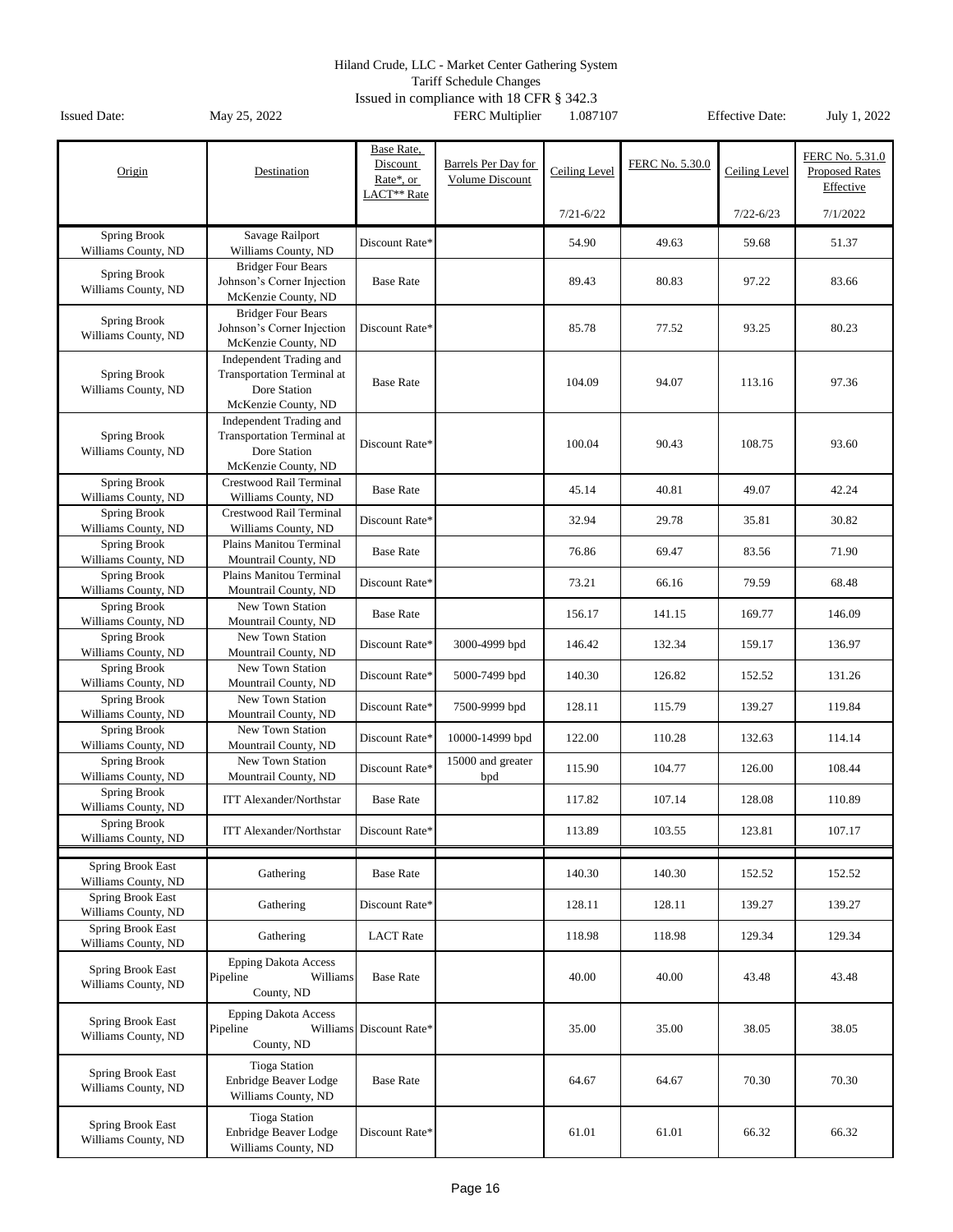Tariff Schedule Changes

| Origin                                          | Destination                                                                                         | Base Rate,<br>Discount<br>Rate*, or<br>LACT** Rate | Barrels Per Day for<br>Volume Discount | Ceiling Level | FERC No. 5.30.0 | Ceiling Level | FERC No. 5.31.0<br><b>Proposed Rates</b><br>Effective |
|-------------------------------------------------|-----------------------------------------------------------------------------------------------------|----------------------------------------------------|----------------------------------------|---------------|-----------------|---------------|-------------------------------------------------------|
|                                                 |                                                                                                     |                                                    |                                        | $7/21 - 6/22$ |                 | $7/22 - 6/23$ | 7/1/2022                                              |
| Spring Brook East<br>Williams County, ND        | <b>Trenton Station</b><br>Plains or Enbridge<br>Williams County, ND                                 | <b>Base Rate</b>                                   |                                        | 58.56         | 58.56           | 63.66         | 63.66                                                 |
| Spring Brook East<br>Williams County, ND        | <b>Trenton Station</b><br>Plains or Enbridge<br>Williams County, ND                                 | Discount Rate*                                     |                                        | 54.90         | 54.90           | 59.68         | 59.68                                                 |
| <b>Spring Brook East</b><br>Williams County, ND | Savage Railport<br>Williams County, ND                                                              | <b>Base Rate</b>                                   |                                        | 58.56         | 58.56           | 63.66         | 63.66                                                 |
| <b>Spring Brook East</b><br>Williams County, ND | Savage Railport<br>Williams County, ND                                                              | Discount Rate*                                     |                                        | 54.90         | 54.90           | 59.68         | 59.68                                                 |
| Spring Brook East<br>Williams County, ND        | <b>Bridger Four Bears</b><br>Johnson's Corner Injection<br>McKenzie County, ND                      | <b>Base Rate</b>                                   |                                        | 89.43         | 89.43           | 97.22         | 97.22                                                 |
| Spring Brook East<br>Williams County, ND        | <b>Bridger Four Bears</b><br>Johnson's Corner Injection<br>McKenzie County, ND                      | Discount Rate*                                     |                                        | 85.78         | 85.78           | 93.25         | 93.25                                                 |
| Spring Brook East<br>Williams County, ND        | Independent Trading and<br><b>Transportation Terminal at</b><br>Dore Station<br>McKenzie County, ND | <b>Base Rate</b>                                   |                                        | 104.09        | 104.09          | 113.16        | 113.16                                                |
| Spring Brook East<br>Williams County, ND        | Independent Trading and<br><b>Transportation Terminal at</b><br>Dore Station<br>McKenzie County, ND | Discount Rate*                                     |                                        | 100.04        | 100.04          | 108.75        | 108.75                                                |
| Spring Brook East<br>Williams County, ND        | Crestwood Rail Terminal<br>Williams County, ND                                                      | <b>Base Rate</b>                                   |                                        | 45.14         | 45.14           | 49.07         | 49.07                                                 |
| <b>Spring Brook East</b><br>Williams County, ND | Crestwood Rail Terminal<br>Williams County, ND                                                      | Discount Rate*                                     |                                        | 32.94         | 32.94           | 35.81         | 35.81                                                 |
| Spring Brook East<br>Williams County, ND        | Plains Manitou Terminal<br>Mountrail County, ND                                                     | <b>Base Rate</b>                                   |                                        | 76.86         | 76.86           | 83.56         | 83.56                                                 |
| Spring Brook East<br>Williams County, ND        | Plains Manitou Terminal<br>Mountrail County, ND                                                     | Discount Rate*                                     |                                        | 73.21         | 73.21           | 79.59         | 79.59                                                 |
| <b>Spring Brook East</b>                        | New Town Station                                                                                    | <b>Base Rate</b>                                   |                                        | 156.17        | 156.17          | 169.77        | 169.77                                                |
| Williams County, ND<br><b>Spring Brook East</b> | Mountrail County, ND<br>New Town Station                                                            | Discount Rate*                                     | 3000-4999 bpd                          | 146.42        | 146.42          | 159.17        | 159.17                                                |
| Williams County, ND<br><b>Spring Brook East</b> | Mountrail County, ND<br>New Town Station                                                            | Discount Rate*                                     | 5000-7499 bpd                          | 140.30        | 140.30          | 152.52        | 152.52                                                |
| Williams County, ND<br>Spring Brook East        | Mountrail County, ND<br>New Town Station                                                            |                                                    |                                        |               |                 |               |                                                       |
| Williams County, ND<br><b>Spring Brook East</b> | Mountrail County, ND<br>New Town Station                                                            | Discount Rate*                                     | 7500-9999 bpd                          | 128.11        | 128.11          | 139.27        | 139.27                                                |
| Williams County, ND                             | Mountrail County, ND                                                                                | Discount Rate*                                     | 10000-14999 bpd                        | 122.00        | 122.00          | 132.63        | 132.63                                                |
| <b>Spring Brook East</b><br>Williams County, ND | New Town Station<br>Mountrail County, ND                                                            | Discount Rate*                                     | 15000 and greater<br>bpd               | 115.90        | 115.90          | 126.00        | 126.00                                                |
| Spring Brook East<br>Williams County, ND        | <b>ITT Alexander/Northstar</b>                                                                      | <b>Base Rate</b>                                   |                                        | 117.82        | 117.82          | 128.08        | 128.08                                                |
| Spring Brook East<br>Williams County, ND        | <b>ITT Alexander/Northstar</b>                                                                      | Discount Rate*                                     |                                        | 113.89        | 113.89          | 123.81        | 123.81                                                |
| White Earth South<br>Mountrail County, ND       | Gathering                                                                                           | <b>Base Rate</b>                                   |                                        | 167.74        | 151.20          | 182.35        | 156.49                                                |
| White Earth South<br>Mountrail County, ND       | Gathering                                                                                           | Discount Rate*                                     |                                        | 161.65        | 145.70          | 175.73        | 150.80                                                |
| White Earth South<br>Mountrail County, ND       | Gathering                                                                                           | <b>LACT</b> Rate                                   |                                        | 152.52        | 138.20          | 165.81        | 143.30                                                |
| White Earth South<br>Mountrail County, ND       | <b>Tioga Station</b><br>Enbridge Beaver Lodge<br>Williams County, ND                                | <b>Base Rate</b>                                   |                                        | 18.31         | 16.50           | 19.90         | 17.08                                                 |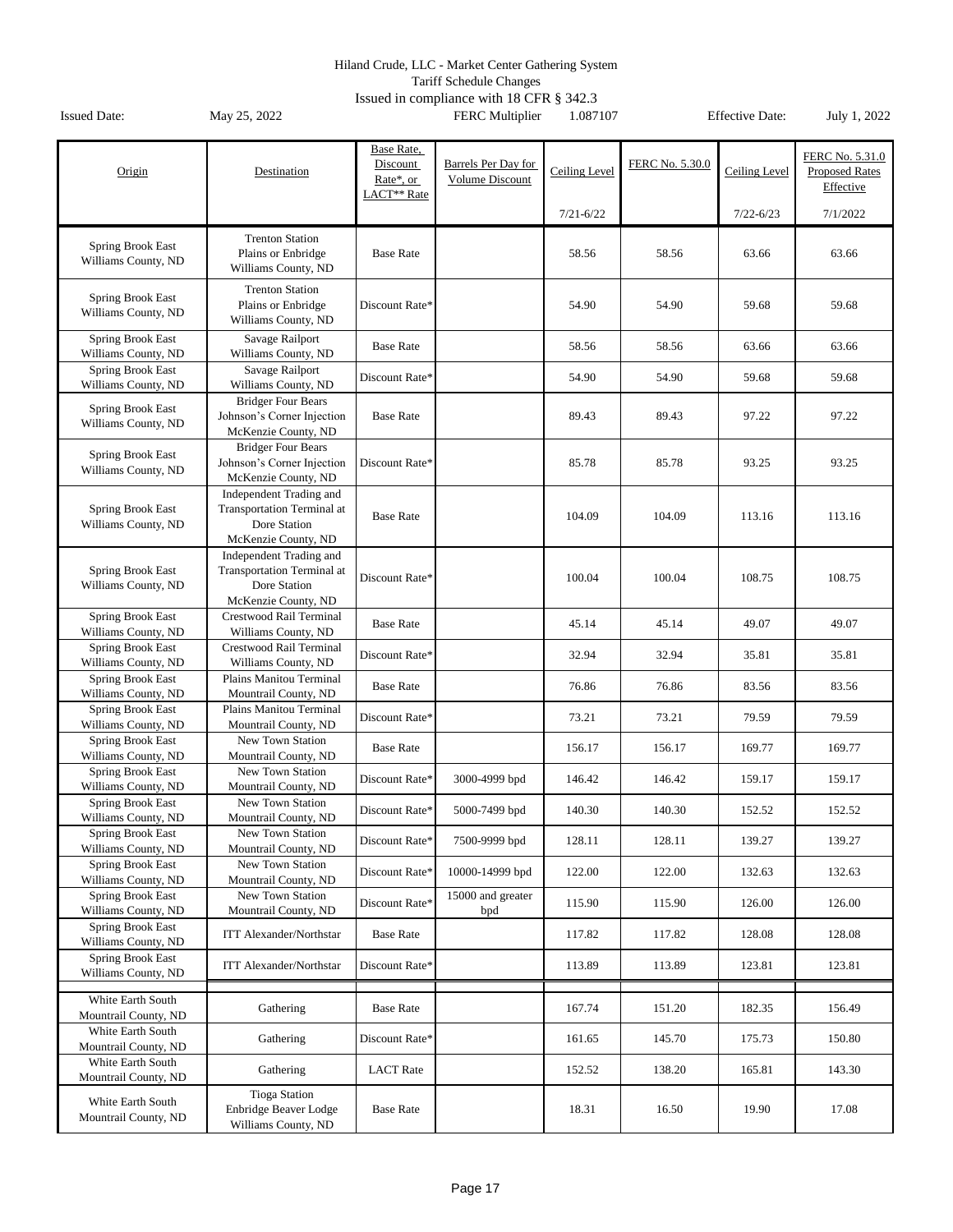Tariff Schedule Changes

| Origin                                    | Destination                                                  | Base Rate,<br>Discount<br>Rate*, or<br>LACT** Rate | Barrels Per Day for<br>Volume Discount | Ceiling Level | FERC No. 5.30.0 | Ceiling Level | FERC No. 5.31.0<br><b>Proposed Rates</b><br>Effective |
|-------------------------------------------|--------------------------------------------------------------|----------------------------------------------------|----------------------------------------|---------------|-----------------|---------------|-------------------------------------------------------|
|                                           |                                                              |                                                    |                                        | $7/21 - 6/22$ |                 | $7/22 - 6/23$ | 7/1/2022                                              |
|                                           | <b>Tioga Station</b>                                         |                                                    |                                        |               |                 |               |                                                       |
| White Earth South<br>Mountrail County, ND | Enbridge Beaver Lodge                                        | Discount Rate*                                     |                                        | 0.00          | 0.00            | 0.00          | 0.00                                                  |
|                                           | Williams County, ND                                          |                                                    |                                        |               |                 |               |                                                       |
| White Earth South                         | <b>Trenton Station</b>                                       |                                                    |                                        |               |                 |               |                                                       |
| Mountrail County, ND                      | Plains or Enbridge<br>Williams County, ND                    | <b>Base Rate</b>                                   |                                        | 82.95         | 74.78           | 90.18         | 77.40                                                 |
|                                           | <b>Trenton Station</b>                                       |                                                    |                                        |               |                 |               |                                                       |
| White Earth South                         | Plains or Enbridge                                           | Discount Rate*                                     |                                        | 79.29         | 71.47           | 86.20         | 73.97                                                 |
| Mountrail County, ND                      | Williams County, ND                                          |                                                    |                                        |               |                 |               |                                                       |
| White Earth South                         | Savage Railport                                              |                                                    |                                        |               |                 |               |                                                       |
| Mountrail County, ND                      | Williams County, ND                                          | <b>Base Rate</b>                                   |                                        | 82.95         | 74.78           | 90.18         | 77.40                                                 |
| White Earth South                         | Savage Railport                                              | Discount Rate*                                     |                                        | 79.29         | 71.47           | 86.20         | 73.97                                                 |
| Mountrail County, ND                      | Williams County, ND                                          |                                                    |                                        |               |                 |               |                                                       |
| White Earth South                         | <b>Bridger Four Bears</b>                                    |                                                    |                                        |               |                 |               |                                                       |
| Mountrail County, ND                      | Johnson's Corner Injection<br>McKenzie County, ND            | <b>Base Rate</b>                                   |                                        | 100.41        | 90.51           | 109.16        | 93.68                                                 |
|                                           | <b>Bridger Four Bears</b>                                    |                                                    |                                        |               |                 |               |                                                       |
| White Earth South                         | Johnson's Corner Injection                                   | Discount Rate*                                     |                                        | 96.76         | 87.21           | 105.19        | 90.26                                                 |
| Mountrail County, ND                      | McKenzie County, ND                                          |                                                    |                                        |               |                 |               |                                                       |
|                                           | Independent Trading and                                      |                                                    |                                        |               |                 |               |                                                       |
| White Earth South                         | <b>Transportation Terminal at</b>                            | <b>Base Rate</b>                                   |                                        | 107.37        | 96.77           | 116.72        | 100.16                                                |
| Mountrail County, ND                      | Dore Station                                                 |                                                    |                                        |               |                 |               |                                                       |
|                                           | McKenzie County, ND                                          |                                                    |                                        |               |                 |               |                                                       |
| White Earth South                         | Independent Trading and<br><b>Transportation Terminal at</b> |                                                    |                                        |               |                 |               |                                                       |
| Mountrail County, ND                      | Dore Station                                                 | Discount Rate*                                     |                                        | 103.70        | 93.47           | 112.73        | 96.74                                                 |
|                                           | McKenzie County, ND                                          |                                                    |                                        |               |                 |               |                                                       |
| White Earth South                         | Crestwood Rail Terminal                                      | <b>Base Rate</b>                                   |                                        | 57.33         |                 | 62.32         | 53.50                                                 |
| Mountrail County, ND                      | Williams County, ND                                          |                                                    |                                        |               | 51.69           |               |                                                       |
| White Earth South                         | Crestwood Rail Terminal                                      | Discount Rate*                                     |                                        | 53.68         | 48.39           | 58.36         | 50.08                                                 |
| Mountrail County, ND<br>White Earth South | Williams County, ND<br>Plains Manitou Terminal               |                                                    |                                        |               |                 |               |                                                       |
| Mountrail County, ND                      | Mountrail County, ND                                         | <b>Base Rate</b>                                   |                                        | 0.00          | 0.00            | 0.00          | 0.00                                                  |
| White Earth South                         | Plains Manitou Terminal                                      |                                                    |                                        |               |                 |               |                                                       |
| Mountrail County, ND                      | Mountrail County, ND                                         | Discount Rate*                                     |                                        | 0.00          | 0.00            | 0.00          | 0.00                                                  |
| White Earth South                         | New Town Station                                             | <b>Base Rate</b>                                   |                                        | 91.51         | 82.48           | 99.48         | 85.37                                                 |
| Mountrail County, ND                      | Mountrail County, ND                                         |                                                    |                                        |               |                 |               |                                                       |
| White Earth South<br>Mountrail County, ND | New Town Station<br>Mountrail County, ND                     | Discount Rate*                                     | 3000-4999 bpd                          | 85.39         | 76.97           | 92.83         | 79.66                                                 |
| White Earth South                         | New Town Station                                             |                                                    |                                        |               |                 |               |                                                       |
| Mountrail County, ND                      | Mountrail County, ND                                         | Discount Rate*                                     | 5000-7499 bpd                          | 79.29         | 71.47           | 86.20         | 73.97                                                 |
| White Earth South                         | New Town Station                                             | Discount Rate*                                     | 7500-9999 bpd                          | 67.12         | 60.47           | 72.97         | 62.59                                                 |
| Mountrail County, ND                      | Mountrail County, ND                                         |                                                    |                                        |               |                 |               |                                                       |
| White Earth South<br>Mountrail County, ND | New Town Station<br>Mountrail County, ND                     | Discount Rate*                                     | 10000-14999 bpd                        | 61.01         | 54.98           | 66.32         | 56.90                                                 |
| White Earth South                         | New Town Station                                             |                                                    | 15000 and greater                      |               |                 |               |                                                       |
| Mountrail County, ND                      | Mountrail County, ND                                         | Discount Rate*                                     | bpd                                    | 54.90         | 49.48           | 59.68         | 51.21                                                 |
| White Earth South                         | <b>ITT Alexander/Northstar</b>                               | <b>Base Rate</b>                                   |                                        | 121.04        | 109.72          | 131.58        | 113.56                                                |
| Mountrail County, ND                      |                                                              |                                                    |                                        |               |                 |               |                                                       |
| White Earth South                         | <b>ITT Alexander/Northstar</b>                               | Discount Rate*                                     |                                        | 117.46        | 106.49          | 127.69        | 110.22                                                |
| Mountrail County, ND                      |                                                              |                                                    |                                        |               |                 |               |                                                       |
| White Earth North                         | Gathering                                                    | <b>Base Rate</b>                                   |                                        | 187.88        | 162.21          | 204.25        | 167.89                                                |
| Burke County, ND                          |                                                              |                                                    |                                        |               |                 |               |                                                       |
| White Earth North                         | Gathering                                                    | Discount Rate*                                     |                                        | 181.52        | 156.69          | 197.33        | 162.17                                                |
| Burke County, ND<br>White Earth North     |                                                              |                                                    |                                        |               |                 |               |                                                       |
| Burke County, ND                          | Gathering                                                    | <b>LACT</b> Rate                                   |                                        | 171.97        | 149.19          | 186.95        | 154.67                                                |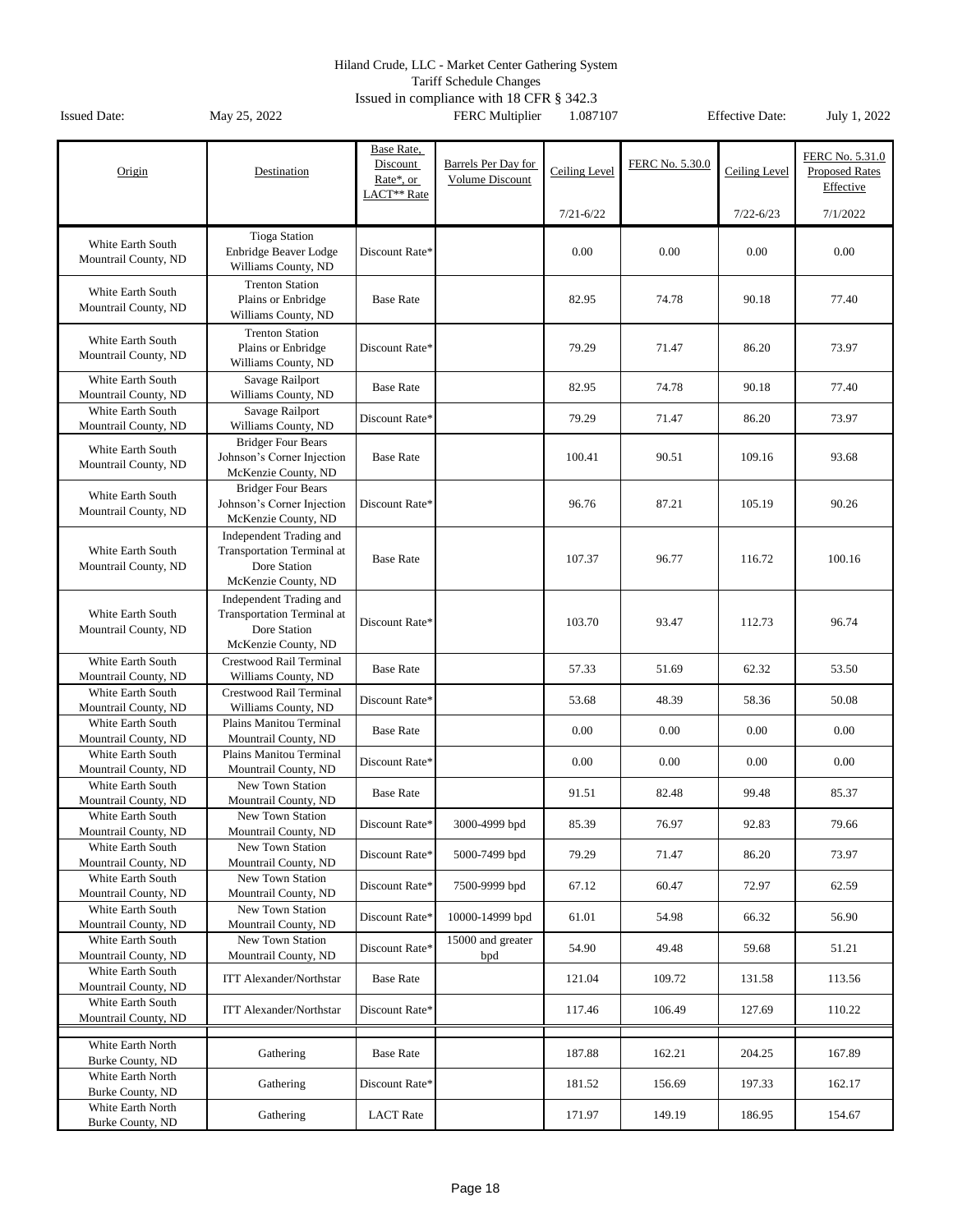Tariff Schedule Changes

|                                       |                                                       | Base Rate,<br>Discount | Barrels Per Day for |               | FERC No. 5.30.0 |               | FERC No. 5.31.0       |
|---------------------------------------|-------------------------------------------------------|------------------------|---------------------|---------------|-----------------|---------------|-----------------------|
| Origin                                | Destination                                           | Rate*, or              | Volume Discount     | Ceiling Level |                 | Ceiling Level | <b>Proposed Rates</b> |
|                                       |                                                       | LACT** Rate            |                     |               |                 |               | Effective             |
|                                       |                                                       |                        |                     | $7/21 - 6/22$ |                 | $7/22 - 6/23$ | 7/1/2022              |
|                                       | <b>Tioga Station</b>                                  |                        |                     |               |                 |               |                       |
| White Earth North                     | Enbridge Beaver Lodge                                 | <b>Base Rate</b>       |                     | 19.11         | 16.50           | 20.77         | 17.08                 |
| Burke County, ND                      | Williams County, ND                                   |                        |                     |               |                 |               |                       |
|                                       | <b>Tioga Station</b>                                  |                        |                     |               |                 |               |                       |
| White Earth North                     | Enbridge Beaver Lodge                                 | Discount Rate*         |                     | 0.00          | 0.00            | 0.00          | 0.00                  |
| Burke County, ND                      | Williams County, ND                                   |                        |                     |               |                 |               |                       |
| White Earth North                     | <b>Trenton Station</b>                                |                        |                     |               |                 |               |                       |
| Burke County, ND                      | Plains or Enbridge                                    | <b>Base Rate</b>       |                     | 86.61         | 74.78           | 94.15         | 77.40                 |
|                                       | Williams County, ND                                   |                        |                     |               |                 |               |                       |
| White Earth North                     | <b>Trenton Station</b>                                |                        |                     |               |                 |               |                       |
| Burke County, ND                      | Plains or Enbridge                                    | Discount Rate*         |                     | 82.80         | 71.47           | 90.01         | 73.97                 |
|                                       | Williams County, ND                                   |                        |                     |               |                 |               |                       |
| White Earth North<br>Burke County, ND | Savage Railport<br>Williams County, ND                | <b>Base Rate</b>       |                     | 86.61         | 74.78           | 94.15         | 77.40                 |
| White Earth North                     | Savage Railport                                       |                        |                     |               |                 |               |                       |
| Burke County, ND                      | Williams County, ND                                   | Discount Rate*         |                     | 82.80         | 71.47           | 90.01         | 73.97                 |
|                                       | <b>Bridger Four Bears</b>                             |                        |                     |               |                 |               |                       |
| White Earth North                     | Johnson's Corner Injection                            | <b>Base Rate</b>       |                     | 104.85        | 90.51           | 113.98        | 93.68                 |
| Burke County, ND                      | McKenzie County, ND                                   |                        |                     |               |                 |               |                       |
|                                       | <b>Bridger Four Bears</b>                             |                        |                     |               |                 |               |                       |
| White Earth North<br>Burke County, ND | Johnson's Corner Injection                            | Discount Rate*         |                     | 101.03        | 87.21           | 109.83        | 90.26                 |
|                                       | McKenzie County, ND                                   |                        |                     |               |                 |               |                       |
|                                       | Independent Trading and                               |                        |                     |               |                 |               |                       |
| White Earth North                     | <b>Transportation Terminal at</b>                     | <b>Base Rate</b>       |                     | 112.10        | 96.77           | 121.86        | 100.16                |
| Burke County, ND                      | Dore Station                                          |                        |                     |               |                 |               |                       |
|                                       | McKenzie County, ND                                   |                        |                     |               |                 |               |                       |
| White Earth North                     | Independent Trading and<br>Transportation Terminal at |                        |                     |               |                 |               |                       |
| Burke County, ND                      | Dore Station                                          | Discount Rate*         |                     | 108.28        | 93.47           | 117.71        | 96.74                 |
|                                       | McKenzie County, ND                                   |                        |                     |               |                 |               |                       |
| White Earth North                     | Crestwood Rail Terminal                               |                        |                     |               |                 |               |                       |
| Burke County, ND                      | Williams County, ND                                   | <b>Base Rate</b>       |                     | 59.85         | 51.69           | 65.06         | 53.50                 |
| White Earth North                     | Crestwood Rail Terminal                               | Discount Rate*         |                     | 56.05         | 48.39           | 60.93         | 50.08                 |
| Burke County, ND                      | Williams County, ND                                   |                        |                     |               |                 |               |                       |
| White Earth North                     | Plains Manitou Terminal                               | <b>Base Rate</b>       |                     | 0.00          | 0.00            | 0.00          | 0.00                  |
| Burke County, ND                      | Mountrail County, ND                                  |                        |                     |               |                 |               |                       |
| White Earth North                     | Plains Manitou Terminal                               | Discount Rate*         |                     | 0.00          | 0.00            | 0.00          | 0.00                  |
| Burke County, ND                      | Mountrail County, ND                                  |                        |                     |               |                 |               |                       |
| White Earth North<br>Burke County, ND | New Town Station<br>Mountrail County, ND              | <b>Base Rate</b>       |                     | 95.53         | 82.48           | 103.85        | 85.37                 |
| White Earth North                     | New Town Station                                      |                        |                     |               |                 |               |                       |
| Burke County, ND                      | Mountrail County, ND                                  | Discount Rate*         | 3000-4999 bpd       | 89.16         | 76.97           | 96.93         | 79.66                 |
| White Earth North                     | New Town Station                                      |                        |                     |               |                 |               |                       |
| Burke County, ND                      | Mountrail County, ND                                  | Discount Rate*         | 5000-7499 bpd       | 82.80         | 71.47           | 90.01         | 73.97                 |
| White Earth North                     | New Town Station                                      |                        |                     |               |                 |               |                       |
| Burke County, ND                      | Mountrail County, ND                                  | Discount Rate*         | 7500-9999 bpd       | 70.08         | 60.47           | 76.18         | 62.59                 |
| White Earth North                     | New Town Station                                      | Discount Rate*         | 10000-14999 bpd     | 63.70         | 54.98           | 69.25         | 56.90                 |
| Burke County, ND                      | Mountrail County, ND                                  |                        |                     |               |                 |               |                       |
| White Earth North                     | New Town Station                                      | Discount Rate*         | 15000 and greater   | 57.32         | 49.48           | 62.31         | 51.21                 |
| Burke County, ND                      | Mountrail County, ND                                  |                        | bpd                 |               |                 |               |                       |
| White Earth North                     | <b>ITT Alexander/Northstar</b>                        | <b>Base Rate</b>       |                     | 126.36        | 109.72          | 137.37        | 113.56                |
| Burke County, ND<br>White Earth North |                                                       |                        |                     |               |                 |               |                       |
| Burke County, ND                      | <b>ITT Alexander/Northstar</b>                        | Discount Rate*         |                     | 122.64        | 106.49          | 133.32        | 110.22                |
|                                       |                                                       |                        |                     |               |                 |               |                       |
| <b>ITT New Town Terminal</b>          | <b>Tioga Station</b>                                  |                        |                     |               |                 |               |                       |
| Mountrail, ND                         | Enbridge Beaver Lodge                                 | <b>Base Rate</b>       | 0-2999 bpd          | 91.51         | 91.51           | 99.48         | 99.48                 |
|                                       | Williams County, ND                                   |                        |                     |               |                 |               |                       |
| <b>ITT New Town Terminal</b>          | <b>Tioga Station</b>                                  |                        |                     |               |                 |               |                       |
| Mountrail, ND                         | Enbridge Beaver Lodge                                 | Discount Rate*         | 3000-4999 bpd       | 85.39         | 85.39           | 92.83         | 92.83                 |
|                                       | Williams County, ND                                   |                        |                     |               |                 |               |                       |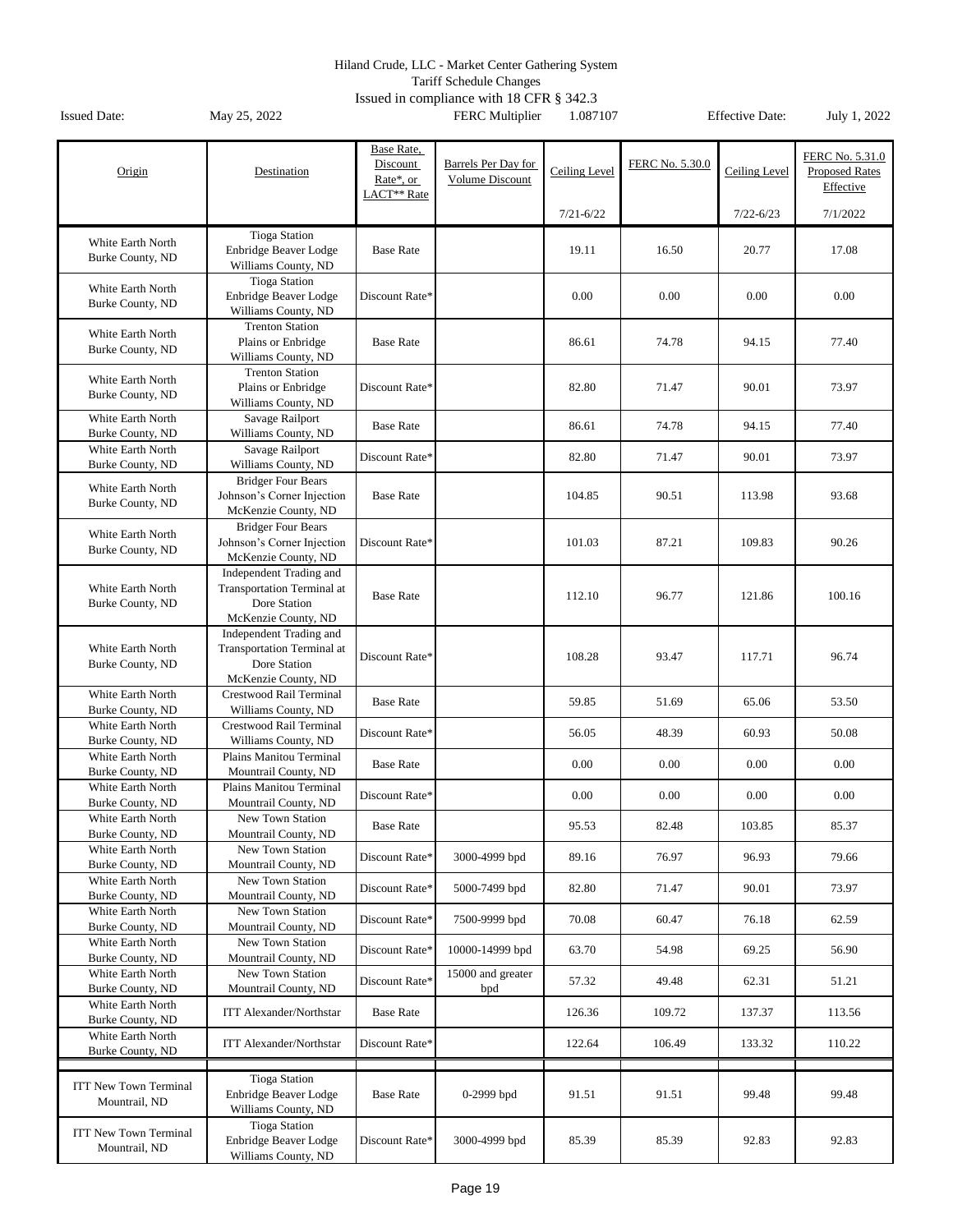Tariff Schedule Changes

|                                               |                                                                                | Base Rate,                                       |                                        |               |                 |               |                                                       |
|-----------------------------------------------|--------------------------------------------------------------------------------|--------------------------------------------------|----------------------------------------|---------------|-----------------|---------------|-------------------------------------------------------|
| Origin                                        | Destination                                                                    | Discount<br>Rate*, or<br>LACT <sup>**</sup> Rate | Barrels Per Day for<br>Volume Discount | Ceiling Level | FERC No. 5.30.0 | Ceiling Level | FERC No. 5.31.0<br><b>Proposed Rates</b><br>Effective |
|                                               |                                                                                |                                                  |                                        | $7/21 - 6/22$ |                 | $7/22 - 6/23$ | 7/1/2022                                              |
|                                               | <b>Tioga Station</b>                                                           |                                                  |                                        |               |                 |               |                                                       |
| <b>ITT New Town Terminal</b><br>Mountrail, ND | Enbridge Beaver Lodge<br>Williams County, ND                                   | Discount Rate*                                   | 5000-7499 bpd                          | 79.29         | 79.29           | 86.20         | 86.20                                                 |
| <b>ITT New Town Terminal</b><br>Mountrail, ND | <b>Tioga Station</b><br>Enbridge Beaver Lodge<br>Williams County, ND           | Discount Rate*                                   | 7500-9999 bpd                          | 67.12         | 67.12           | 72.97         | 72.97                                                 |
| <b>ITT New Town Terminal</b><br>Mountrail, ND | <b>Tioga Station</b><br>Enbridge Beaver Lodge<br>Williams County, ND           | Discount Rate*                                   | 10000-14999 bpd                        | 61.01         | 61.01           | 66.32         | 66.32                                                 |
| <b>ITT New Town Terminal</b><br>Mountrail, ND | <b>Tioga Station</b><br>Enbridge Beaver Lodge<br>Williams County, ND           | Discount Rate*                                   | 15000 and greater<br>bpd               | 54.90         | 54.90           | 59.68         | 59.68                                                 |
| <b>ITT New Town Terminal</b><br>Mountrail, ND | <b>Trenton Station</b><br>Plains or Enbridge<br>Williams County, ND            | <b>Base Rate</b>                                 | $0-2999$ bpd                           | 177.63        | 177.63          | 193.10        | 193.10                                                |
| <b>ITT New Town Terminal</b><br>Mountrail, ND | <b>Trenton Station</b><br>Plains or Enbridge<br>Williams County, ND            | Discount Rate*                                   | 3000-4999 bpd                          | 171.53        | 171.53          | 186.47        | 186.47                                                |
| <b>ITT New Town Terminal</b><br>Mountrail, ND | <b>Trenton Station</b><br>Plains or Enbridge<br>Williams County, ND            | Discount Rate*                                   | 5000-7499 bpd                          | 165.44        | 165.44          | 179.85        | 179.85                                                |
| <b>ITT New Town Terminal</b><br>Mountrail, ND | <b>Trenton Station</b><br>Plains or Enbridge<br>Williams County, ND            | Discount Rate*                                   | 7500-9999 bpd                          | 153.23        | 153.23          | 166.58        | 166.58                                                |
| <b>ITT New Town Terminal</b><br>Mountrail, ND | <b>Trenton Station</b><br>Plains or Enbridge<br>Williams County, ND            | Discount Rate*                                   | 10000-14999 bpd                        | 147.13        | 147.13          | 159.95        | 159.95                                                |
| <b>ITT New Town Terminal</b><br>Mountrail, ND | <b>Trenton Station</b><br>Plains or Enbridge<br>Williams County, ND            | Discount Rate*                                   | 15000 and greater<br>bpd               | 141.06        | 141.06          | 153.35        | 153.35                                                |
| <b>ITT New Town Terminal</b><br>Mountrail, ND | Savage Railport<br>Williams County, ND                                         | <b>Base Rate</b>                                 | $0-2999$ bpd                           | 177.63        | 177.63          | 193.10        | 193.10                                                |
| <b>ITT New Town Terminal</b><br>Mountrail, ND | Savage Railport<br>Williams County, ND                                         | Discount Rate*                                   | 3000-4999 bpd                          | 171.53        | 171.53          | 186.47        | 186.47                                                |
| <b>ITT New Town Terminal</b><br>Mountrail, ND | Savage Railport<br>Williams County, ND                                         | Discount Rate*                                   | 5000-7499 bpd                          | 165.44        | 165.44          | 179.85        | 179.85                                                |
| <b>ITT New Town Terminal</b><br>Mountrail, ND | Savage Railport<br>Williams County, ND                                         | Discount Rate*                                   | 7500-9999 bpd                          | 153.23        | 153.23          | 166.58        | 166.58                                                |
| <b>ITT New Town Terminal</b><br>Mountrail, ND | Savage Railport<br>Williams County, ND                                         | Discount Rate <sup>*</sup>                       | 10000-14999 bpd                        | 147.13        | 147.13          | 159.95        | 159.95                                                |
| <b>ITT New Town Terminal</b><br>Mountrail, ND | Savage Railport<br>Williams County, ND                                         | Discount Rate*                                   | 15000 and greater<br>bpd               | 141.06        | 141.06          | 153.35        | 153.35                                                |
| <b>ITT New Town Terminal</b><br>Mountrail, ND | <b>Bridger Four Bears</b><br>Johnson's Corner Injection<br>McKenzie County, ND | <b>Base Rate</b>                                 | $0-2999$ bpd                           | 196.58        | 196.58          | 213.70        | 213.70                                                |
| <b>ITT New Town Terminal</b><br>Mountrail, ND | <b>Bridger Four Bears</b><br>Johnson's Corner Injection<br>McKenzie County, ND | Discount Rate*                                   | 3000-4999 bpd                          | 190.49        | 190.49          | 207.08        | 207.08                                                |
| <b>ITT New Town Terminal</b><br>Mountrail, ND | <b>Bridger Four Bears</b><br>Johnson's Corner Injection<br>McKenzie County, ND | Discount Rate*                                   | 5000-7499 bpd                          | 184.38        | 184.38          | 200.44        | 200.44                                                |
| <b>ITT New Town Terminal</b><br>Mountrail, ND | <b>Bridger Four Bears</b><br>Johnson's Corner Injection<br>McKenzie County, ND | Discount Rate*                                   | 7500-9999 bpd                          | 172.18        | 172.18          | 187.18        | 187.18                                                |
| <b>ITT New Town Terminal</b><br>Mountrail, ND | <b>Bridger Four Bears</b><br>Johnson's Corner Injection<br>McKenzie County, ND | Discount Rate*                                   | 10000-14999 bpd                        | 166.09        | 166.09          | 180.56        | 180.56                                                |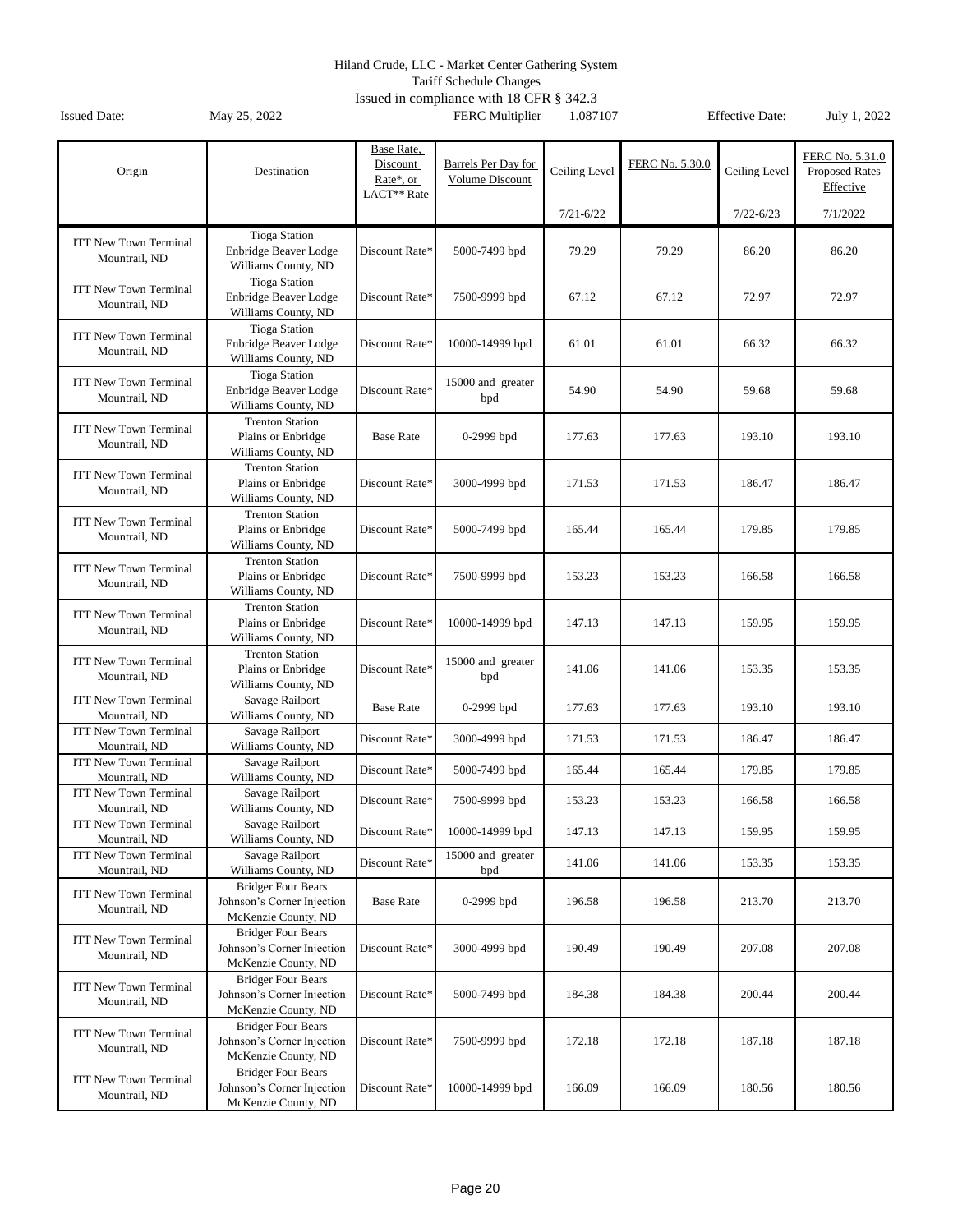Tariff Schedule Changes

| Origin                                                         | Destination                                                                                         | Base Rate,<br>Discount<br>Rate*, or<br>LACT** Rate | Barrels Per Day for<br>Volume Discount | Ceiling Level | FERC No. 5.30.0 | Ceiling Level | FERC No. 5.31.0<br><b>Proposed Rates</b><br>Effective |
|----------------------------------------------------------------|-----------------------------------------------------------------------------------------------------|----------------------------------------------------|----------------------------------------|---------------|-----------------|---------------|-------------------------------------------------------|
|                                                                |                                                                                                     |                                                    |                                        | $7/21 - 6/22$ |                 | $7/22 - 6/23$ | 7/1/2022                                              |
| <b>ITT New Town Terminal</b><br>Mountrail, ND                  | <b>Bridger Four Bears</b><br>Johnson's Corner Injection<br>McKenzie County, ND                      | Discount Rate*                                     | 15000 and greater<br>bpd               | 159.98        | 159.98          | 173.92        | 173.92                                                |
| <b>ITT New Town Terminal</b><br>Mountrail, ND                  | Independent Trading and<br><b>Transportation Terminal at</b><br>Dore Station<br>McKenzie County, ND | <b>Base Rate</b>                                   | 0-2999 bpd                             | 204.12        | 204.12          | 221.90        | 221.90                                                |
| <b>ITT New Town Terminal</b><br>Mountrail, ND                  | Independent Trading and<br><b>Transportation Terminal at</b><br>Dore Station<br>McKenzie County, ND | Discount Rate*                                     | 3000-4999 bpd                          | 198.03        | 198.03          | 215.28        | 215.28                                                |
| <b>ITT New Town Terminal</b><br>Mountrail, ND                  | Independent Trading and<br>Transportation Terminal at<br>Dore Station<br>McKenzie County, ND        | Discount Rate*                                     | 5000-7499 bpd                          | 191.93        | 191.93          | 208.65        | 208.65                                                |
| <b>ITT New Town Terminal</b><br>Mountrail, ND                  | Independent Trading and<br><b>Transportation Terminal at</b><br>Dore Station<br>McKenzie County, ND | Discount Rate*                                     | 7500-9999 bpd                          | 179.75        | 179.75          | 195.41        | 195.41                                                |
| <b>ITT New Town Terminal</b><br>Mountrail, ND                  | Independent Trading and<br><b>Transportation Terminal at</b><br>Dore Station<br>McKenzie County, ND | Discount Rate*                                     | 10000-14999 bpd                        | 173.63        | 173.63          | 188.75        | 188.75                                                |
| <b>ITT New Town Terminal</b><br>Mountrail, ND                  | Independent Trading and<br><b>Transportation Terminal at</b><br>Dore Station<br>McKenzie County, ND | Discount Rate*                                     | 15000 and greater<br>bpd               | 167.54        | 167.54          | 182.13        | 182.13                                                |
| <b>ITT New Town Terminal</b><br>Mountrail, ND                  | Crestwood Rail Terminal<br>Williams County, ND                                                      | <b>Base Rate</b>                                   | 0-2999 bpd                             | 143.98        | 143.98          | 156.52        | 156.52                                                |
| <b>ITT New Town Terminal</b><br>Mountrail, ND                  | Crestwood Rail Terminal<br>Williams County, ND                                                      | Discount Rate*                                     | 3000-4999 bpd                          | 137.87        | 137.87          | 149.88        | 149.88                                                |
| <b>ITT New Town Terminal</b><br>Mountrail, ND                  | Crestwood Rail Terminal<br>Williams County, ND                                                      | Discount Rate*                                     | 5000-7499 bpd                          | 131.77        | 131.77          | 143.25        | 143.25                                                |
| <b>ITT New Town Terminal</b><br>Mountrail, ND                  | Crestwood Rail Terminal<br>Williams County, ND                                                      | Discount Rate*                                     | 7500-9999 bpd                          | 119.57        | 119.57          | 129.99        | 129.99                                                |
| <b>ITT New Town Terminal</b><br>Mountrail, ND                  | Crestwood Rail Terminal<br>Williams County, ND                                                      | Discount Rate*                                     | 10000-14999 bpd                        | 113.47        | 113.47          | 123.35        | 123.35                                                |
| <b>ITT New Town Terminal</b><br>Mountrail, ND                  | Crestwood Rail Terminal<br>Williams County, ND                                                      | Discount Rate*                                     | 15000 and greater<br>bpd               | 107.37        | 107.37          | 116.72        | 116.72                                                |
| <b>ITT New Town Terminal</b><br>Mountrail, ND                  | Plains Manitou Terminal<br>Mountrail County, ND                                                     | <b>Base Rate</b>                                   | 0-2999 bpd                             | 103.70        | 103.70          | 112.73        | 112.73                                                |
| <b>ITT New Town Terminal</b><br>Mountrail, ND                  | Plains Manitou Terminal<br>Mountrail County, ND                                                     | Discount Rate*                                     | 3000-4999 bpd                          | 97.60         | 97.60           | 106.10        | 106.10                                                |
| <b>ITT New Town Terminal</b><br>Mountrail, ND                  | Plains Manitou Terminal<br>Mountrail County, ND                                                     | Discount Rate*                                     | 5000-7499 bpd                          | 91.51         | 91.51           | 99.48         | 99.48                                                 |
| <b>ITT New Town Terminal</b><br>Mountrail, ND                  | Plains Manitou Terminal<br>Mountrail County, ND                                                     | Discount Rate*                                     | 7500-9999 bpd                          | 79.29         | 79.29           | 86.20         | 86.20                                                 |
| <b>ITT New Town Terminal</b><br>Mountrail, ND                  | Plains Manitou Terminal<br>Mountrail County, ND                                                     | Discount Rate*                                     | 10000-14999 bpd                        | 73.21         | 73.21           | 79.59         | 79.59                                                 |
| <b>ITT New Town Terminal</b><br>Mountrail, ND                  | Plains Manitou Terminal<br>Mountrail County, ND                                                     | Discount Rate*                                     | 15000 and greater                      | 67.12         | 67.12           | 72.97         | 72.97                                                 |
| <b>ITT New Town Terminal</b><br>Mountrail, ND                  | New Town Station<br>Mountrail County, ND                                                            | <b>Base Rate</b>                                   | bpd<br>0-2999 bpd                      | 0.00          | 0.00            | 0.00          | 0.00                                                  |
| <b>ITT New Town Terminal</b><br>Mountrail, ND                  | New Town Station<br>Mountrail County, ND                                                            | Discount Rate*                                     | 3000-4999 bpd                          | 0.00          | 0.00            | 0.00          | 0.00                                                  |
| <b>ITT New Town Terminal</b>                                   | New Town Station                                                                                    | Discount Rate*                                     | 5000-7499 bpd                          | 0.00          | 0.00            | 0.00          | 0.00                                                  |
| Mountrail, ND<br><b>ITT New Town Terminal</b><br>Mountrail, ND | Mountrail County, ND<br>New Town Station<br>Mountrail County, ND                                    | Discount Rate*                                     | 7500-9999 bpd                          | 0.00          | $0.00\,$        | 0.00          | 0.00                                                  |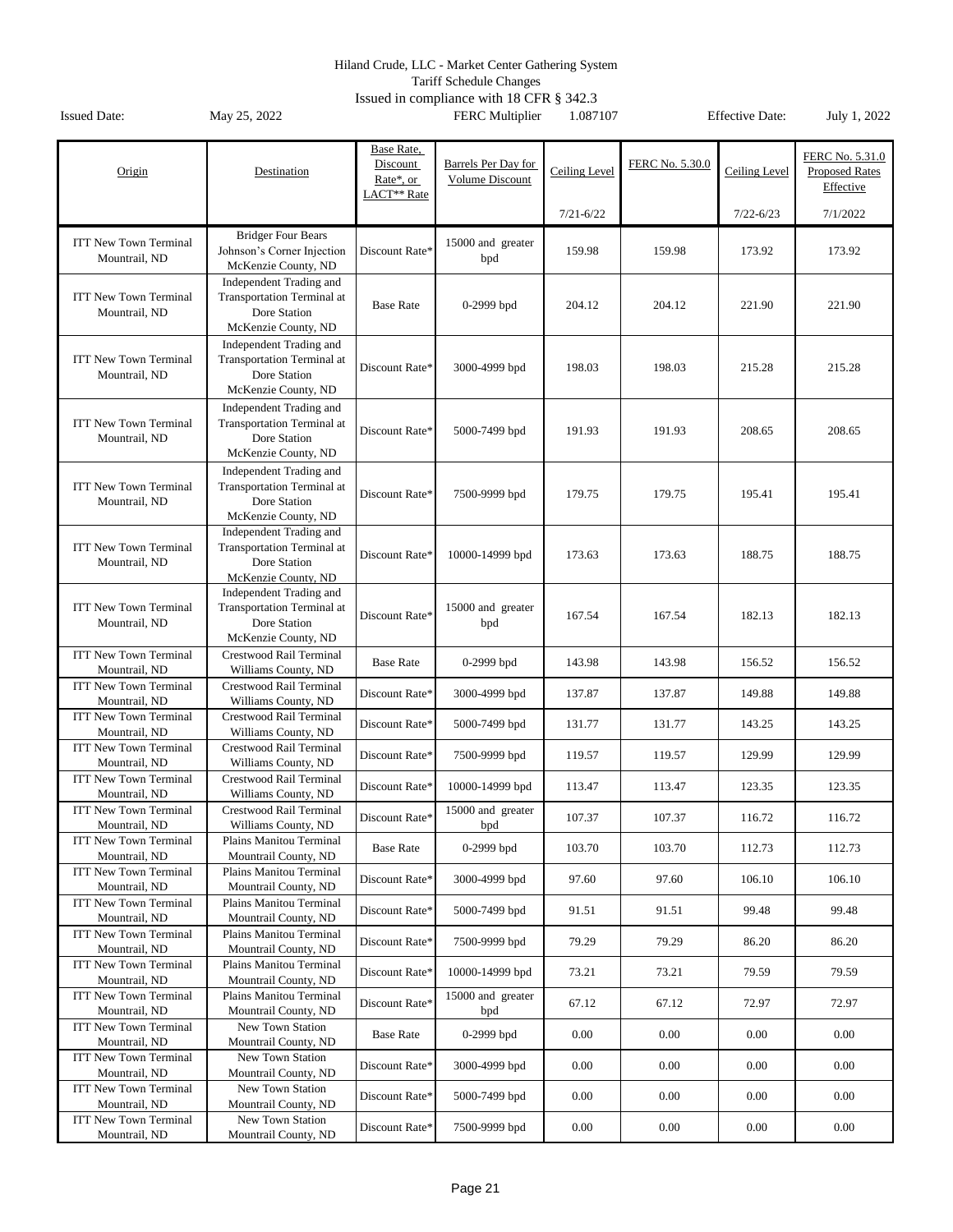Tariff Schedule Changes

| Origin                                        | Destination                                                                                         | Base Rate,<br>Discount<br>Rate*, or<br>LACT <sup>**</sup> Rate | Barrels Per Day for<br>Volume Discount | Ceiling Level | FERC No. 5.30.0 | Ceiling Level | FERC No. 5.31.0<br><b>Proposed Rates</b><br>Effective |
|-----------------------------------------------|-----------------------------------------------------------------------------------------------------|----------------------------------------------------------------|----------------------------------------|---------------|-----------------|---------------|-------------------------------------------------------|
|                                               |                                                                                                     |                                                                |                                        | $7/21 - 6/22$ |                 | $7/22 - 6/23$ | 7/1/2022                                              |
| <b>ITT New Town Terminal</b><br>Mountrail, ND | New Town Station<br>Mountrail County, ND                                                            | Discount Rate*                                                 | 10000-14999 bpd                        | 0.00          | 0.00            | 0.00          | 0.00                                                  |
| <b>ITT New Town Terminal</b><br>Mountrail, ND | New Town Station<br>Mountrail County, ND                                                            | Discount Rate*                                                 | 15000 and greater<br>bpd               | 0.00          | 0.00            | 0.00          | 0.00                                                  |
| <b>ITT New Town Terminal</b><br>Mountrail, ND | <b>ITT Alexander/Northstar</b>                                                                      | <b>Base Rate</b>                                               | $0-2999$ bpd                           | 212.21        | 212.21          | 230.69        | 230.69                                                |
| <b>ITT New Town Terminal</b><br>Mountrail, ND | <b>ITT Alexander/Northstar</b>                                                                      | Discount Rate*                                                 | 3000-4999 bpd                          | 206.34        | 206.34          | 224.31        | 224.31                                                |
| <b>ITT New Town Terminal</b><br>Mountrail, ND | <b>ITT Alexander/Northstar</b>                                                                      | Discount Rate*                                                 | 5000-7499 bpd                          | 200.46        | 200.46          | 217.92        | 217.92                                                |
| <b>ITT New Town Terminal</b><br>Mountrail, ND | <b>ITT Alexander/Northstar</b>                                                                      | Discount Rate*                                                 | 7500-9999 bpd                          | 188.73        | 188.73          | 205.17        | 205.17                                                |
| <b>ITT New Town Terminal</b><br>Mountrail, ND | <b>ITT Alexander/Northstar</b>                                                                      | Discount Rate*                                                 | 10000-14999 bpd                        | 182.86        | 182.86          | 198.79        | 198.79                                                |
| <b>ITT New Town Terminal</b><br>Mountrail, ND | <b>ITT Alexander/Northstar</b>                                                                      | Discount Rate*                                                 | 15000 and greater<br>bpd               | 176.98        | 176.98          | 192.40        | 192.40                                                |
| <b>Tioga Station</b><br>Williams County, ND   | <b>Tioga Station</b><br>Enbridge Beaver Lodge<br>Williams County, ND                                | <b>Base Rate</b>                                               |                                        | 0.00          | 0.00            | 0.00          | 0.00                                                  |
| <b>Tioga Station</b><br>Williams County, ND   | <b>Trenton Station</b><br>Plains or Enbridge<br>Williams County, ND                                 | <b>Base Rate</b>                                               |                                        | 86.13         | 86.13           | 93.63         | 93.63                                                 |
| <b>Tioga Station</b><br>Williams County, ND   | Savage Railport<br>Williams County, ND                                                              | <b>Base Rate</b>                                               |                                        | 86.13         | 86.13           | 93.63         | 93.63                                                 |
| <b>Tioga Station</b><br>Williams County, ND   | <b>Bridger Four Bears</b><br>Johnson's Corner Injection<br>McKenzie County, ND                      | <b>Base Rate</b>                                               |                                        | 105.07        | 105.07          | 114.22        | 114.22                                                |
| <b>Tioga Station</b><br>Williams County, ND   | Independent Trading and<br><b>Transportation Terminal at</b><br>Dore Station<br>McKenzie County, ND | <b>Base Rate</b>                                               |                                        | 112.63        | 112.63          | 122.44        | 122.44                                                |
| <b>Tioga Station</b><br>Williams County, ND   | Crestwood Rail Terminal<br>Williams County, ND                                                      | <b>Base Rate</b>                                               |                                        | 52.47         | 52.47           | 57.04         | 57.04                                                 |
| <b>Tioga Station</b><br>Williams County, ND   | Plains Manitou Terminal<br>Mountrail County, ND                                                     | <b>Base Rate</b>                                               |                                        | 12.20         | 12.20           | 13.26         | 13.26                                                 |
| <b>Tioga Station</b><br>Williams County, ND   | New Town Station<br>Mountrail County, ND                                                            | <b>Base Rate</b>                                               |                                        | 91.51         | 91.51           | 99.48         | 99.48                                                 |
| <b>Tioga Station</b><br>Williams County, ND   | New Town Station<br>Mountrail County, ND                                                            | Discount Rate*                                                 | 3000-4999 bpd                          | 85.39         | 85.39           | 92.83         | 92.83                                                 |
| <b>Tioga Station</b><br>Williams County, ND   | New Town Station<br>Mountrail County, ND                                                            | Discount Rate*                                                 | 5000-7499 bpd                          | 79.29         | 79.29           | 86.20         | 86.20                                                 |
| <b>Tioga Station</b><br>Williams County, ND   | New Town Station<br>Mountrail County, ND                                                            | Discount Rate*                                                 | 7500-9999 bpd                          | 67.12         | 67.12           | 72.97         | 72.97                                                 |
| <b>Tioga Station</b><br>Williams County, ND   | New Town Station<br>Mountrail County, ND                                                            | Discount Rate*                                                 | 10000-14999 bpd                        | 61.01         | 61.01           | 66.32         | 66.32                                                 |
| <b>Tioga Station</b><br>Williams County, ND   | New Town Station<br>Mountrail County, ND                                                            | Discount Rate*                                                 | 15000 and greater<br>bpd               | 54.90         | 54.90           | 59.68         | 59.68                                                 |
| <b>Tioga Station</b><br>Williams County, ND   | <b>ITT Alexander/Northstar</b>                                                                      | <b>Base Rate</b>                                               |                                        | 124.13        | 124.13          | 134.94        | 134.94                                                |
| Arrow Midstream<br>McKenzie County, ND        | <b>Tioga Station</b><br>Enbridge Beaver Lodge<br>Williams County, ND                                | <b>Base Rate</b>                                               |                                        | 116.60        | 116.60          | 126.76        | 126.76                                                |
| Arrow Midstream<br>McKenzie County, ND        | <b>Trenton Station</b><br>Plains or Enbridge<br>Williams County, ND                                 | <b>Base Rate</b>                                               |                                        | 102.02        | 102.02          | 110.91        | 110.91                                                |
| Arrow Midstream<br>McKenzie County, ND        | Savage Railport<br>Williams County, ND                                                              | <b>Base Rate</b>                                               |                                        | 102.02        | 102.02          | 110.91        | 110.91                                                |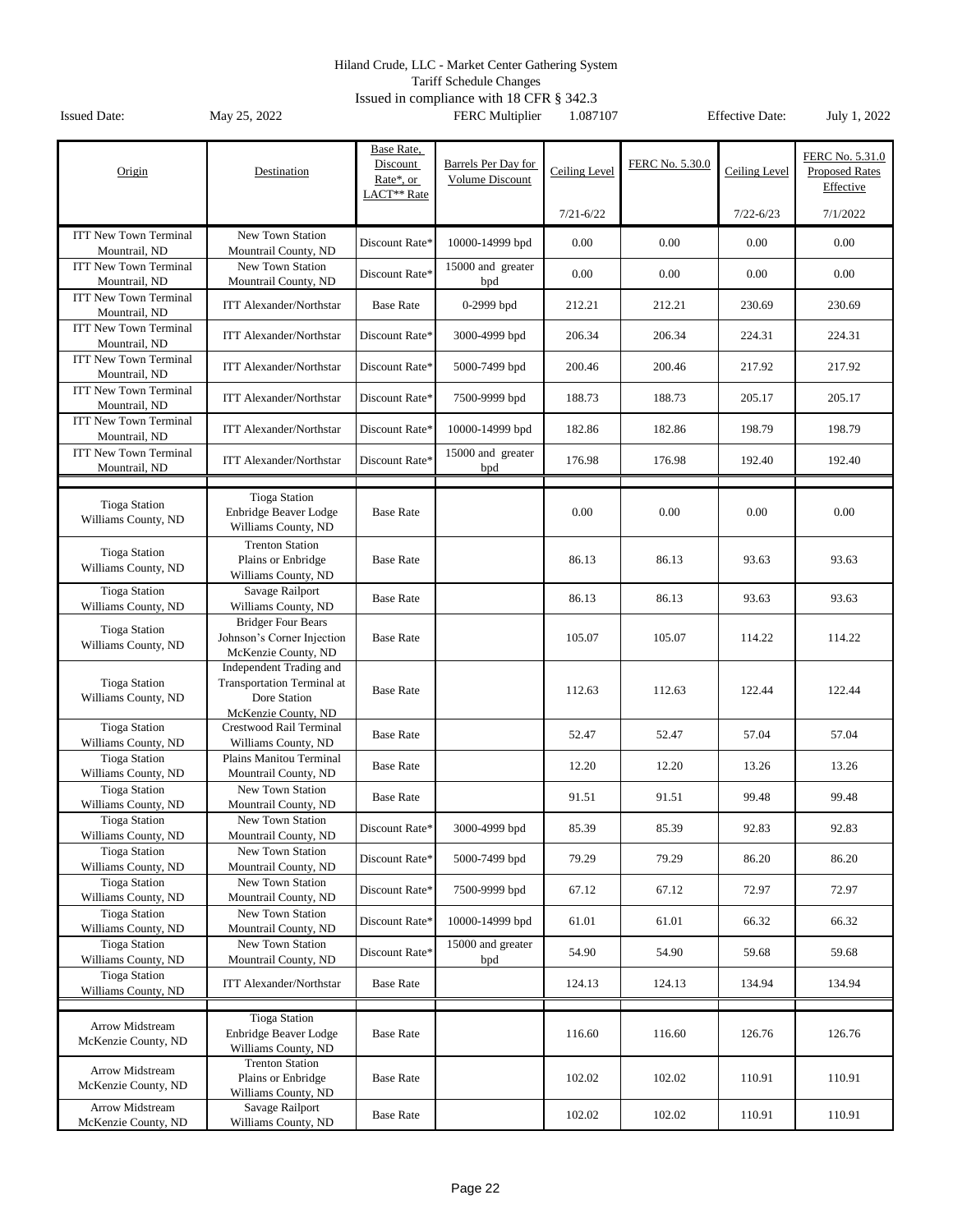Tariff Schedule Changes

| Origin                                                 | Destination                                                                                  | Base Rate,<br>Discount<br>Rate*, or<br>LACT <sup>**</sup> Rate | Barrels Per Day for<br>Volume Discount | Ceiling Level | FERC No. 5.30.0 | Ceiling Level | FERC No. 5.31.0<br><b>Proposed Rates</b><br>Effective |
|--------------------------------------------------------|----------------------------------------------------------------------------------------------|----------------------------------------------------------------|----------------------------------------|---------------|-----------------|---------------|-------------------------------------------------------|
|                                                        |                                                                                              |                                                                |                                        | $7/21 - 6/22$ |                 | $7/22 - 6/23$ | 7/1/2022                                              |
| Arrow Midstream<br>McKenzie County, ND                 | <b>Bridger Four Bears</b><br>Johnson's Corner Injection<br>McKenzie County, ND               | <b>Base Rate</b>                                               |                                        | 19.88         | 19.88           | 21.61         | 21.61                                                 |
| Arrow Midstream<br>McKenzie County, ND                 | Independent Trading and<br>Transportation Terminal at<br>Dore Station<br>McKenzie County, ND | <b>Base Rate</b>                                               |                                        | 106.00        | 106.00          | 115.23        | 115.23                                                |
| Arrow Midstream<br>McKenzie County, ND                 | Crestwood Rail Terminal<br>Williams County, ND                                               | <b>Base Rate</b>                                               |                                        | 101.25        | 101.25          | 110.07        | 110.07                                                |
| <b>Arrow Midstream</b><br>McKenzie County, ND          | Plains Manitou Terminal<br>Mountrail County, ND                                              | <b>Base Rate</b>                                               |                                        | 128.79        | 128.79          | 140.01        | 140.01                                                |
| Arrow Midstream<br>McKenzie County, ND                 | New Town Station<br>Mountrail County, ND                                                     | <b>Base Rate</b>                                               |                                        | 208.11        | 208.11          | 226.24        | 226.24                                                |
| Arrow Midstream<br>McKenzie County, ND                 | New Town Station<br>Mountrail County, ND                                                     | Discount Rate*                                                 | 3000-4999 bpd                          | 202.00        | 202.00          | 219.60        | 219.60                                                |
| Arrow Midstream<br>McKenzie County, ND                 | New Town Station<br>Mountrail County, ND                                                     | Discount Rate*                                                 | 5000-7499 bpd                          | 195.91        | 195.91          | 212.98        | 212.98                                                |
| <b>Arrow Midstream</b><br>McKenzie County, ND          | New Town Station<br>Mountrail County, ND                                                     | Discount Rate*                                                 | 7500-9999 bpd                          | 183.70        | 183.70          | 199.70        | 199.70                                                |
| <b>Arrow Midstream</b><br>McKenzie County, ND          | New Town Station<br>Mountrail County, ND                                                     | Discount Rate*                                                 | 10000-14999 bpd                        | 177.61        | 177.61          | 193.08        | 193.08                                                |
| Arrow Midstream<br>McKenzie County, ND                 | New Town Station<br>Mountrail County, ND                                                     | Discount Rate*                                                 | 15000 and greater<br>bpd               | 171.50        | 171.50          | 186.44        | 186.44                                                |
| Arrow Midstream<br>McKenzie County, ND                 | <b>ITT Alexander/Northstar</b>                                                               | <b>Base Rate</b>                                               |                                        | 117.76        | 117.76          | 128.02        | 128.02                                                |
|                                                        |                                                                                              |                                                                |                                        |               |                 |               |                                                       |
| Johnson's Corner Station<br>McKenzie County, ND        | <b>Tioga Station</b><br>Enbridge Beaver Lodge<br>Williams County, ND                         | <b>Base Rate</b>                                               |                                        | 116.60        | 116.60          | 126.76        | 126.76                                                |
| Johnson's Corner Station<br>McKenzie County, ND        | <b>Trenton Station</b><br>Plains or Enbridge<br>Williams County, ND                          | <b>Base Rate</b>                                               |                                        | 102.02        | 102.02          | 110.91        | 110.91                                                |
| <b>Johnson's Corner Station</b><br>McKenzie County, ND | Savage Railport<br>Williams County, ND                                                       | <b>Base Rate</b>                                               |                                        | 102.02        | 102.02          | 110.91        | 110.91                                                |
| Johnson's Corner Station<br>McKenzie County, ND        | <b>Bridger Four Bears</b><br>Johnson's Corner Injection<br>McKenzie County, ND               | <b>Base Rate</b>                                               |                                        | 19.88         | 19.88           | 21.61         | 21.61                                                 |
| <b>Johnson's Corner Station</b><br>McKenzie County, ND | Independent Trading and<br>Transportation Terminal at<br>Dore Station<br>McKenzie County, ND | <b>Base Rate</b>                                               |                                        | 106.00        | 106.00          | 115.23        | 115.23                                                |
| Johnson's Corner Station<br>McKenzie County, ND        | Crestwood Rail Terminal<br>Williams County, ND                                               | <b>Base Rate</b>                                               |                                        | 101.25        | 101.25          | 110.07        | 110.07                                                |
| Johnson's Corner Station<br>McKenzie County, ND        | Plains Manitou Terminal<br>Mountrail County, ND                                              | <b>Base Rate</b>                                               |                                        | 128.79        | 128.79          | 140.01        | 140.01                                                |
| Johnson's Corner Station<br>McKenzie County, ND        | New Town Station<br>Mountrail County, ND                                                     | <b>Base Rate</b>                                               |                                        | 208.11        | 208.11          | 226.24        | 226.24                                                |
| Johnson's Corner Station<br>McKenzie County, ND        | New Town Station<br>Mountrail County, ND                                                     | Discount Rate*                                                 | 3000-4999 bpd                          | 202.00        | 202.00          | 219.60        | 219.60                                                |
| Johnson's Corner Station<br>McKenzie County, ND        | New Town Station<br>Mountrail County, ND                                                     | Discount Rate*                                                 | 5000-7499 bpd                          | 195.91        | 195.91          | 212.98        | 212.98                                                |
| Johnson's Corner Station<br>McKenzie County, ND        | New Town Station<br>Mountrail County, ND                                                     | Discount Rate*                                                 | 7500-9999 bpd                          | 183.70        | 183.70          | 199.70        | 199.70                                                |
| Johnson's Corner Station<br>McKenzie County, ND        | New Town Station<br>Mountrail County, ND                                                     | Discount Rate*                                                 | 10000-14999 bpd                        | 177.61        | 177.61          | 193.08        | 193.08                                                |
| Johnson's Corner Station<br>McKenzie County, ND        | New Town Station<br>Mountrail County, ND                                                     | Discount Rate*                                                 | 15000 and greater<br>bpd               | 171.50        | 171.50          | 186.44        | 186.44                                                |
| Johnson's Corner Station<br>McKenzie County, ND        | <b>ITT Alexander/Northstar</b>                                                               | <b>Base Rate</b>                                               |                                        | 117.76        | 117.76          | 128.02        | 128.02                                                |
|                                                        |                                                                                              |                                                                |                                        |               |                 |               |                                                       |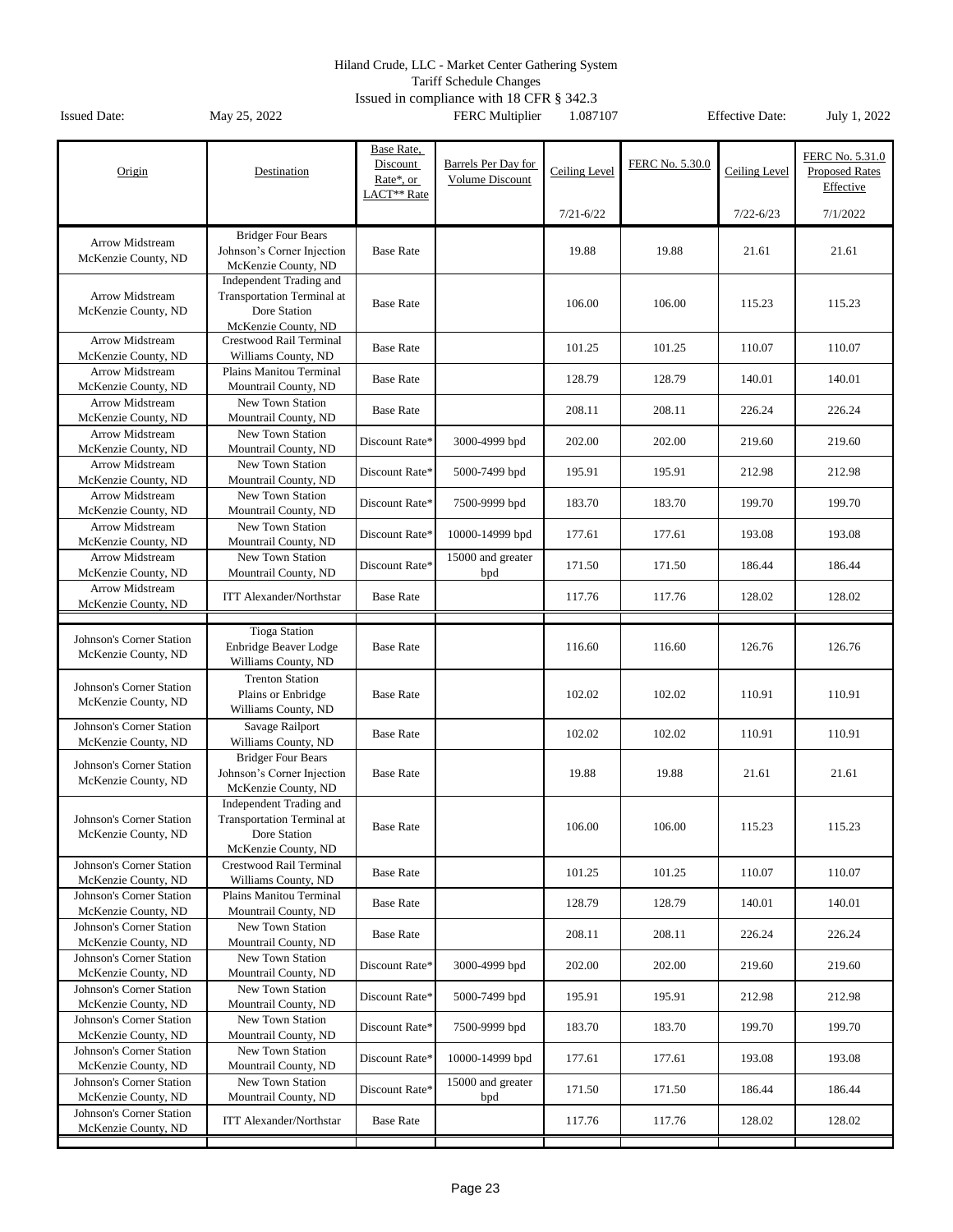Tariff Schedule Changes

|                                                         |                                                  | Base Rate,                           |                     |               |                 |               |                                          |
|---------------------------------------------------------|--------------------------------------------------|--------------------------------------|---------------------|---------------|-----------------|---------------|------------------------------------------|
| Origin                                                  | Destination                                      | Discount                             | Barrels Per Day for | Ceiling Level | FERC No. 5.30.0 | Ceiling Level | FERC No. 5.31.0<br><b>Proposed Rates</b> |
|                                                         |                                                  | Rate*, or<br>LACT <sup>**</sup> Rate | Volume Discount     |               |                 |               | Effective                                |
|                                                         |                                                  |                                      |                     | $7/21 - 6/22$ |                 | $7/22 - 6/23$ | 7/1/2022                                 |
|                                                         |                                                  |                                      |                     |               |                 |               |                                          |
| <b>ITT Terminal Dore Station</b>                        | <b>Tioga Station</b><br>Enbridge Beaver Lodge    | <b>Base Rate</b>                     |                     | 112.63        | 112.63          | 122.44        | 122.44                                   |
| McKenzie County, ND                                     | Williams County, ND                              |                                      |                     |               |                 |               |                                          |
|                                                         | <b>Trenton Station</b>                           |                                      |                     |               |                 |               |                                          |
| <b>ITT Terminal Dore Station</b><br>McKenzie County, ND | Plains or Enbridge                               | <b>Base Rate</b>                     |                     | 65.95         | 65.95           | 71.69         | 71.69                                    |
|                                                         | Williams County, ND                              |                                      |                     |               |                 |               |                                          |
| <b>ITT Terminal Dore Station</b>                        | Savage Railport                                  | <b>Base Rate</b>                     |                     | 65.95         | 65.95           | 71.69         | 71.69                                    |
| McKenzie County, ND                                     | Williams County, ND<br><b>Bridger Four Bears</b> |                                      |                     |               |                 |               |                                          |
| <b>ITT Terminal Dore Station</b>                        | Johnson's Corner Injection                       | <b>Base Rate</b>                     |                     | 104.68        | 104.68          | 113.80        | 113.80                                   |
| McKenzie County, ND                                     | McKenzie County, ND                              |                                      |                     |               |                 |               |                                          |
|                                                         | Independent Trading and                          |                                      |                     |               |                 |               |                                          |
| <b>ITT Terminal Dore Station</b>                        | <b>Transportation Terminal at</b>                |                                      |                     |               |                 |               |                                          |
| McKenzie County, ND                                     | Dore Station                                     | <b>Base Rate</b>                     |                     | 0.00          | 0.00            | 0.00          | 0.00                                     |
|                                                         | McKenzie County, ND                              |                                      |                     |               |                 |               |                                          |
| <b>ITT Terminal Dore Station</b>                        | <b>Crestwood Rail Terminal</b>                   | <b>Base Rate</b>                     |                     | 106.17        | 106.17          | 115.42        | 115.42                                   |
| McKenzie County, ND                                     | Williams County, ND                              |                                      |                     |               |                 |               |                                          |
| <b>ITT Terminal Dore Station</b><br>McKenzie County, ND | Plains Manitou Terminal<br>Mountrail County, ND  | <b>Base Rate</b>                     |                     | 124.83        | 124.83          | 135.70        | 135.70                                   |
| <b>ITT Terminal Dore Station</b>                        | New Town Station                                 |                                      |                     |               |                 |               |                                          |
| McKenzie County, ND                                     | Mountrail County, ND                             | <b>Base Rate</b>                     |                     | 204.12        | 204.12          | 221.90        | 221.90                                   |
| <b>ITT Terminal Dore Station</b>                        | New Town Station                                 | Discount Rate*                       | 3000-4999 bpd       | 198.03        | 198.03          | 215.28        | 215.28                                   |
| McKenzie County, ND                                     | Mountrail County, ND                             |                                      |                     |               |                 |               |                                          |
| <b>ITT Terminal Dore Station</b>                        | New Town Station                                 | Discount Rate*                       | 5000-7499 bpd       | 191.93        | 191.93          | 208.65        | 208.65                                   |
| McKenzie County, ND                                     | Mountrail County, ND                             |                                      |                     |               |                 |               |                                          |
| <b>ITT Terminal Dore Station</b><br>McKenzie County, ND | New Town Station<br>Mountrail County, ND         | Discount Rate*                       | 7500-9999 bpd       | 179.75        | 179.75          | 195.41        | 195.41                                   |
| <b>ITT Terminal Dore Station</b>                        | New Town Station                                 |                                      |                     |               |                 |               |                                          |
| McKenzie County, ND                                     | Mountrail County, ND                             | Discount Rate*                       | 10000-14999 bpd     | 173.63        | 173.63          | 188.75        | 188.75                                   |
| <b>ITT Terminal Dore Station</b>                        | New Town Station                                 |                                      | 15000 and greater   |               |                 |               |                                          |
| McKenzie County, ND                                     | Mountrail County, ND                             | Discount Rate*                       | bpd                 | 167.54        | 167.54          | 182.13        | 182.13                                   |
| <b>ITT Terminal Dore Station</b>                        | <b>ITT Alexander/Northstar</b>                   | <b>Base Rate</b>                     |                     | 77.82         | 77.82           | 84.60         | 84.60                                    |
| McKenzie County, ND                                     |                                                  |                                      |                     |               |                 |               |                                          |
|                                                         | <b>Tioga Station</b>                             |                                      |                     |               |                 |               |                                          |
| <b>Trenton Station</b>                                  | Enbridge Beaver Lodge                            | <b>Base Rate</b>                     |                     | 70.94         | 70.94           | 77.12         | 77.12                                    |
| Williams County, ND                                     | Williams County, ND                              |                                      |                     |               |                 |               |                                          |
| <b>Trenton Station</b>                                  | <b>Trenton Station</b>                           |                                      |                     |               |                 |               |                                          |
| Williams County, ND                                     | Plains or Enbridge                               | <b>Base Rate</b>                     |                     | 0.00          | 0.00            | 0.00          | 0.00                                     |
|                                                         | Williams County, ND                              |                                      |                     |               |                 |               |                                          |
| <b>Trenton Station</b><br>Williams County, ND           | Savage Railport<br>Williams County, ND           | <b>Base Rate</b>                     |                     | 34.83         | 34.83           | 37.86         | 37.86                                    |
|                                                         | <b>Bridger Four Bears</b>                        |                                      |                     |               |                 |               |                                          |
| <b>Trenton Station</b>                                  | Johnson's Corner Injection                       | <b>Base Rate</b>                     |                     | 88.36         | 88.36           | 96.06         | 96.06                                    |
| Williams County, ND                                     | McKenzie County, ND                              |                                      |                     |               |                 |               |                                          |
|                                                         | Independent Trading and                          |                                      |                     |               |                 |               |                                          |
| <b>Trenton Station</b>                                  | Transportation Terminal at                       | <b>Base Rate</b>                     |                     | 65.95         | 65.95           | 71.69         | 71.69                                    |
| Williams County, ND                                     | Dore Station                                     |                                      |                     |               |                 |               |                                          |
| <b>Trenton Station</b>                                  | McKenzie County, ND<br>Crestwood Rail Terminal   |                                      |                     |               |                 |               |                                          |
| Williams County, ND                                     | Williams County, ND                              | <b>Base Rate</b>                     |                     | 57.33         | 57.33           | 62.32         | 62.32                                    |
| <b>Trenton Station</b>                                  | Plains Manitou Terminal                          |                                      |                     |               |                 |               |                                          |
| Williams County, ND                                     | Mountrail County, ND                             | <b>Base Rate</b>                     |                     | 83.13         | 83.13           | 90.37         | 90.37                                    |
| <b>Trenton Station</b>                                  | New Town Station                                 | <b>Base Rate</b>                     |                     | 162.44        | 162.44          | 176.59        | 176.59                                   |
| Williams County, ND                                     | Mountrail County, ND                             |                                      |                     |               |                 |               |                                          |
| <b>Trenton Station</b>                                  | New Town Station                                 | Discount Rate*                       | 3000-4999 bpd       | 156.33        | 156.33          | 169.95        | 169.95                                   |
| Williams County, ND                                     | Mountrail County, ND                             |                                      |                     |               |                 |               |                                          |
| <b>Trenton Station</b><br>Williams County, ND           | New Town Station<br>Mountrail County, ND         | Discount Rate*                       | 5000-7499 bpd       | 150.22        | 150.22          | 163.31        | 163.31                                   |
| <b>Trenton Station</b>                                  | New Town Station                                 |                                      |                     |               |                 |               |                                          |
| Williams County, ND                                     | Mountrail County, ND                             | Discount Rate*                       | 7500-9999 bpd       | 137.81        | 137.81          | 149.81        | 149.81                                   |